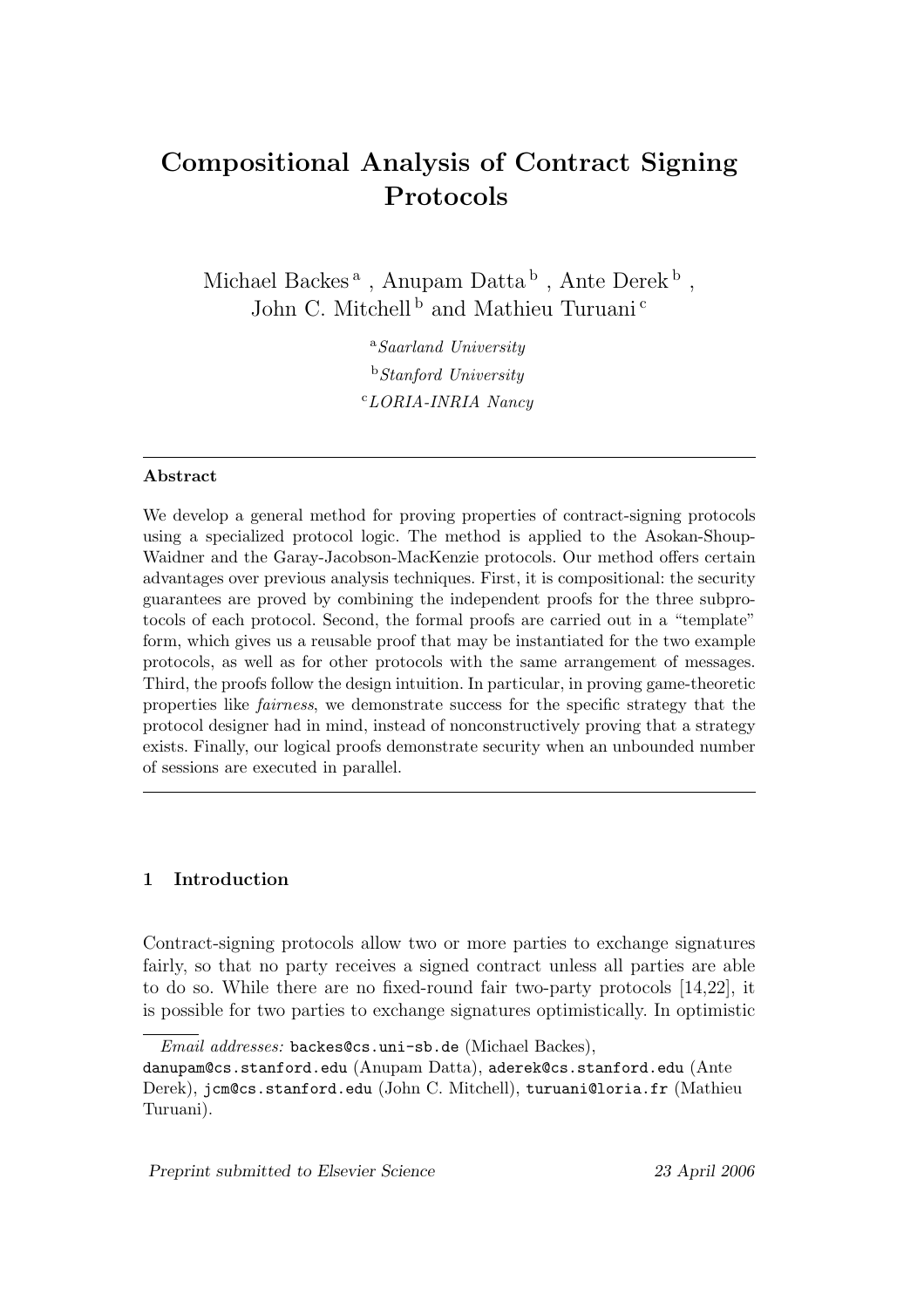protocols, the two parties may exchange signatures if circumstances are favorable, but if either party chooses, they may ask a trusted third party to intervene and either complete the exchange or refuse to complete the exchange for either party. Some of the history of optimistic contract signing is summarized in [17].

Several methods have been used to analyze contract-signing protocols and either find errors or suggest their absence. In one previous study [23], which considers the same two protocols explored in this paper, the automated finitestate enumeration tool Mur $\varphi$  is used to find errors or anomalies in both protocols. Game-theoretic concepts and the Mocha branching-time temporal logic model checker are used for analysis in [18,4], while another previous study [3] uses unformalized inductive arguments about a symbolic model of protocol execution. Some negative results about optimistic contract-signing protocols and the ability to achieve "abuse freeness" (a property discussed later in this paper) are proved in [5], which uses unformalized game tree arguments. These previous studies only consider a bounded number of participants (usually an initiator, a responder, and a trusted third party) or involve arguments about an often confusing number of cases. One reason that proving properties of optimistic contract signing protocols is difficult is that there are typically three sub-protocols, one allowing an optimistic exchange to proceed to completion, one allowing a dissatisfied participant to abort the exchange, and one allowing either signer to ask the third party to complete the exchange. Some appreciation for the inherent difficulty may be gained by reading the proof in [15] which, although otherwise rigorous, overlooks the case leading to an error discovered by automated analysis and reported in [23].

In this paper, we develop a method for reasoning about contract-signing protocols using a protocol security logic that was originally intended for authentication protocols. Surprisingly, the logic proves appropriate to the task, requiring only a minor modification to accommodate the if-then-else behavior of the trusted third party. In addition, we find that a direct argument establishes correctness of a family of related protocols, without limitation on the number of additional protocol sessions that may run in parallel. (The reason why parallel sessions are important is that additional sessions may provide alternate sources of messages signed by one of the principals.) The formal proof proceeds along direct, intuitive lines and is carried out in a "template" form that may be instantiated to provide correctness proofs for two standard protocols and protocol variants that use the same arrangement of messages. In addition, it is not necessary to consider interleaving of actions from different subprotocols, since the design of the protocol logic allows properties of the entire protocol to be proved compositionally from independent proofs for the exchange, abort, and resolve subprotocols of each contract-signing protocol.

Protocol Composition Logic (PCL) [7,6,13] uses a modal operator similar to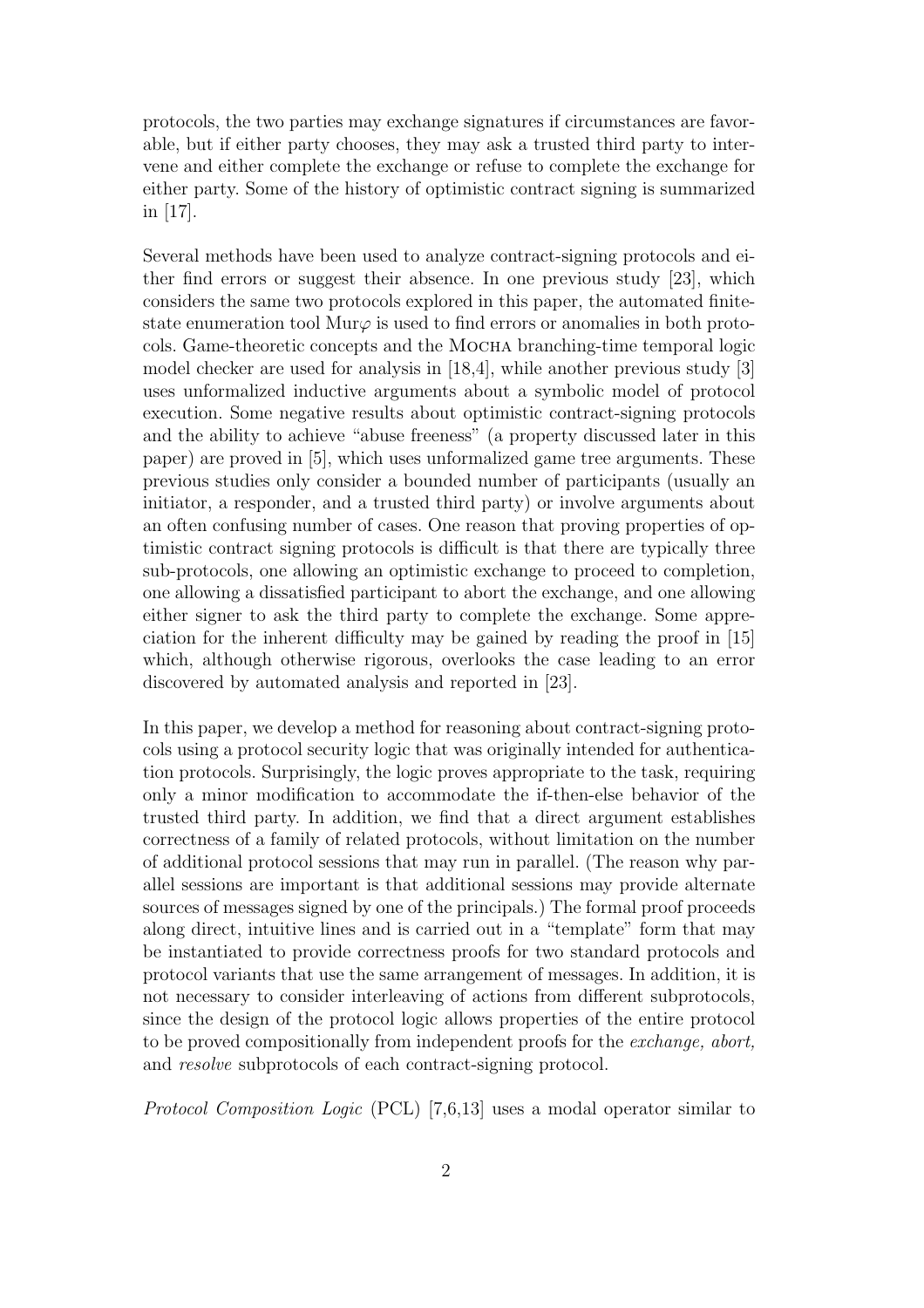Floyd-Hoare logic. Intuitively, the formula  $\psi[P]_X \varphi$  means that if  $\psi$  is true at some point in the execution of a protocol (in the presence of a malicious attacker), then  $\varphi$  will be true after agent X performs the sequence P of actions. The pre- and post-conditions may describe actions taken by various principals and characterize the information that is available to or hidden from them. PCL has been used for a variety of case studies, including proofs of correctness for the IEEE 802.11i wireless networking standard [16], which includes SSL/TLS. While PCL was originally formulated over a symbolic model of computation (used in this paper), we have also developed a computational interpretation [11] that considers arbitrary probabilistic polynomial-time attacks. An aspect of the logic that is particulary relevant to the present paper is explored in [9], where the idea of proving correctness of protocol templates is explained. In the template method, a protocol template is an abstract protocol containing function variables for some of the operations used to construct messages. Correctness of a protocol template may be established under certain assumptions about these function variables. Then, a proof for an actual protocol is obtained by replacing the function variables with combinations of operations that satisfy the proof assumptions. We follow this method for a family of contract-signing protocols, establishing correctness of the Asokan-Shoup-Waidner [1,2] and Garay-Jacobson-MacKenzie [15] protocols by instantiation. Although the formal proofs reflect the intricacies associated with any formal logic, the proofs seem to be direct encodings of natural lines of argument. In addition to compositional reasoning about the combined properties of three independent subprotocols, the protocol logic does not require any explicit reasoning about the possible behavior of any dishonest party, since the axioms and inference rules are sound for any hostile environment. Furthermore, although the formal proofs in this paper have been conducted manually, they should be accessible to automated proof techniques; we leave this as future work.

We prove fairness by explicitly showing that if participant A takes a certain number of steps, then if the opposing party  $B$  has a contract, party  $A$  has one as well. The actions involved in this certain number of steps depend on whether A is the protocol initiator or responder, and the state reached so far. In effect, this form of argument shows that  $A$  has a strategy to obtain a contract from any state by explicitly presenting the strategy. Further, these strategies are the natural ones inherent in the protocol design. However, the logic proves unsuitable for showing directly that it is possible to complete these steps - that is a modeling assumption that remains outside the formalism. Further, the safety-oriented logic seems less adept for non-trace-based properties such as abuse freeness than game-theoretic approaches. Nonetheless, these axiomatic, general proofs for unbounded runs offer additional validation of optimistic contract signing protocols not readily available through previous approaches.

The rest of this paper is organized as follows. Section 2 describes the Asokan-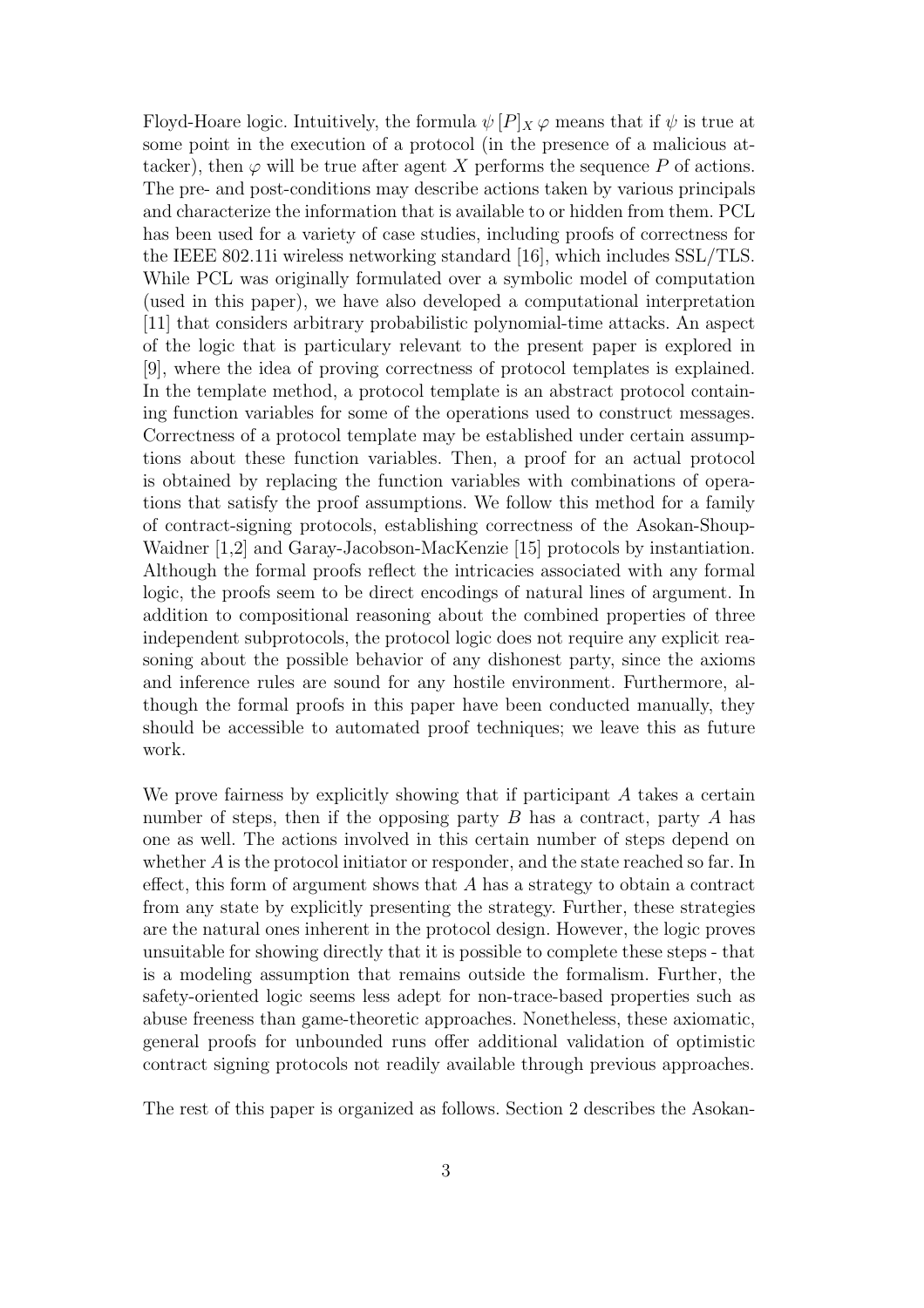Shoup-Waidner [1,2] and Garay-Jacobson-MacKenzie [15] protocols. Section 3 describes the protocol description language and logic and sketches the extensions of the logic required to reason about these protocols. A summary of the semantics of the logic and the proof system used in the axiomatic proofs in this paper appear in Appendix A. Section 4 presents the analysis of the ASW protocol, emphasizing the compositional proof method. Complete formal proofs are in Appendix B. Section 5 describes and proves properties of the template for optimistic contract signing protocols of which ASW and GJM are instances. Finally, Section 6 presents our conclusions.

# 2 Contract Signing Protocols

In this section, we describe two contract signing protocols. The description of each protocol is informal, using the "arrows and messages" notation that is common in the security protocol literature. Since this notation is not sufficient for rigorous protocol analysis, more formal characterizations of the protocol actions appear in section 4 and 5, using the protocol programming notation given in section 3. Further discussion of the design, intended properties, and limitations of both protocols may be found in the original presentations [1,2,15] and previous analyses of optimistic contract-signing protocols [3–5,18,23].

#### 2.1 Asokan-Shoup-Waidner Protocol

The protocol of Asokan, Shoup, and Waidner (called the ASW protocol henceforth) [1,2] consists of three interdependent subprotocols: exchange, abort, and resolve. The two main parties, an *originator O* and a responder  $R$ , generally start the exchange by following the exchange subprotocol. If both O and R are honest and there is no interference or message loss on the network, each obtains a valid contract upon the completion of the exchange subprotocol. The originator  $O$  also has the option of asking the trusted third party  $T$  to abort an exchange that O has initiated. To do so, O executes the abort subprotocol with T. Finally, both  $O$  and  $R$  may each request that T resolve an exchange that has not been completed. Intuitively, this is important because there may be network delays or a lack of response from a devious party. After receiving the initial message of the exchange protocol,  $O$  or  $R$  may execute the *resolve* subprotocol with T. While the conditions for executing the resolve protocol are not specified as part of the protocol definition, the resolve protocol allows the originator or responder to complete the protocol if either times out waiting for the other.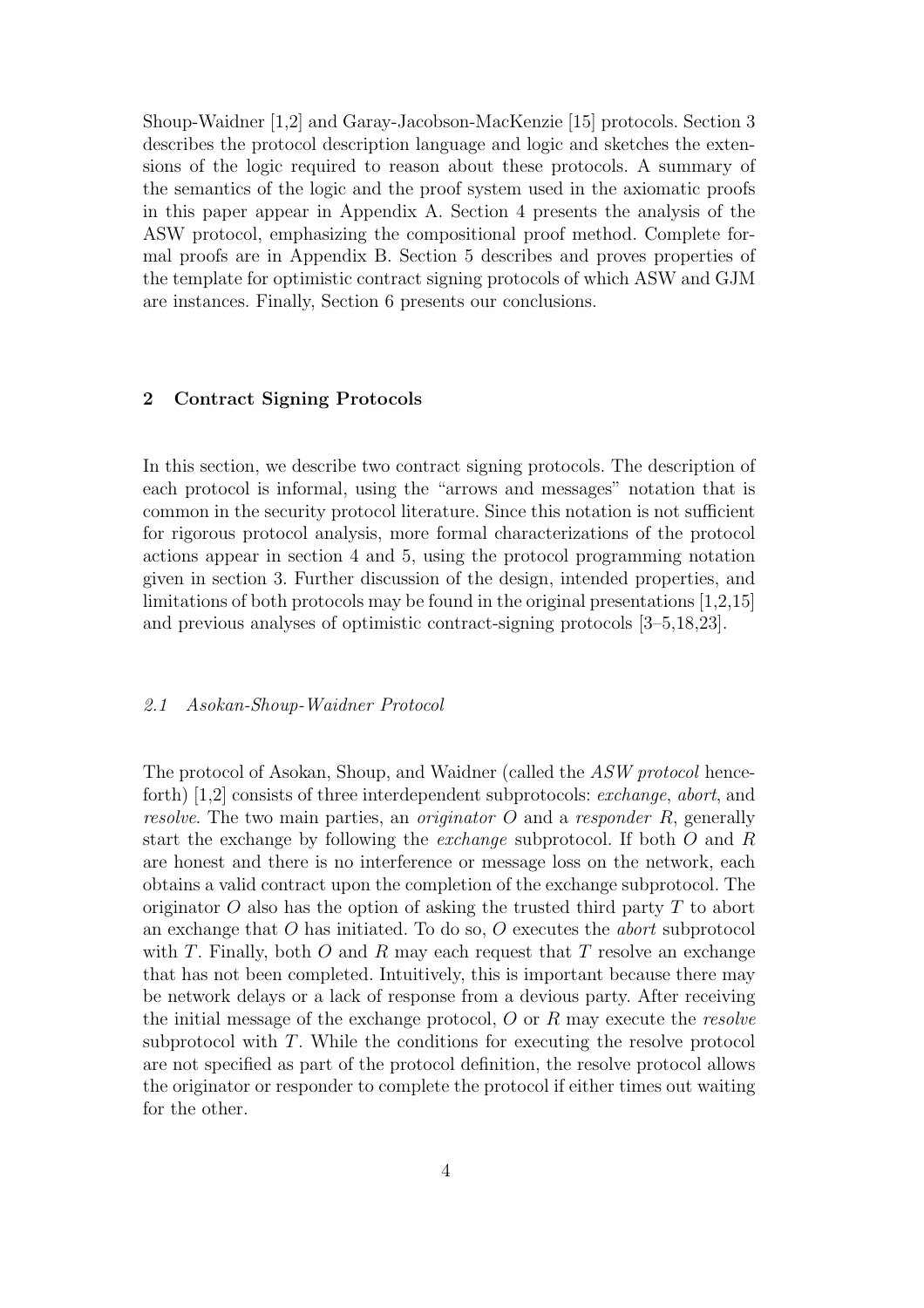The *exchange* protocol consists of the following four messages:

$$
O \to R \qquad me_1 = Sig_O\{V_O, V_R, T, text, Hash(N_O)\}
$$
  
\n
$$
R \to O \qquad me_2 = Sign\{me_1, Hash(N_R)\}
$$
  
\n
$$
O \to R \qquad me_3 = N_O
$$
  
\n
$$
R \to O \qquad me_4 = N_R
$$

In the first message, the originator  $O$  sends responder  $R$  a message consisting of data  $V_O$ ,  $V_R$ ,  $T$  identifying the originator, responder, and trusted third party (respectively), the text of the contract, and a hash  $Hash(N<sub>O</sub>)$  of a nonce (random number)  $N_O$  chosen by the originator, all signed using the originator's private signing key. The responder returns a signed message comprising the first message and a hash  $Hash(N_R)$  of a nonce  $N_R$  chosen by the responder. Intuitively, each message indicates the willingness to be bound by the contract, but the exchange is not considered complete until both nonces are known. The third and fourth messages exchange these nonces, so that both parties have a complete contract.

In the *abort* protocol, the originator may ask the third party  $T$  not to issue a replacement contract, using the following message and response:

$$
O \to T \qquad ma_1 = Sig_O\{aborted, me_1\}
$$
  
\n
$$
T \to O \qquad ma_2 = \text{Has } me_1 \text{ been resolved already?}
$$
  
\n
$$
\text{Yes}: Sig_T\{me_1, me_2\}
$$
  
\n
$$
\text{No}: Sig_T\{aborted, ma_1\}
$$
  
\n
$$
aborted := \text{true}
$$

In the first message, the originator sends  $T$  a signed message indicating a request to abort a run of the contract-signing protocol, together with the contents of the first message of this run. If the third party has not already received a request to resolve this protocol (see next subprotocol), then the third party can confirm this by sending a signed message indicating that the exchange has been aborted. Otherwise, the trusted third party must have received the first and second messages (in order to resolve the contract) and in this case the third party sends the originator a replacement contract consisting of the third party's signature on the first two messages of the exchange protocol.

One confusing aspect of the abort protocol is the meaning of the abort message. Since a dishonest originator can send an abort message after completing the exchange protocol (in which both the originator and responder receive a contract), the third party may issue an abort message even if both parties have a contract. Therefore, an abort message from the third party does not mean that neither party has a contract. Instead, when the third party behaves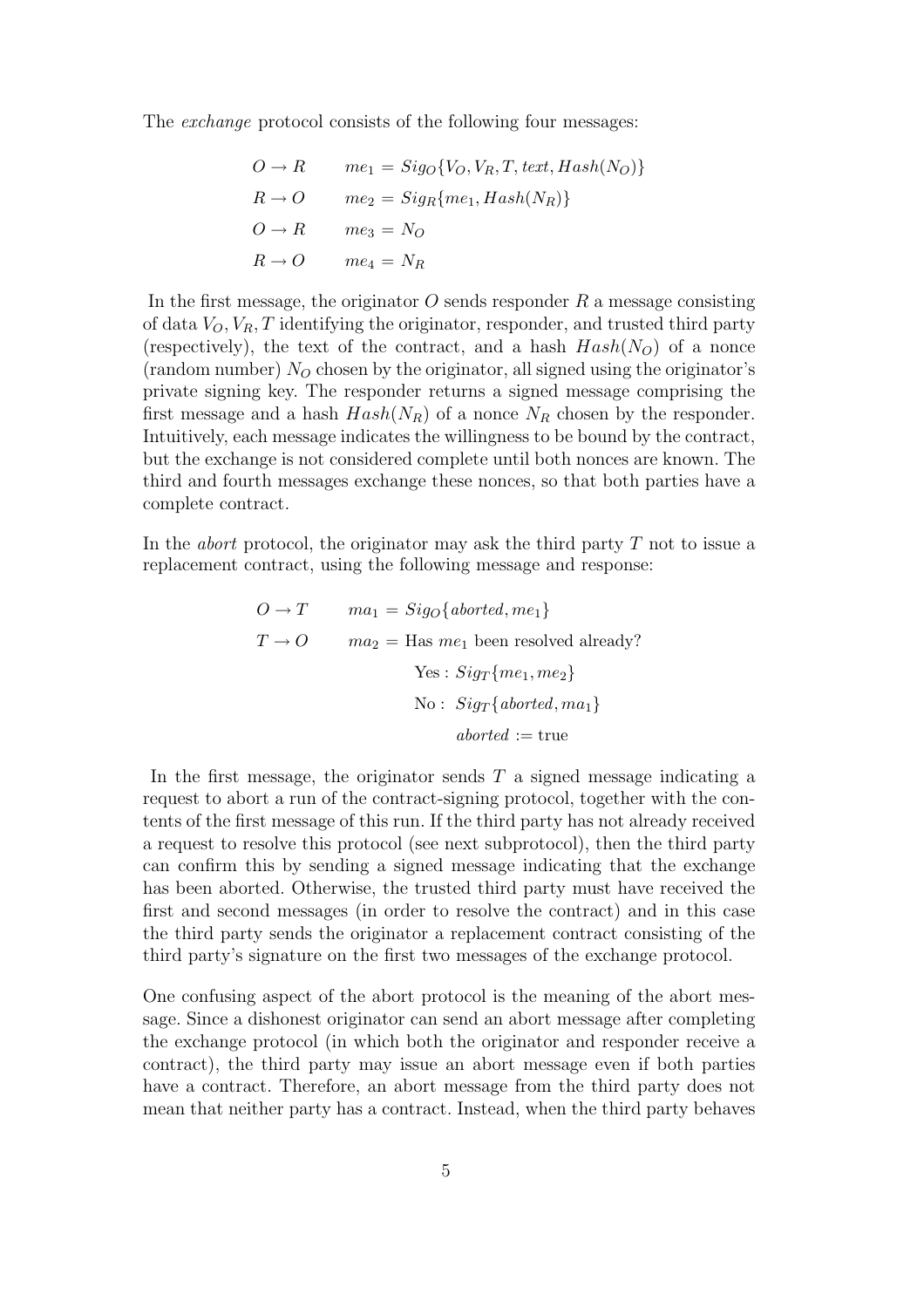honestly, the abort message means that neither party can have a replacement contract issued by the trusted third party.

The *resolve* protocol may be used by either the originator or the responder to obtain an alternate form of contract. Intuitively, this is useful if the originator and/or responder have progressed far enough with the exchange protocol to be committed to the contract, but have not received the nonce from the other party. The two messages of the resolve protocol are written below, as if the protocol is initiated by the responder R:

$$
R \rightarrow T \qquad mr_1 = \{me_1, me_2\}
$$
  
\n
$$
T \rightarrow R \qquad mr_2 = \text{Has } me_1 \text{ been aborted already?}
$$
  
\n
$$
\text{Yes}: \text{Sig}_T \{\text{aborted}, \text{ma}_1\}
$$
  
\n
$$
\text{No}: \text{Sig}_T \{me_1, me_2\}
$$
  
\n
$$
\text{resolved} := \text{true}
$$

The protocol definition in [2] provides two forms of contract:

| ${me_1, N_O, me_2, N_R}$ | (standard contract)    |
|--------------------------|------------------------|
| $Sign{me_1,me_2\}$       | (replacement contract) |

As suggested above, the first form is the contract that both parties will have after the exchange subprotocol is successfully completed. The second is the form of contract issued by the third party, on request.

This protocol was designed to provide fairness to both parties and trusted third party accountability. Fairness is the property that either both parties may each obtain a contract (of one form or the other), or neither may obtain a contract. Third party accountability is a property involving evidence to show misbehavior by any third party that acts dishonestly. In the case that the third party behaves dishonestly, such as by issuing both an abort message and a replacement message, the protocol design should guarantee that a collection of network messages will show definitively that the third party has misbehaved.

## 2.2 Garay-Jakobsson-MacKenzie Protocol

The protocol of Garay, Jakobsson, and MacKenzie (called the GJM protocol henceforth) [15] is closely related to the ASW protocol. Both protocols provide a 4-step exchange subprotocol and two-step abort and resolve subprotocols. Although the ASW and GJM protocols have similar structure, the contents of the messages differ. Unlike the ASW protocol, the GJM protocol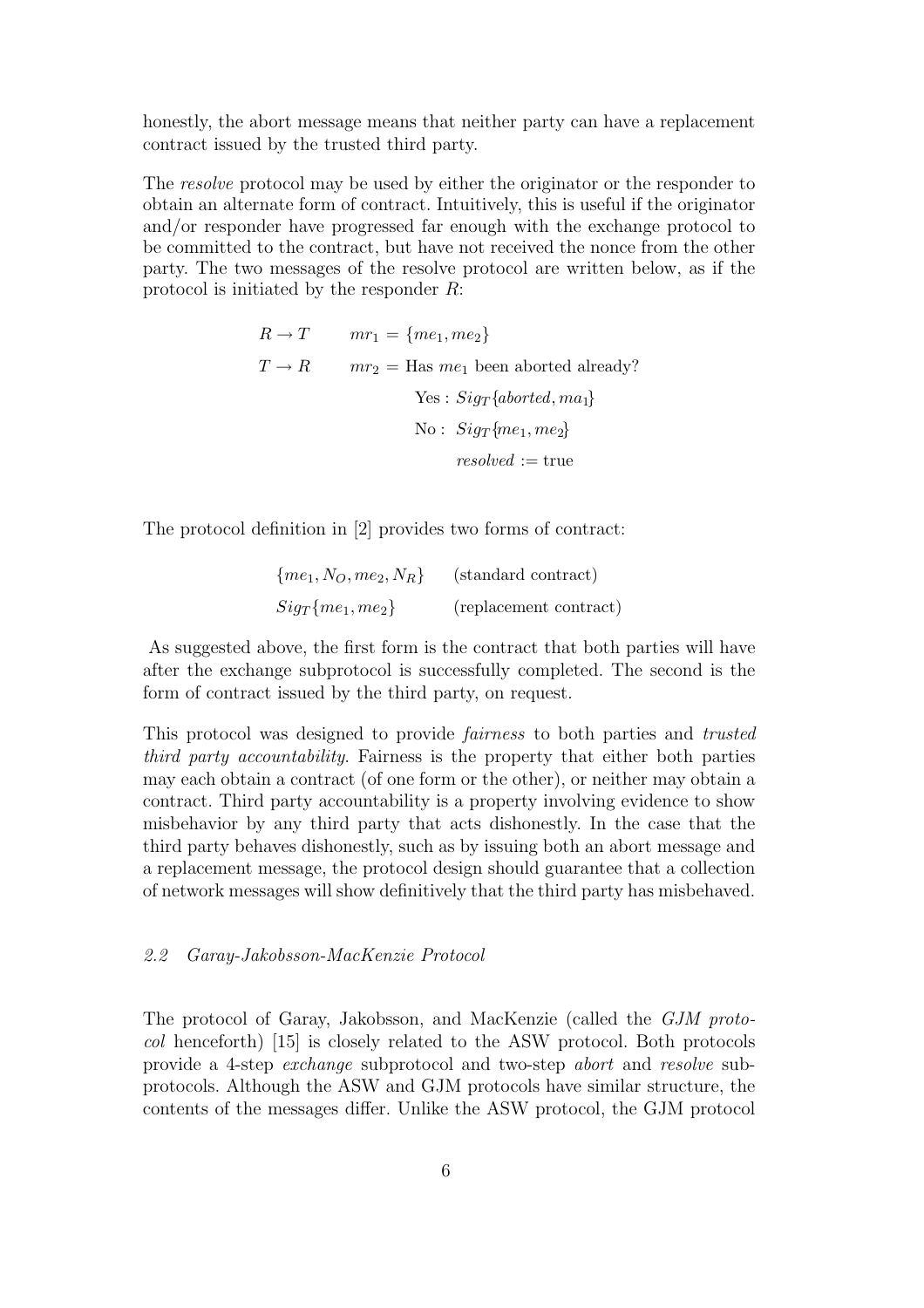is designed to guarantee abuse-freeness in addition to fairness and third party accountability. These properties are formally stated and proved in Section 5. Intuitively, abuse-freeness involves the inability of any party to prove control of the outcome to an outsider. More specifically, the originator O controls the outcome, at a certain point in execution of the contract-signing protocol, if O can either choose to give both parties a contract or choose to prevent both parties from obtaining a contract. If O controls the outcome, and can demonstrate this to an outsider, then O might be able to "abuse"  $R$  by using  $R$ 's commitment to get a better contract from an outsider. For example, if O can show an alternative buyer that R will pay a certain amount for an item  $O$  has offered for sale, then the alternative buyer may offer more, and O can abort the contract to sell the item to R.

The GJM protocol relies on the cryptographic primitive called private contract signature (PCS). We write  $PCS_O(m, R, T)$  for party O's private contract signature of text m for party R (known as the *designated verifier*) with respect to third party T. The main properties of PCS are as follows: (a)  $PCS_O(m, R, T)$ can be verified by R like a conventional signature; (b)  $PCS_O(m, R, T)$  can be feasibly computed by either O, or R, but nobody else; (c)  $PCS_O(m, R, T)$ can be converted into a conventional signature by either  $O$ , or  $T$ , but nobody else, including  $R$ . For the purposes of this study, we focus on the *third-party* accountable version of PCS, in which the converted signatures produced by O and T can be distinguished. We will call them  $Sig_O(m)$  and  $T \,$   $Sig_O(m)$ , respectively. Unlike PCS, converted signatures are universally verifiable by anybody in possession of the correct signature verification key. An efficient discrete log-based PCS scheme is presented in [15].

This protocol was designed to provide fairness to both parties and trusted third party accountability. The formal presentation of the protocol and its properties are in Section 5.

The GJM exchange protocol is similar to the ASW exchange protocol, using private contract signatures instead of regular digital signatures in the first two messages, and with actual signatures on the contract m exchanged in the last two messages:

| $Q \rightarrow R$ | $me_1 = PCS_O(m, R, T)$ |
|-------------------|-------------------------|
| $R \to O$         | $me_2 = PCS_R(m, O, T)$ |
| $O \rightarrow R$ | $me_3 = SigO(m)$        |
| $R \rightarrow O$ | $me_4 = Sig_R(m)$       |

The GJM abort protocol is similar in spirit to the ASW abort protocol de-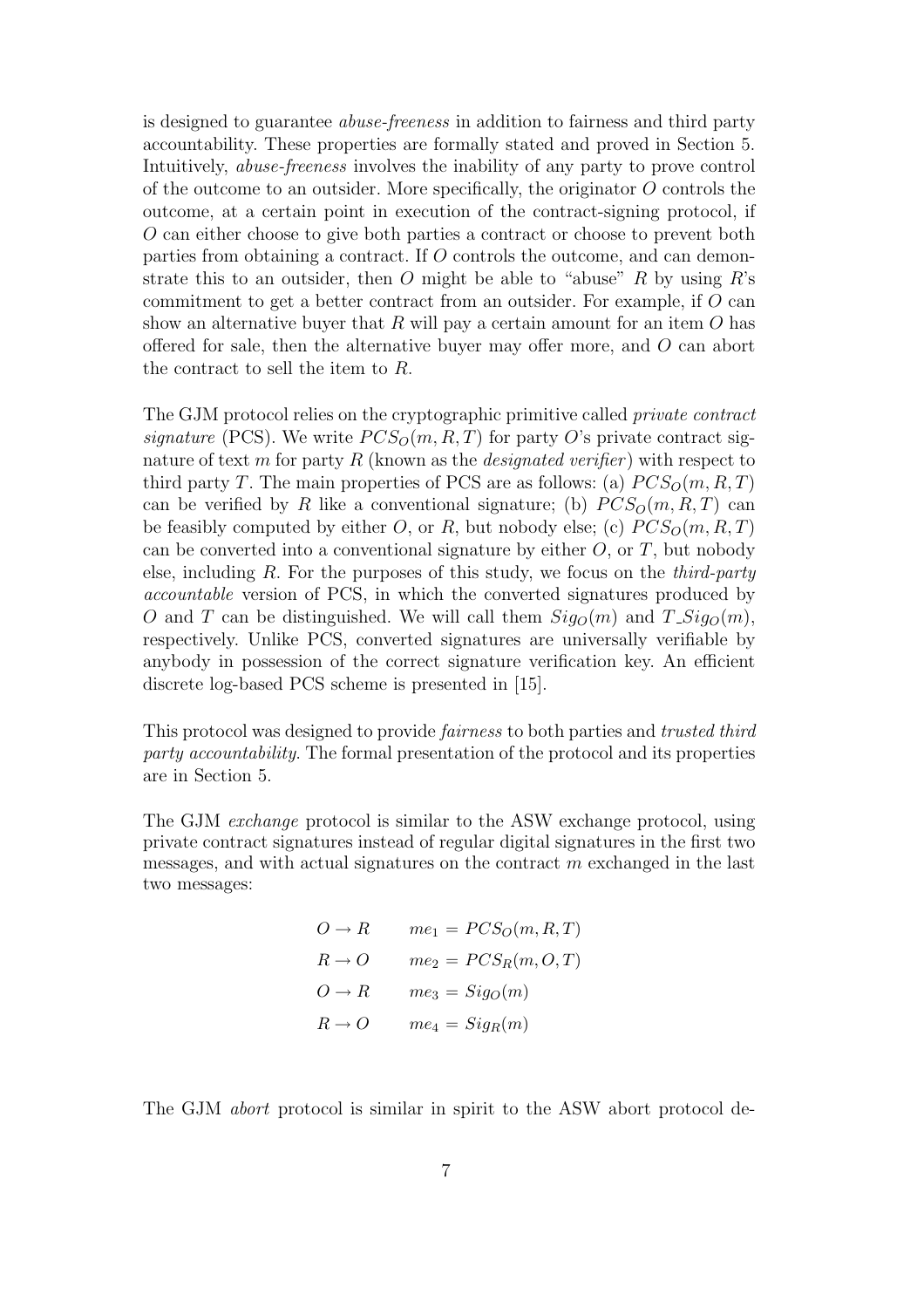scribed above.

$$
O \rightarrow T \t ma_1 = Sig_O(m, O, R, abort)
$$
  
\n
$$
T \rightarrow O \t ma_2 = Has O \text{ or } R \text{ resolved already?}
$$
  
\nYes:  $Sign(m)$  if  $R$  has resolved, or  
\n
$$
T\_Sig_R(m)
$$
 if  $O$  has resolved  
\nNo:  $Sig_T(ma_1)$   
\n*aborted* := true

When  $T$  receives an abort request,  $T$  checks its permanent database of past actions to decide how to proceed. If T has not previously been requested to resolve this instance of the protocol,  $T$  marks  $m$  as aborted in its permanent database and sends an abort token to  $O$ . If m is already marked as resolved, this means that T has previously resolved this exchange in response to an earlier request. As a result of the resolution procedure (described below), honest T must have obtained both O's and R's universally-verifiable signatures of m. Therefore, in response to O's abort request, T forwards O either  $Sig_R(m)$  or  $T_{\alpha}Sign(m)$ , either of which can serve as a proof that R indeed signed m.

The GJM resolve protocol is also similar in spirit to the ASW resolve protocol described above.

$$
R \rightarrow T \qquad mr_1 = PCS_O(m, R, T), Sig_R(m)
$$
  
\n
$$
T \rightarrow R \qquad mr_2 = \text{Has } O \text{ aborted already?}
$$
  
\nYes : Send Sig<sub>T</sub>(Sig<sub>O</sub>(m, O, R, abort))  
\nNo : Has O resolved already?  
\nYes : Send Sig<sub>O</sub>(m)  
\nNo : Store Sig<sub>R</sub>(m)  
\nConvert  $PCS_O(m, R, T)$  to  $T\_Sig_O(m)$   
\nSend  $T\_Sig_O(m)$   
\nresolved := true

Either party may request that  $T$  resolve the exchange. In order to do so, the party must possess the other party's PCS of the contract (with  $T$  as the designated third party), and submit it to  $T$  along with its own universallyverifiable signature of the contract. Therefore, R can send a resolve request at any time after receiving  $me_1$ , and O can do so at any time after receiving  $me_2$ . When T receives a resolve request, it checks whether the contract is already marked as aborted. If it is,  $T$  replies with the abort token. If the contract has been resolved by the other party, T replies with that party's signature. Finally, if the contract has been neither aborted, nor resolved by the other party, T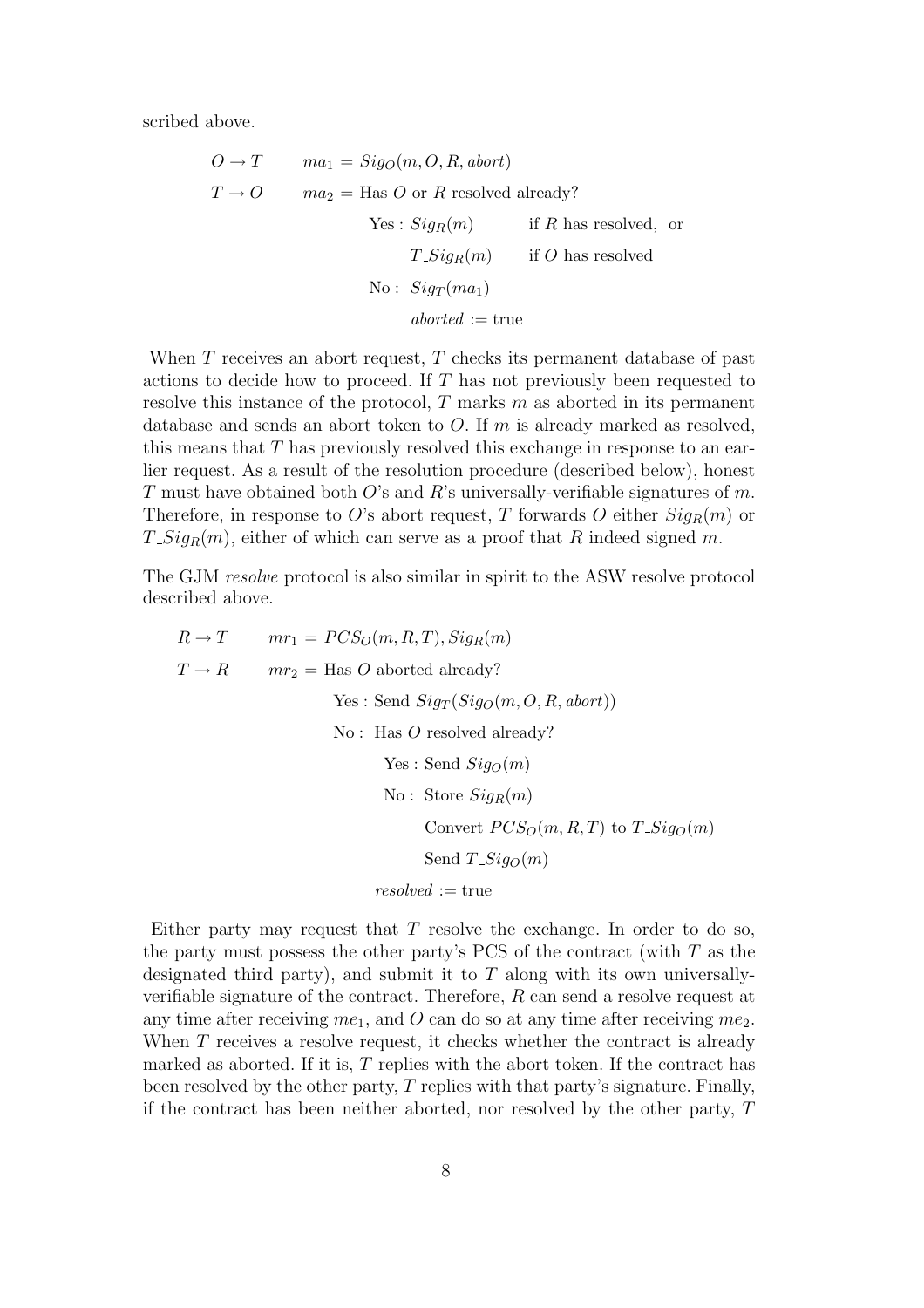converts PCS into a universally-verifiable signature, sends it to the requestor, and stores the requestor's own signature in its private database.

# 3 Methodology

## 3.1 Protocol notation

We use a simple "protocol programming language" based on [13,7,6] to represent a protocol by a set of roles, such as "Originator", "Responder" or "Third-Party", each role specifying a sequence of actions to be executed by a honest participant. The syntax of terms and actions is given in Table 1.

We use  $\hat{X}, \hat{Y}, \ldots$  as *names* for protocol participants. Since a particular participant might be involved in more than one session at a time, we will give unique names to sessions and use a pair  $(X, s)$  to designate a particular thread being executed by  $X$ . Although this notational convention may seem strange initially, we generally use a Roman capital letter  $X$  to refer to an arbitrary thread of agent  $X$ .

Terms are expressions for messages and their parts, including variables  $x$ , keys K, threads X, nonces n, and pairs  $\langle t, t \rangle$ . We write  $SIG_K\{t\}$  for term t signed with key K, and  $HASH{t}$  for the hash of t. Since the protocols we consider assume a public-key infrastructure, we may write a thread name for its associated key. The relation  $m \subseteq m'$  indicates that m is a subterm of  $m' \in t$ .

Actions include nonce generation, pattern matching, and communication. The action new n chooses a new nonce n different from all other values associated with protocol execution to this point. The action match  $t_1/t_2$  matches a term  $t_1$  against a term  $t_2$  representing a pattern. A variable occurring in the pattern  $t_2$  will thereafter be replaced by the appropriate subterm of  $t_1$ . For example, match  $x/SIG_K{y}$  will verify that x, which might have been a message received through communication, is a valid signature with key  $K$ . In this case, y will subsequently refer to the message that is signed in x. If x is not a valid signature with the correct key, then this action cannot occur, and subsequent actions in the remainder of the protocol role will not occur either. Send and receive actions, send  $t$  and receive  $x$  are largely straightforward.

An action not considered in previous papers on protocol composition logic is the "if" construct in the spirit of Dijkstra's guarded commands that we add here. This construct is used to express conditional behavior of protocol participants. This construct behaves like a generalization of pattern matching.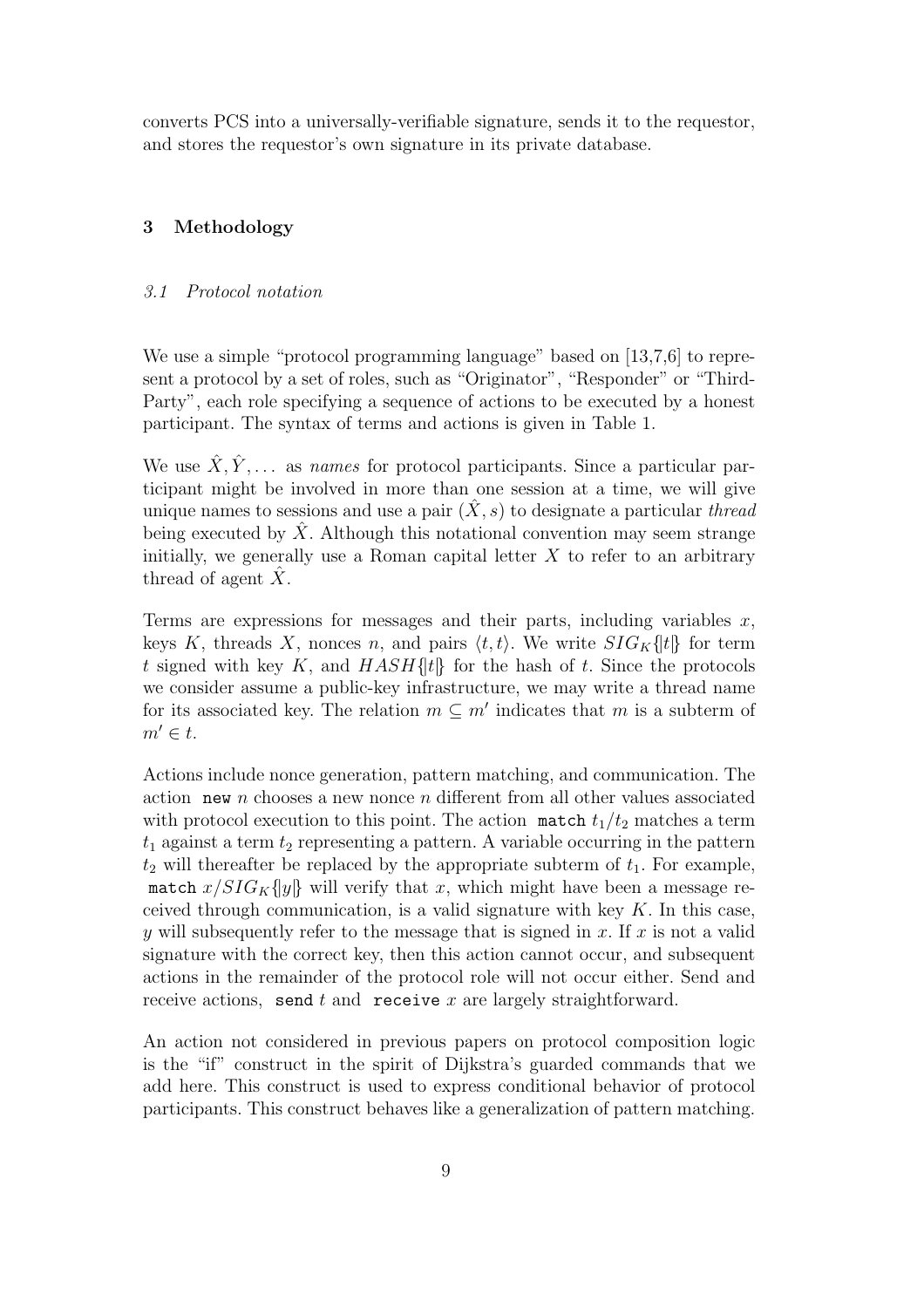Terms

$$
t ::= x | K | X | n | \langle t, t \rangle | SIG_K \{t\} | HASH \{t\} |
$$

Actions

a ::= new n | match  $t/t$  | send t | receive x | if  $t$   $t_1 : P_1; \ldots t_n : P_n;$  fi

Table 1 Syntax of protocol terms and actions

If i is the lowest number such that t matches  $t_i$ , then if  $t \, t_1 : P_1; \ldots t_n$ :  $P_n$ ; fi simplifies to match  $t/t_i$ :  $P_i$ ; In other words, this conditional action performs  $P_i$  iff t is equal to  $t_i$ .

The operational semantics of the protocol programming language is defined in the style of process calculus (see [6]). Execution begins from an initial *configuration*. The initial configuration of a protocol  $Q$  is determined by: (1) A set of principals, some of which are designated as honest; (2) A multiset of roles (programs determining a sequence of actions) constructed by assigning roles of Q to threads of honest principals; (3) A collection of intruder actions, which may use keys of dishonest principals; (4) A finite number of buffer actions, enough to accommodate every send action by honest threads and the intruder threads. A run R is a sequence of reaction steps from the initial configuration, subject to the constraint that every send/receive reaction step happens between some buffer action and some (nonbuffer) thread. A reaction step is either a local action executed by a principal or a communication action which involves a send action by some thread and a receive action by another.

#### 3.2 Protocol Logic

The basic protocol logic and proof system are developed in [12,7,8,10], with [6] providing a relatively succinct presentation of a consistent form that unfortunately differs from more recent papers in some syntactic ways. A summary of the relevant portions of the semantics and proof system appears in Appendix A.

The formulas of the logic are given by the grammar in Table 2. Here, t and X denote a term and a thread respectively. As mentioned above, we use the word thread to refer to a principal executing an instance of a role, and we use X to refer to a thread belonging to principal X. We use  $\phi$  and  $\psi$  to indicate predicate formulas, and m to indicate a generic term we call a "message".

Most protocol proofs use formulas of the form  $\theta[P]_X\phi$ , which means that after actions P are executed in thread X, starting from a state where formula  $\theta$  is true, formula  $\phi$  is true about the resulting state of X. Here are the informal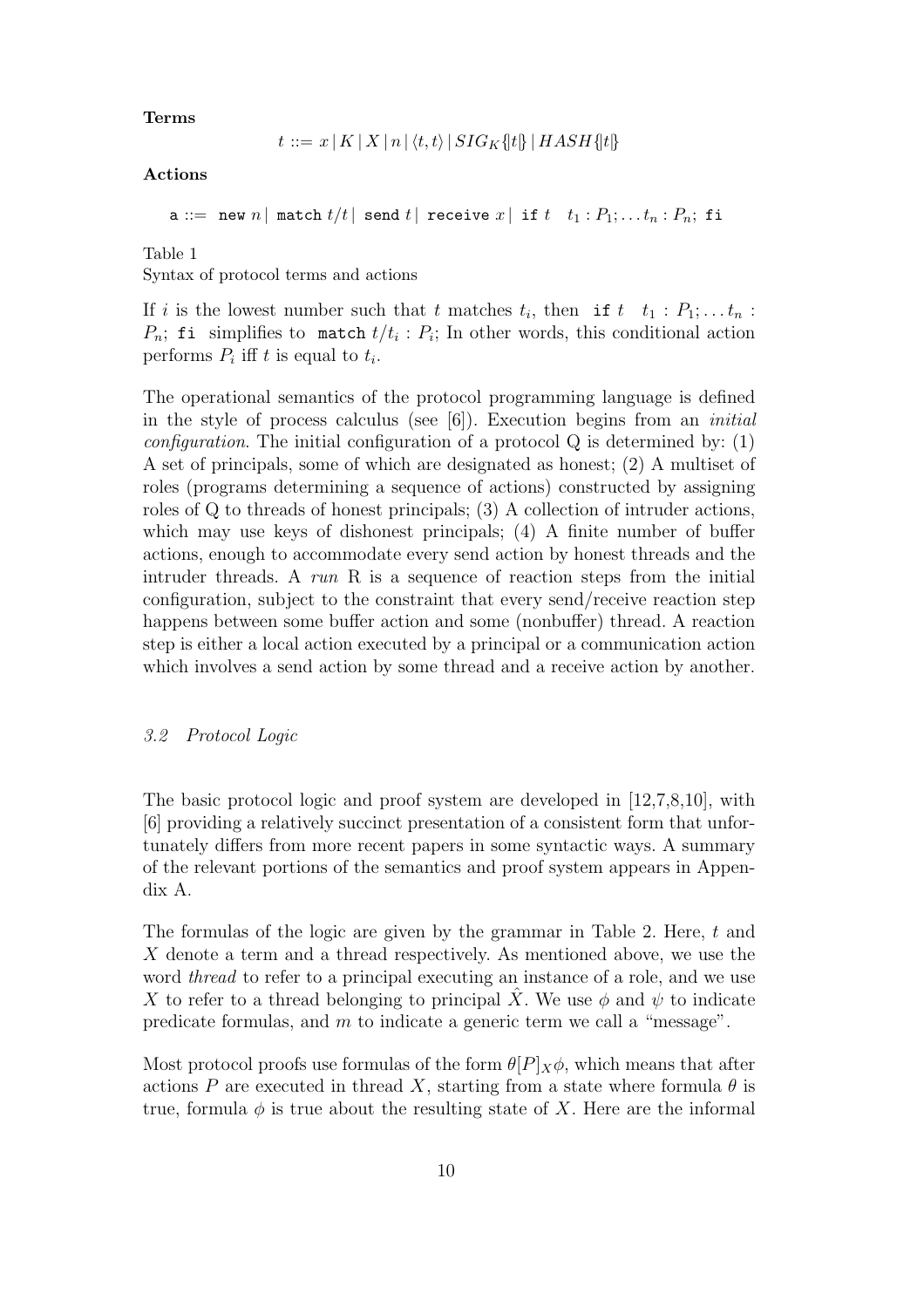Action formulas

a ::= Send $(X, t)$  | Receive $(X, t)$  | New $(X, t)$  | Decrypt $(X, t)$  | Verify $(X, t)$  | Start $(X)$ 

Formulas

 $\phi ::= \mathsf{a} \, | \, \mathsf{Has}(X, t) \, | \, \mathsf{Computes}(X, t) \, | \, \mathsf{Honest}(\hat{X}) \, | \, \phi \wedge \phi \, | \, \neg \phi \, | \, \exists x. \phi \, |$ 

Modal form

 $\Psi ::= \phi [P]_X \phi$ 

Table 2 Syntax of the logic

interpretations of the predicates:

- $\textsf{Has}(X, x)$  means principal  $\hat{X}$  possesses information x in the thread X. This is "possess" in the limited sense of having either generated the data or received it in the clear or received it under encryption where the decryption key is known.
- Send $(X, m)$  means principal  $\hat{X}$  sends message m in the thread X.
- Receive $(X, m)$ , New $(X, t)$ , Decrypt $(X, t)$ , Verify $(X, t)$  similarly mean that receive, new, decrypt and signature verification actions occur.
- Honest( $\hat{X}$ ) means the actions of principal  $\hat{X}$  in the current run are precisely an interleaving of initial segments of traces of a set of roles of the protocol. In other words,  $\hat{X}$  assumes some set of roles and does exactly the actions prescribed by them.
- Computes(X, m) means that a principal  $\hat{X}$  possesses enough information in thread  $X$  to build term  $m$  of some type. For example, a principal can possess an encrypted message if he received it in the past as a part of some message or if he possesses the plaintext and the encryption key. Computes is used to describe the latter case.
- Start(X) means that the thread X did not execute any actions in the past.

## 4 Analysis of the ASW Protocol

The ASW protocol  $[1,2]$  consists of three interdependent subprotocols: exchange, abort, and resolve. We first show in Section 4.1 how to model these protocols as programs. Section 4.2 discusses the compositional proof method used in proving the security properties of the protocol. Section 4.3 contains the formal definitions and proof sketches of the fairness and accountability properties. The complete formal proofs are in Appendix B. We believe that the proof method illustrated by this application will be useful for analyzing similar properties of related protocols.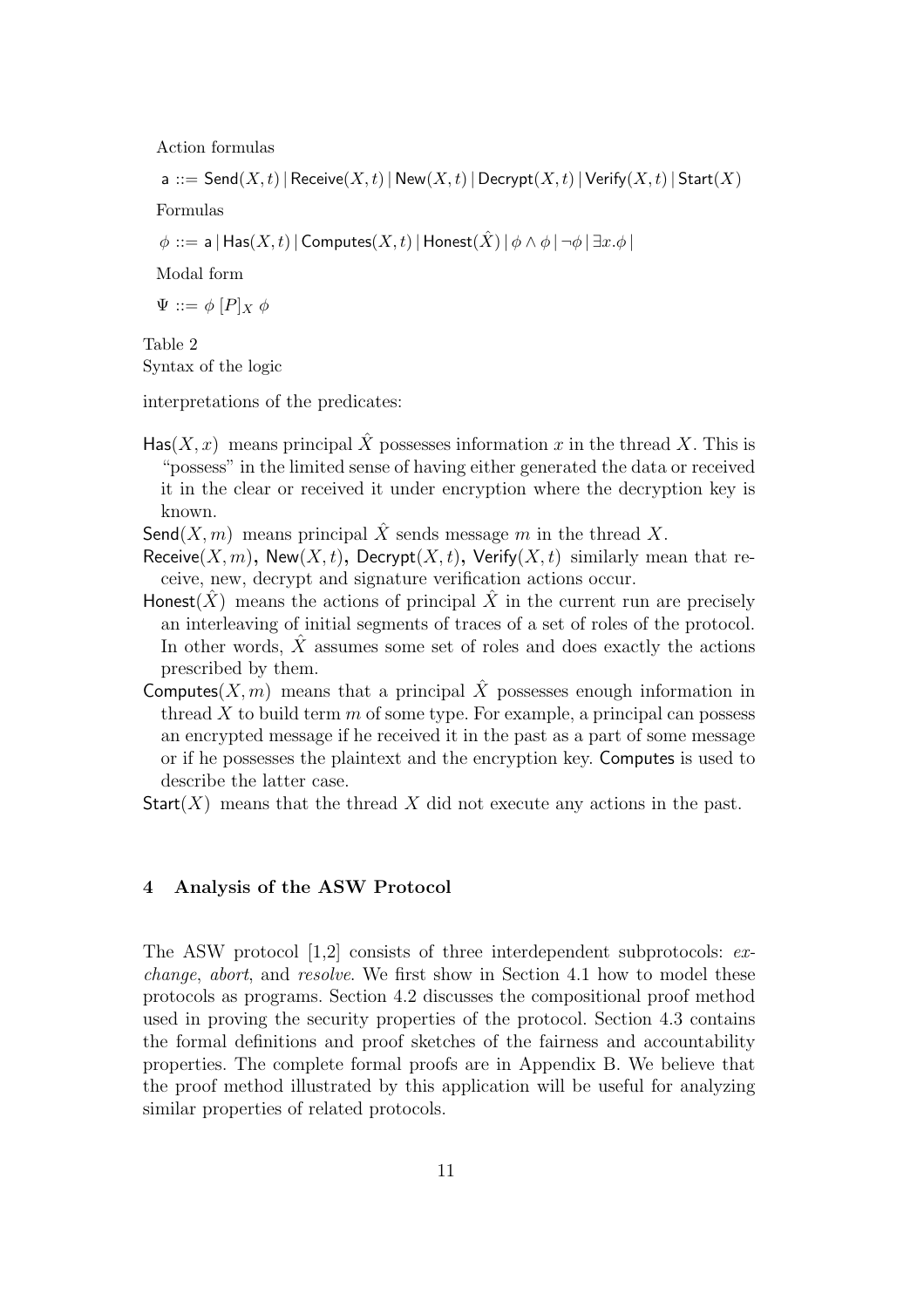We emphasize two high-level aspects of this method which distinguishes it from existing analysis techniques. First, it is compositional: the security guarantees offered by the ASW protocol are proved by combining independent guarantees offered by the exchange, abort, and resolve subprotocols. Second, the proofs follow the design intuition. In particular, in the fairness proofs, we demonstrate that the appropriate strategy for a party to obtain a contract (via the abort/resolve protocols) depending on its local state, actually works. For example, if after sending the first message, the initiator executes the abort protocol, then he gets the contract if his peer has the contract. The fact that we prove a specific strategy works as opposed to proving one exists distinguishes us from prior game-theoretic analyses [4]. Also, it seems useful to have analysis techniques which can take advantage of and inform protocol design principles.

# 4.1 Modelling Protocol Parties

The roles of the *exchange* subprotocol are given in Figure 1, with one program ExchangeInit for the initiator of the protocol and one program ExchangeResp for the responder. A role consists of static input parameters, and a list of actions to be executed. For example, ExchangeInit represents the program for initiator  $\hat{X}$  starting a protocol with the responder  $\hat{Y}$  and trusted third party  $\overline{T}$  with contract text. The intuitive reading of the sequence of actions is: generate a new nonce, send a signature representing a commitment to the contract, receive a message, check that it is a valid commitment for  $Y$ , release the nonce, receive a message and check that it is a valid decommitment corresponding to the responders commitment.

The ASW protocol provides for two kinds of contracts. The first one is called a standard contract. Standard contracts are obtained if the execution of the protocol successfully finishes without any party aborting or resolving the protocol. They are formally defined as follows.

$$
\begin{split} s(\hat{X},\hat{Y},\hat{T},text,x,y) &\equiv SIG_{\hat{X}}\{\!\!\{\hat{X},\hat{Y},\hat{T},text,HASH\{\!\!\{x\}\!\!\}\},x, \\ SIG_{\hat{Y}}\{\!\!\{SIG_{\hat{X}}\{\!\!\{\hat{X},\hat{Y},\hat{T},text,HASH\{\!\!\{x\}\!\!\}\},HASH\{\!\!\{y\}\!\!\}\},y \end{split}
$$

The second kind is called a replacement contract. It is always built by the trusted third party to resolve a protocol.

$$
\begin{split} &r(\hat{X},\hat{Y},\hat{T},text,w,z) \equiv SIG_T\{[SIG_{\hat{X}}\{\hat{X},\hat{Y},\hat{T},text,w]\}, \\ &SIG_{\hat{Y}}\{[SIG_{\hat{X}}\{\hat{X},\hat{Y},\hat{T},text,w]\},z]\}\} \end{split}
$$

To improve readability, in the subsequent proofs we often write  $s$  and  $r$  instead of  $s(\hat{A}, \hat{B}, \hat{T}, text, x, y)$  and  $r(\hat{A}, \hat{B}, \hat{T}, text, HASH$  {|w|}, z), respectively. In the following, we often have to reason about the messages that are exchanged during the protocol execution. Especially the first and second message will be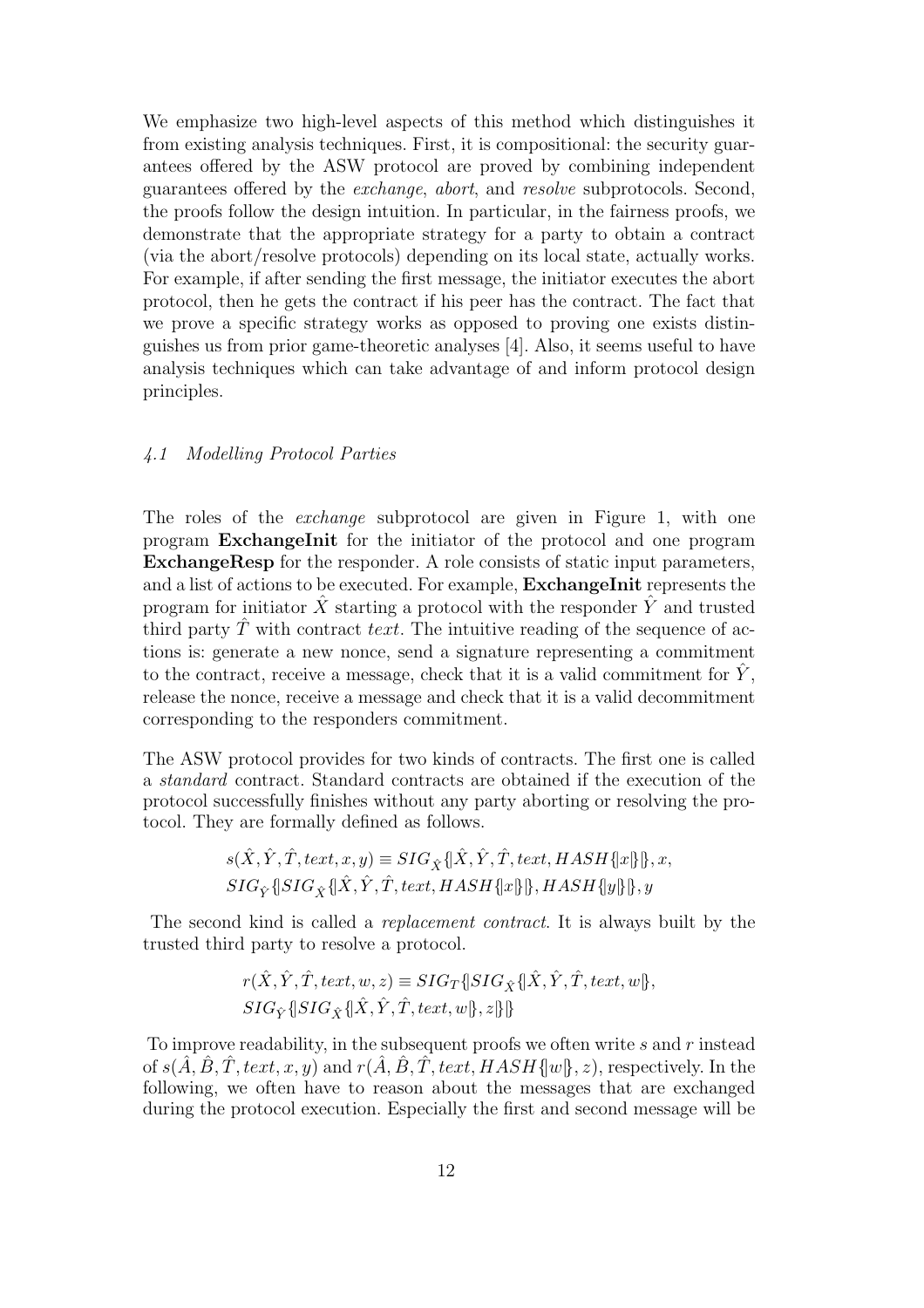ExchangeInit  $\equiv (\hat{X}, \hat{Y}, \hat{T}, text)$ new  $x$ :  $\texttt{send } \hat{X}, \hat{Y}, SIG_{\hat{X}}\{\!\!\{\hat{X}, \hat{Y}, \hat{T}, text, HASH\{\!\!\{x\}\!\!\}\};$ receive  $\hat{Y}, \hat{X}, z$ ; match  $z/SIG_{\hat{Y}}\left\{SIG_{\hat{Y}}\left\{\hat{X}, \hat{Y}, \hat{T}, text, HASH\left\{x\right\}\right\}\right\}$ ,  $w\right\};$ send  $\hat{X}, \hat{Y}, x$ : receive  $\hat{Y}, \hat{X}, y$ ; match  $HASH{||y|}/w; |X$ 

```
ExchangeResp \equiv (\hat{X}, \hat{Y}, \hat{T}, text)receive \hat{Y}, \hat{X}, z;
    match z/SIG_{\hat{Y}}{\hat{Y}, \hat{X}, \hat{T}, text, y}new x;
    send \hat{X}, \hat{Y}, SIG_{\hat{X}}\{[z, HASH\{]\}| \};receive \hat{Y}, \hat{X}, w;
    match HASH{w}{v;
    send \hat{X}, \hat{Y}, x; |x
```
Abort  $\equiv (\hat{X}, \hat{Y}, \hat{T}, msq1)$ [ send  $\hat{X}, \hat{T}, SIG_{\hat{X}}\{\vert{Abort}, msg1\}$ receive  $\hat{T}, \hat{X}, z$ ; if z  $SIG_{\hat{\tau}}\{Aborted, msg1\}$ :;  $r(\hat{A}, \hat{B}, \hat{T}, text, HASH\{x\}, w)$ : fi  $\vert_X$  $\textbf{Resolve} \equiv (\hat{X}, \hat{Y}, \hat{T}, msg1, msg2)$ send  $\hat{X}, \hat{T}$ , msq1, msq2; receive  $\hat{T}, \hat{X}, z$ ; if z  $SIG_{\hat{\tau}}\{Aborted, msg1\}$ :  $r(\hat{A}, \hat{B}, \hat{T}, text, HASH\{x\}, w)$ :; fi  $\vert x \vert$ 

Fig. 1. Roles of the ASW protocol

important as they grant the respective parties the ability to resolve a protocol execution. For reasons of readability, we introduce syntactic shortcuts  $msg_1$ and  $msg_2$  for these messages, i.e.,

$$
\begin{aligned} msg_1 &\equiv SIG_{\hat{A}}\{\!\!\{\hat{A},\hat{B},\hat{T},text\{textHASH}\{\!\!\{x\}\!\!\}\}\ &\\ msg_2 &\equiv SIG_{\hat{B}}\{\!\!\{SIG_{\hat{A}}\{\!\!\{\hat{A},\hat{B},\hat{T},text\{textHASH}\{\!\!\{x\}\!\!\}\}\},\text{HASH}\{\!\!\{y\}\!\!\}\}. \end{aligned}
$$

The *abort* and *resolve* subprotocols for the initiator and the responder are given in Figure 1. We use the "if" construct to model the fact that agents do not know in advance which of the two possible responses they will receive from the trusted third party  $\hat{T}$ .

In analyzing the ASW protocol, we do not model the program of the trusted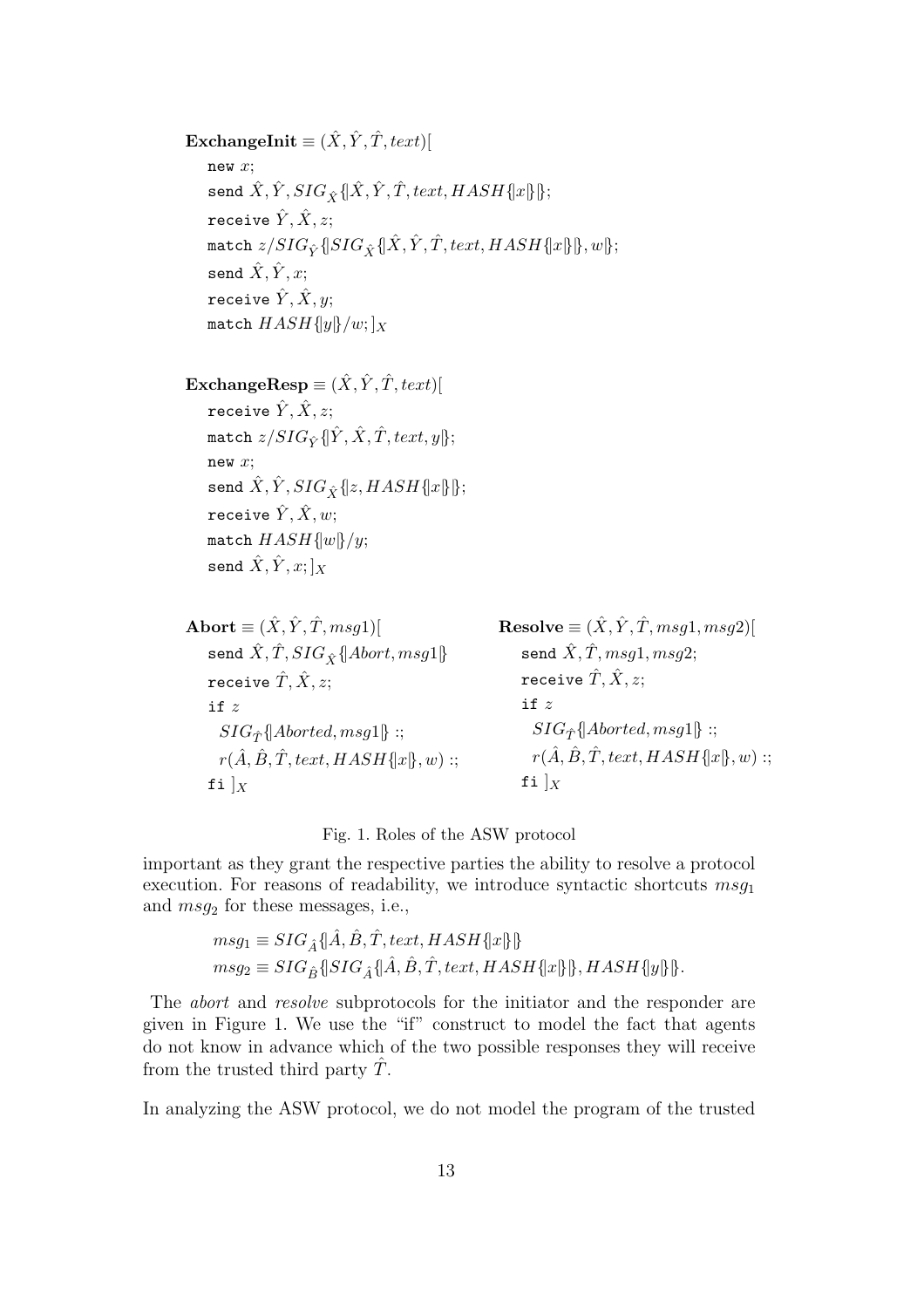third party explicitly. Instead we capture its desired behavior by a set of logical formulas— $\Gamma_T^1$  and  $\Gamma_T^2$  below. Using the extensions of the logic presented in this paper, it is easy to write down the program for the trusted third party and prove that these logical formulas represent properties of its protocol. Since the proofs are similar to other proofs presented in this paper, we omit them here.

$$
\begin{aligned} \Gamma^1_T = & \{ \mathsf{Honest}(\hat{T}) \wedge \mathsf{Send}(T, \hat{T}, \hat{B}, r(\hat{A}, \hat{B}, \hat{T}, text, x, z)) \supset \\ \neg \mathsf{Send}(T, \hat{T}, \hat{A}, SIG_{\hat{T}}\{\mathit{Aborted}, msg_1]\}) \} \\ \Gamma^2_T = & \{ \mathsf{Honest}(\hat{T}) \wedge \mathsf{Send}(T, \hat{T}, \hat{A}, SIG_{\hat{T}}\{\mathit{Aborted}, msg_1]\}) \supset \\ & \mathsf{Receive}(T, \hat{A}, \hat{T}, SIG_{\hat{A}}\{\mathit{Abort}, msg_1]\}) \} \end{aligned}
$$

 $\Gamma_T^1$  says that  $\hat{T}$  will never issue both a replacement contract and the abort token.  $\Gamma_T^2$  says that  $\hat{T}$  will never send an abort token unless A has initiated the abort subprotocol for the corresponding commitment.

#### 4.2 Compositional proof method

In this section, we sketch the method used to prove properties of the protocol. In the ASW protocol, there is more than one intended run. For example, after sending the first message, the initiator can decide not to wait for the response but to run the abort subprotocol instead. Using the protocol logic, we are able to analyze the components of the ASW protocol independently, and combine the proofs using the composition theorems presented in [7,6]. We focus primarily on the guarantees for the initiator in the protocol.

Runs of the ASW protocol There are three possible execution scenarios for the initiator in the ASW protocol. The initiator can complete the exchange subprotocol; complete the resolve subprotocol after sending the third message of the exchange subprotocol; or complete the abort protocol after sending the first message of the exchange subprotocol (Figure 2). The design intent was that each of these three combinations should result in the initiator obtaining a valid contract whenever the responder already has one. We will use **ExchangeInit**<sup>3</sup>( $\hat{A}, \hat{B}, \hat{T}, text$ ) to denote the prefix of the initiator role in the protocol up to and including the second send action (send of the third message in the protocol) and  $\overline{\text{ExchangeInit}^1}(\hat{A}, \hat{B}, \hat{T}, text)$  to denote the prefix up to and including the first send action.

Formulas of the logic and sequential composition Most logical statements that we use are of the form  $\Gamma \vdash \phi[\mathbf{P}]_A \theta$ . The intuitive reading of such statement is: "Given that the set of assumptions Γ holds in every state, and a thread A has finished executing the program **P** starting in a state where  $\phi$ holds, then in the resulting state  $\theta$  holds."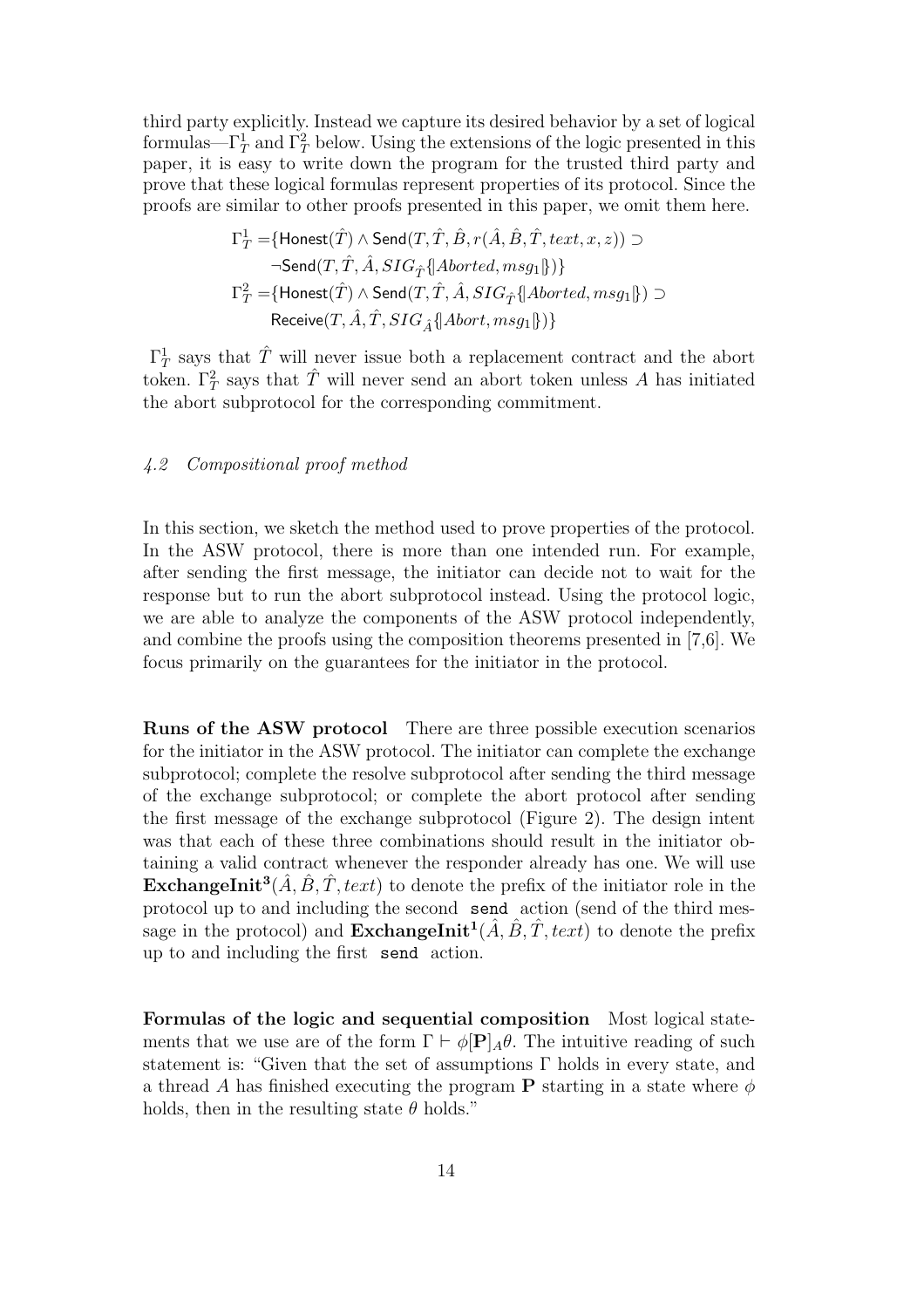$\textbf{ExchangeInit}(\hat{A}, \hat{B}, \hat{T}, text)$ 

| ExchangeInit <sup>1</sup> ( $\hat{A}, \hat{B}, \hat{T}, text$ ) | ExchangeInit <sup>3</sup> ( $\hat{A}, \hat{B}, \hat{T}, text$ ) |
|-----------------------------------------------------------------|-----------------------------------------------------------------|
| Abort( $\hat{A}, \hat{B}, \hat{T}, msg_1$ )                     | Resolve( $\hat{A}, \hat{B}, \hat{T}, msg_1, msg_2$ )            |

²²

Fig. 2. Possible runs for the initiator in the ASW protocol

In this paper, Γ will typically contain a set of assumptions about the behavior of the trusted third party  $T$  which can be later discharged by analyzing  $T$ 's program. For example, one of the assumptions we use is that T never sends a replacement contract if it has issued the abort token in the past.

We will combine statements about different subprotocols using *sequential com*position of the roles. Here we state a variant of the theorem from [6] that we use for this purpose. The precise form in which this theorem will be employed will become clearer in the next section.

**Theorem 1 (Sequential composition)** For sets of assumptions  $\Gamma_1$  and  $\Gamma_2$ , programs **P** and **Q**, and formulas  $\phi$ ,  $\theta$  and  $\psi$  if  $\Gamma_1 \vdash \phi[\mathbf{P}]_X \theta$  and  $\Gamma_2 \vdash \theta[\mathbf{Q}]_X \psi$ than  $\Gamma_1 \cup \Gamma_2 \vdash \phi[\mathbf{P}; \mathbf{Q}]\psi$ , where  $\mathbf{P}; \mathbf{Q}$  is a sequential composition of programs P and Q.

## 4.3 Proving protocol properties

In this section, we show how to express and prove the desired properties in the underlying logic using the described proof method. Complete formal proofs are given in Appendix B. Here, we sketch the proof structure and emphasize the crucial steps.

#### 4.3.1 Fairness

We start with the fairness property of the protocol. Informally, fairness means that after the protocol has been successfully completed, either both parties have a signed contract or neither does. In our model, fairness is expressed using a set of logical formulas. As described in the previous section, we look separately at the three possible scenarios for the initiator to complete the protocol.

Initiator completes the exchange subprotocol Formula  $\phi_0$  states that the initiator A has a valid contract after the successful execution of the ex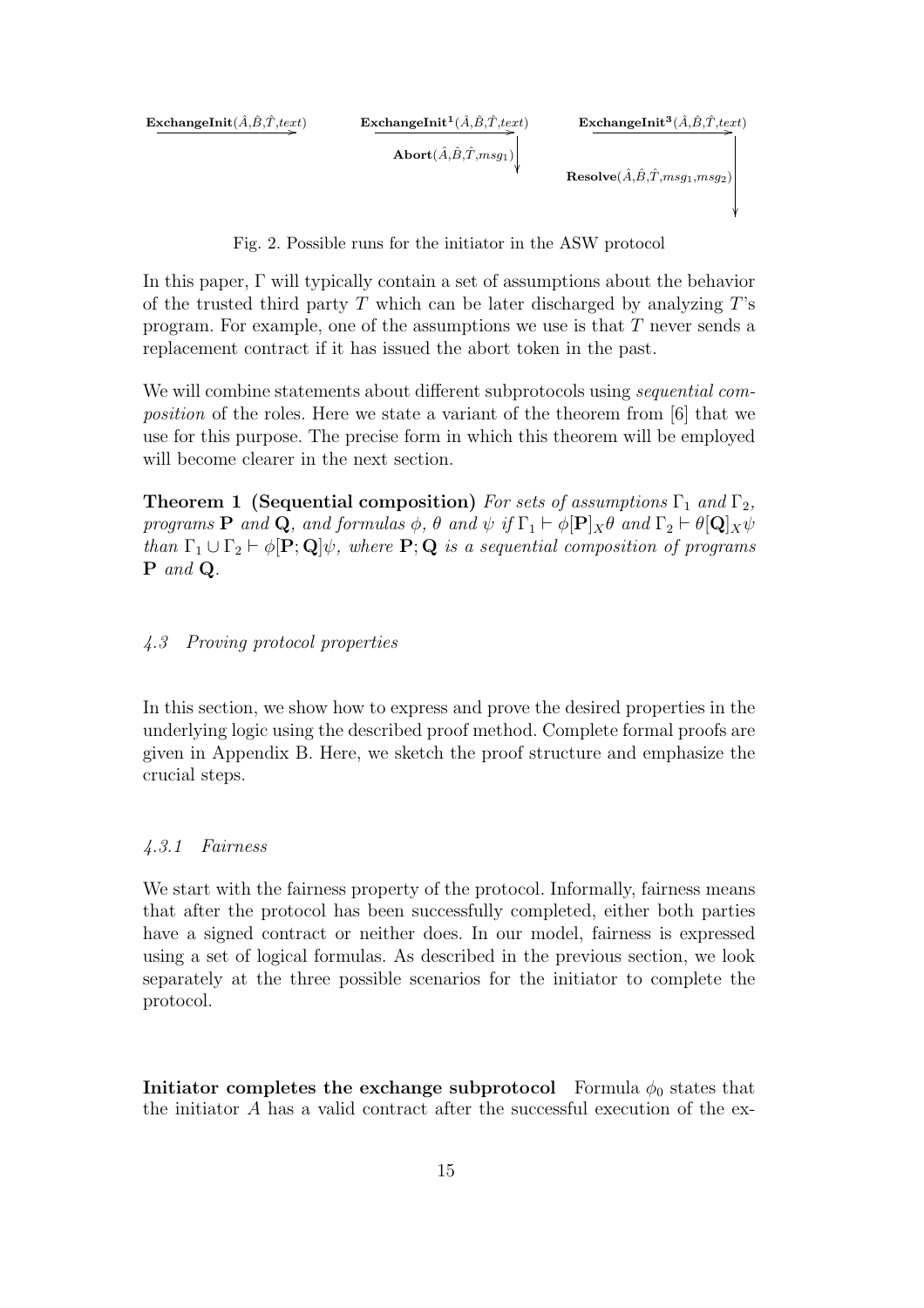change protocol. This is the optimistic part of the protocol.

$$
\phi_0 \equiv \text{Start}(A)
$$
  
\n
$$
[\text{ExchangeInit}(\hat{A}, \hat{B}, \hat{T}, text)]_A
$$
  
\n
$$
\text{Has}(A, s(\hat{A}, \hat{B}, \hat{T}, text, x, y))
$$

The formal proof of this property is given in Appendix B. We show that:

 $\vdash \phi_0$  (1)

Therefore, in this scenario fairness holds without any assumptions about the behavior of the trusted third party or the responder in the protocol.

Initiator runs the abort protocol If A started the protocol as the initiator but did not complete it, we want to show that whenever some other party has a valid contract, then A will get the replacement contract if it executes the abort subprotocol after sending the first message. This part of the analysis is done using the compositional proof method. First, we identify a sufficient precondition that needs to hold in order for the initiator to get the contract after executing the abort subprotocol; then we show that the precondition is satisfied if the initiator only executed his role upto the first send action.

A sufficient precondition for this to hold is that  $A$ 's nonce x has been kept secret, i.e.

$$
\theta_1 = \mathsf{HasAlone}(A,x)
$$

where HasAlone(X, t) is defined by HasAlone(X, t)  $\equiv$  Has(X, t)  $\wedge$  (Has(Y, t)  $\supset$  $X = Y$ . It is easy to verify that  $\theta_1$  holds in the state where A has only sent the first message of the protocol, since this message only contains the hash of  $x$ .

The property of the abort subprotocol needed for fairness is given below. Informally, it states that if at some state  $\theta_1$  holds then, after executing the abort subprotocol, if some thread X possesses any contract (standard or replacement) corresponding to A's nonce x and if T is honest, A will posses the replacement contract corresponding to the same nonce x.

$$
\phi_1 \equiv \theta_1
$$
  
\n[**Abort**( $\hat{A}, \hat{B}, \hat{T}, msg_1$ )]<sub>A</sub>  
\n(( $\text{Has}(X, s) \lor \text{Has}(X, r)$ )  $\land \text{Honest}(\hat{T})$ )  $\supset \text{Has}(A, r)$ 

The formal proof of fairness in this scenario involves showing that  $\theta_1$  holds after A executed the first part of the exchange subprotocol, and that  $\phi_1$  holds as long as the trusted third party  $\bar{T}$  behaves properly. The complete proof of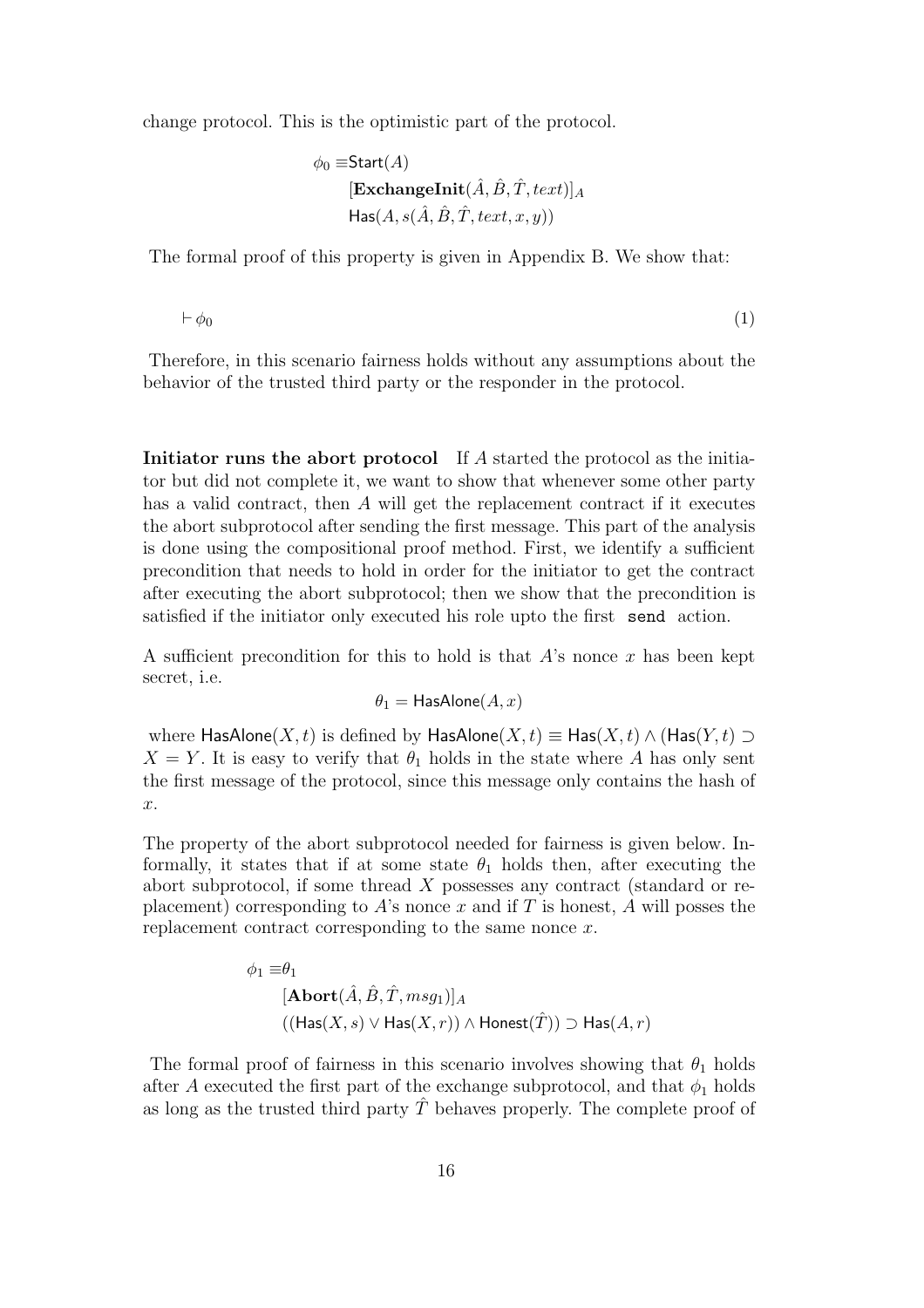both statements are given in Appendix B.

$$
\vdash \mathsf{Start}(A)[\mathbf{ExchangeInit}(\hat{A}, \hat{B}, \hat{T}, text)^1]_A \theta_1
$$
\n
$$
\Gamma^1 \vdash \mathcal{A}
$$
\n(2)

$$
\Gamma_T^1 \vdash \phi_1 \tag{3}
$$

The fairness property in this case simply follows from the sequential composition theorem (Theorem 1). Recall that  $\Gamma_T^1$  is a set of assumptions about the behavior of the trusted third party T defined in Section 4.1. Informally,  $\Gamma_T^1$ says that  $\hat{T}$  will never issue both a replacement contract and the abort token. Therefore  $\Gamma_T^1$  is only going to hold if  $\hat{T}$  is completely honest. A misbehaving  $T$  might otherwise cheat on  $A$  if  $A$  executed the abort protocol after receiving the first message.

Initiator runs the resolve protocol Finally, we want to show that if A has received the second message of the protocol, then it can obtain a valid contract by executing the resolve subprotocol, provided that it created the nonce x itself and did not send the abort message corresponding to that nonce in the past, i.e., for

$$
\theta_2 = \mathsf{New}(A,x) \land \neg \mathsf{Send}(A,\hat{A},\hat{T},SIG_{\hat{A}}\{\vert{Abort}, msg_1\} )
$$

we define  $\phi_2$  by

$$
\phi_2 \equiv \theta_2
$$
\n[Resolve( $\hat{A}, \hat{B}, \hat{T}, msg_1, msg_2$ )]<sub>A</sub>  
\n
$$
(\text{Has}(X, s) \lor \text{Has}(X, r) \land
$$
\n
$$
\text{Honest}(\hat{T}) \land \text{Honest}(\hat{A}) \supset \text{Has}(A, r)
$$

It is easy to verify that  $\theta_2$  holds in the state where A has received the second message of the protocol and sent the third message of the protocol.

The formal proof of fairness in this scenario involves showing that  $\theta_2$  holds after A executed the first part of the exchange subprotocol, and that  $\phi_2$  holds as long as the trusted third party  $\hat{T}$  behaves properly. The required fairness guarantee is obtained by the composition theorem as before. The complete proof of both statements are given in Appendix B.

$$
\vdash \mathsf{Start}(A)[\mathbf{ExchangeInit}(\hat{A}, \hat{B}, \hat{T}, text)^3]_A \theta_2 \tag{4}
$$

$$
\Gamma_T^2 \vdash \phi_2 \tag{5}
$$

In this case, the assumption about the behavior of the trusted third party  $\Gamma_T^2$ says that  $\hat{T}$  will never send an abort token unless A has initiated the abort subprotocol for the corresponding commitment. This completes the proof for fairness for the initiator in the ASW protocol.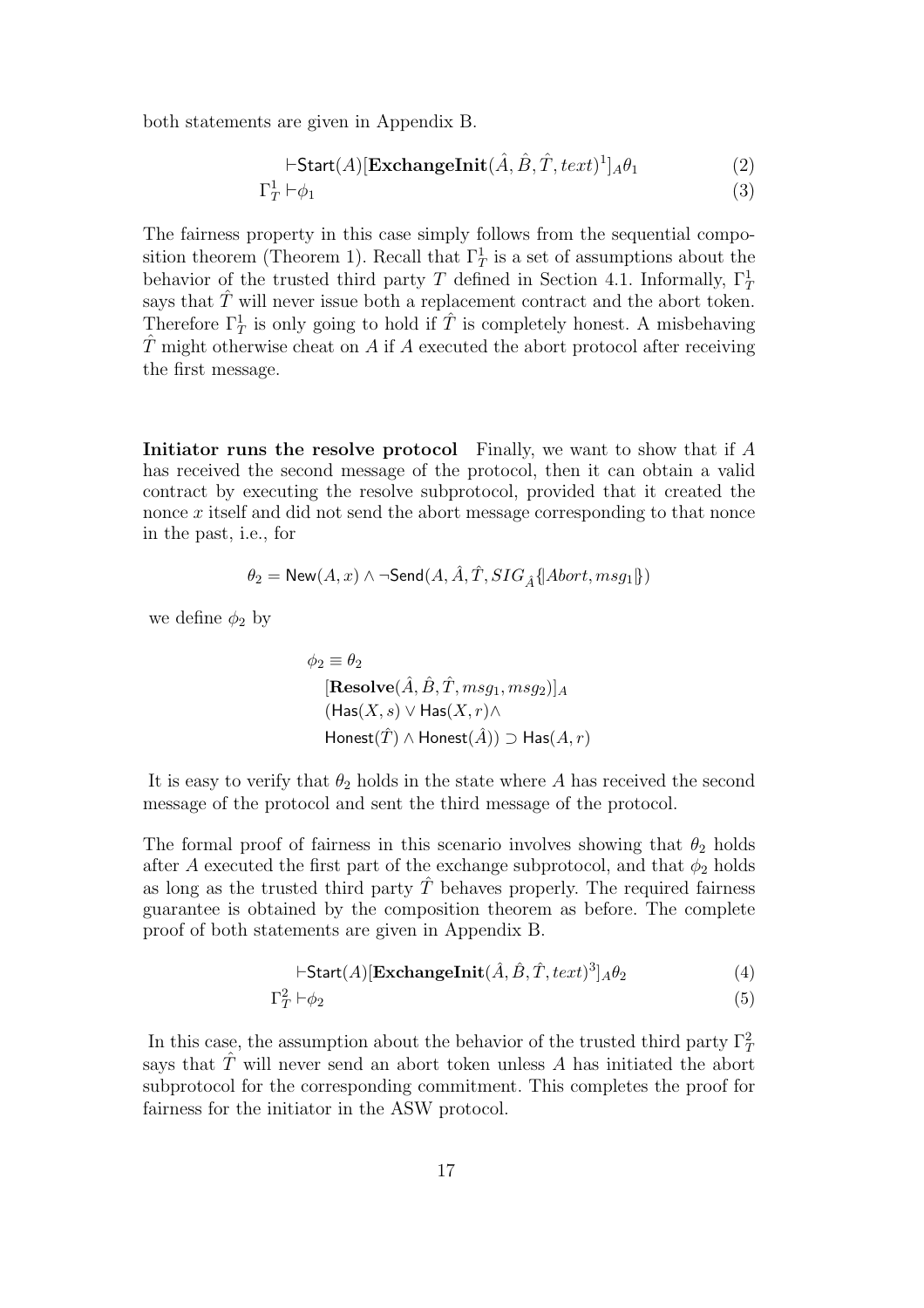Discussion Notice that the property we prove in the optimistic part of the protocol is weaker than in the other two cases. Namely, we only show that the initiator has a contract corresponding to his nonce, it could be possible that the responder (or attacker) has obtained other contracts corresponding to the same initiator's nonce and different responder's nonce. As demonstrated in [23] that is indeed the case. We rediscovered the same attack when the proof of the stronger property failed. The following formula does not hold for the protocol:

> $Start(A)$  $[\textbf{ExchangeInit}(\hat{A}, \hat{B}, \hat{T}, text)]_A$  $\textsf{Has}(X, s(\hat{A}, \hat{B}, \hat{T}, text, x, w)) \supset \textsf{Has}(A, s(\hat{A}, \hat{B}, \hat{T}, text, x, w))$

The interpretation of this formula is that no other thread  $X$  can have any other standard contract except the one obtained by A after executing the exchange subprotocol.

Fairness for the responder in the protocol A similar property can be shown for the responder in the ASW protocol. The proof structure is identical to the proof for the initiator. For brevity, we do not get into the details.

## 4.3.2 Accountability

Accountability means that if one of the parties gets cheated as a result of  $T$ 's misbehavior, that it will be able to hold  $T$  accountable. More precisely, at the end of every run where an agent gets cheated, its trace together with a contract of the other party should provide non-repudiable evidence that  $\hat{T}$ misbehaved.

The first step in the formalization of this property is to precisely define what it means for a set of terms to be a non-repudiable proof of  $\hat{T}$ 's misbehavior. One approach is to require that, assuming the correctness of  $\hat{T}$  as specified by the set of formulas Γ, we can formally derive that if anyone possesses certain terms (typically involving  $\hat{T}$ 's signature), then  $\text{Honest}(\hat{T})$  does not hold. It is easy to prove that the replacement contract and the abort token corresponding to the same nonce constitute non-repudiable proofs that  $\hat{T}$  misbehaved. Formally, for  $\Gamma_T := \Gamma_T^1 \cup \Gamma_T^2$  we prove:

$$
\begin{aligned} \Gamma_T \vdash & \mathsf{Has}(X,r(\hat{A},\hat{B},\hat{T},text, HASH\{\!\mid\! x\!\!\mid\!\},w)) \wedge \\ & \mathsf{Has}(A, SIG_{\hat{T}}\{\!\mid\! Aborted, msg_1\!\!\mid\!\}) \supset \neg \mathsf{Honest}(\hat{T}) \end{aligned}
$$

Again we reason from the initiator's point of view and consider three scenarios.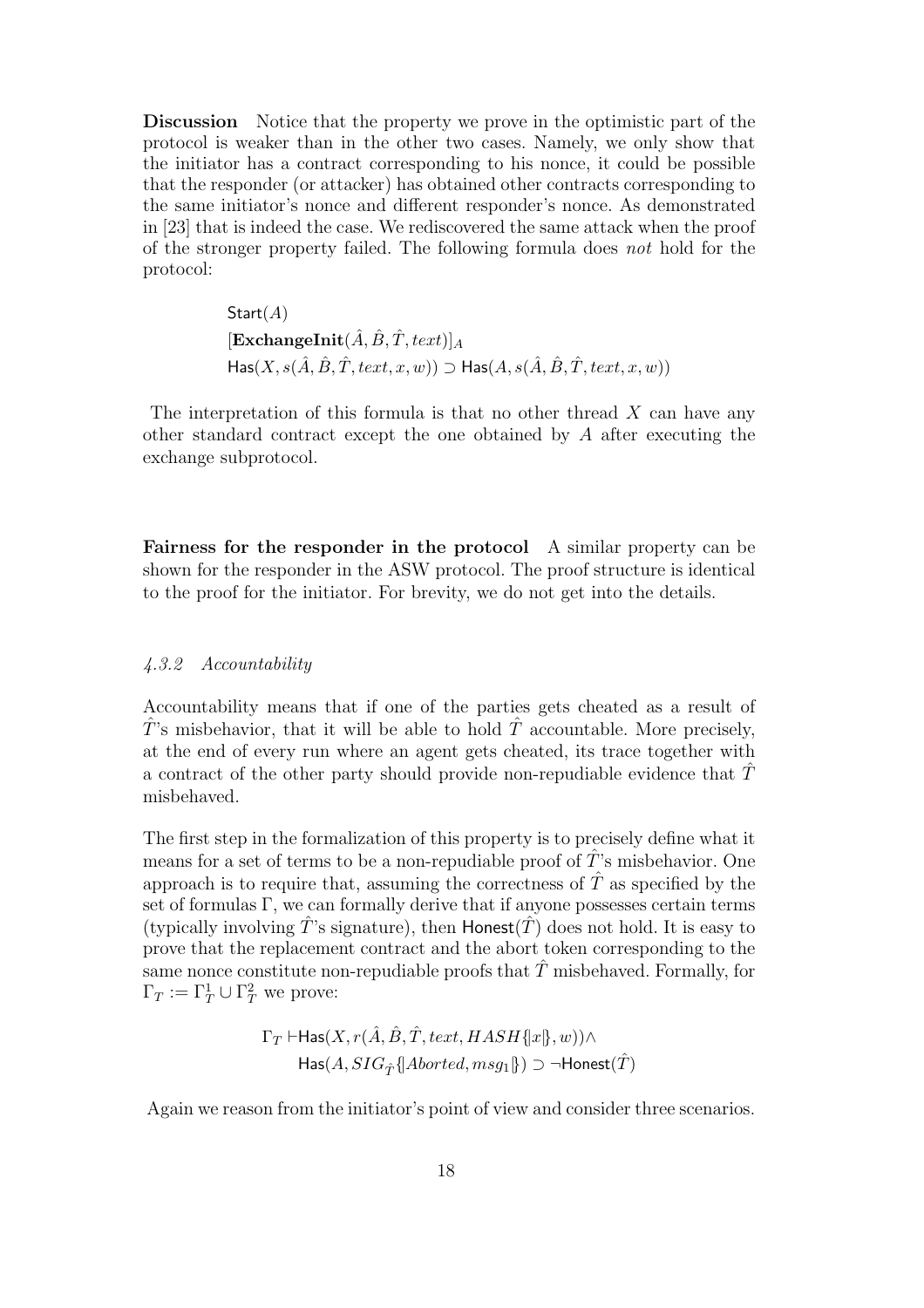Initiator completes the exchange subprotocol We already proved that A has a contract in that case, regardless of  $\hat{T}$ 's behavior and therefore A cannot get cheated in this case.

Initiator runs the abort protocol In this case, we prove two things. First of all, no one can have a standard contract. Secondly, after executing the abort subprotocol A will either get the abort token or the replacement contract. Therefore, if A gets cheated it has to be the case that some other party X has a replacement contract, while A has the abort token for the corresponding nonce. As explained above, these two terms are non-repudiable proofs that  $T^{\dagger}$ misbehaved. We capture both properties with a single logical formula given below.

> $\vdash \theta_1$  $[\textbf{Abort}(\hat{A}, \hat{B}, \hat{T}, msg_1)]_A$  $\neg Has(X, s) \land (Has(A, r) \lor Has(A, SIG_{\hat{T}}[Aborted, msg_1]))$

Initiator runs the resolve protocol This case is similar to the one above, and we omit the details.

## 4.3.3 Abuse-Freeness

Abuse-freeness means that no party can ever prove to the third party that it has the power to both enforce and cancel the contract. More precisely, a protocol is abuse-free for the initiator if in every state where the responder has publicly verifiable information that the initiator is bound to the contract it has to be that the responder is also bound to the contract.

Modelling the property that the responder has publicly verifiable information that the initiator is bound to the contract is beyond the scope of the logic. However, if we fix the set of terms  $t_1, \ldots, t_n$  that we consider to constitute such information we can express abuse-freeness for the initiator in the following way: whenever a party X possess terms  $t_1, \ldots, t_n$ , the initiator has a strategy to obtain a contract. As pointed in the long version of [4], the definition of abuse-freeness that we are able to prove in the logic is strictly stronger than the standard definition of abuse-freeness that we first mentioned above.

For the ASW protocol, if we consider the signature in the first message as a proof that the initiator is bound to the contract, it is easy to see that the protocol does not provide this property for the initiator. In the logic, this is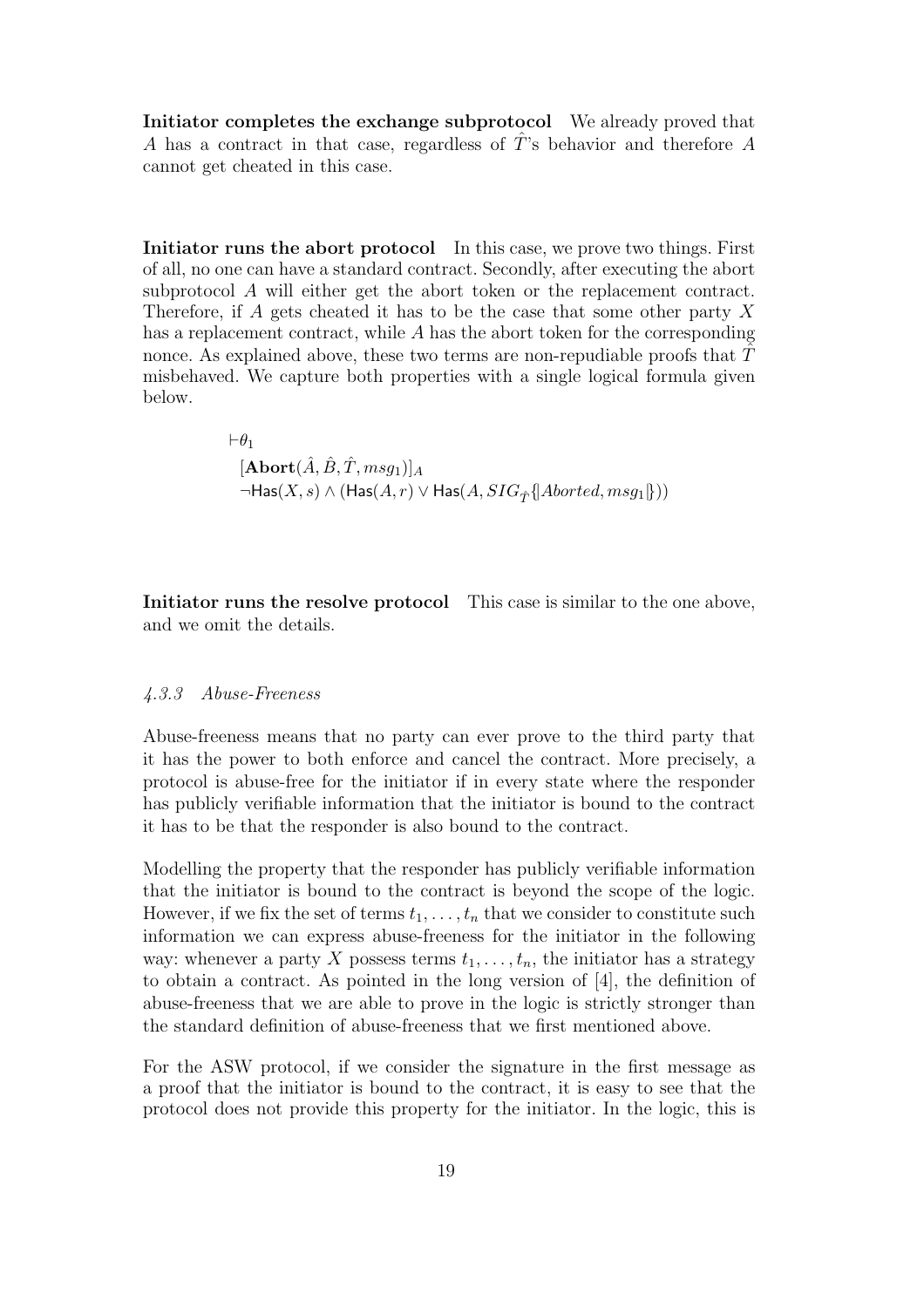reflected in the fact that the proof of the following formula fails:

$$
\begin{aligned} \Gamma_T \vdash & \theta_1 \wedge \mathsf{Has}(X, SIG_{\hat{A}}\{\!\!\{\hat{A}, \hat{B}, \hat{T}, text, HASH\{\!\!\{x\}\!\!\}\}\!\} \\ & \quad [\mathbf{Abort}(\hat{A}, \hat{B}, \hat{T}, msg_1)]_A \\ & \quad \mathsf{Honest}(\hat{T}) \supset \mathsf{Has}(A, r) \end{aligned}
$$

# 5 Template for Optimistic Contract Signing Protocols

Both the ASW and GJM protocols consist of three interdependent subprotocols: exchange, abort, and resolve. The structure of these two protocols suggests a general pattern for two-party optimistic contract-signing protocols. Specifically, the exchange subprotocol proceeds in two stages. In the first stage, the two parties commit to the contract and in the second they open their commitment, in effect, ensuring that they are bound to the contract. Given this observation, it seems natural to ask if we could provide a unified representation and proofs for these two protocols and their properties. In this section, we answer this question in the affirmative.

# 5.1 Abstraction and Refinement Methodology

The concept of protocol templates and an abstraction-instantiation method using templates to develop unified proofs for related protocols is introduced in [9]. In order to make this paper self-contained, we reproduce the main ideas below.

**Protocol Templates:** A protocol template is a protocol that uses function variables. An example of an abstract challenge-response based authentication protocol using the informal trace notation is given below.

$$
A \rightarrow B : m
$$
  

$$
B \rightarrow A : n, F (B, A, n, m)
$$
  

$$
A \rightarrow B : G (A, B, m, n)
$$

Here,  $m$  and  $n$  are fresh nonces and  $F$  and  $G$  are function variables. Substituting cryptographic functions for  $F$  and  $G$  with the parameters appropriately filled in yields real protocols. For example, instantiating  $F$  and  $G$  to signatures yields the standard signature-based challenge-response protocol from the ISO-9798-3 family, whereas instantiating  $F$  and  $G$  to a keyed hash yields the SKID3 protocol.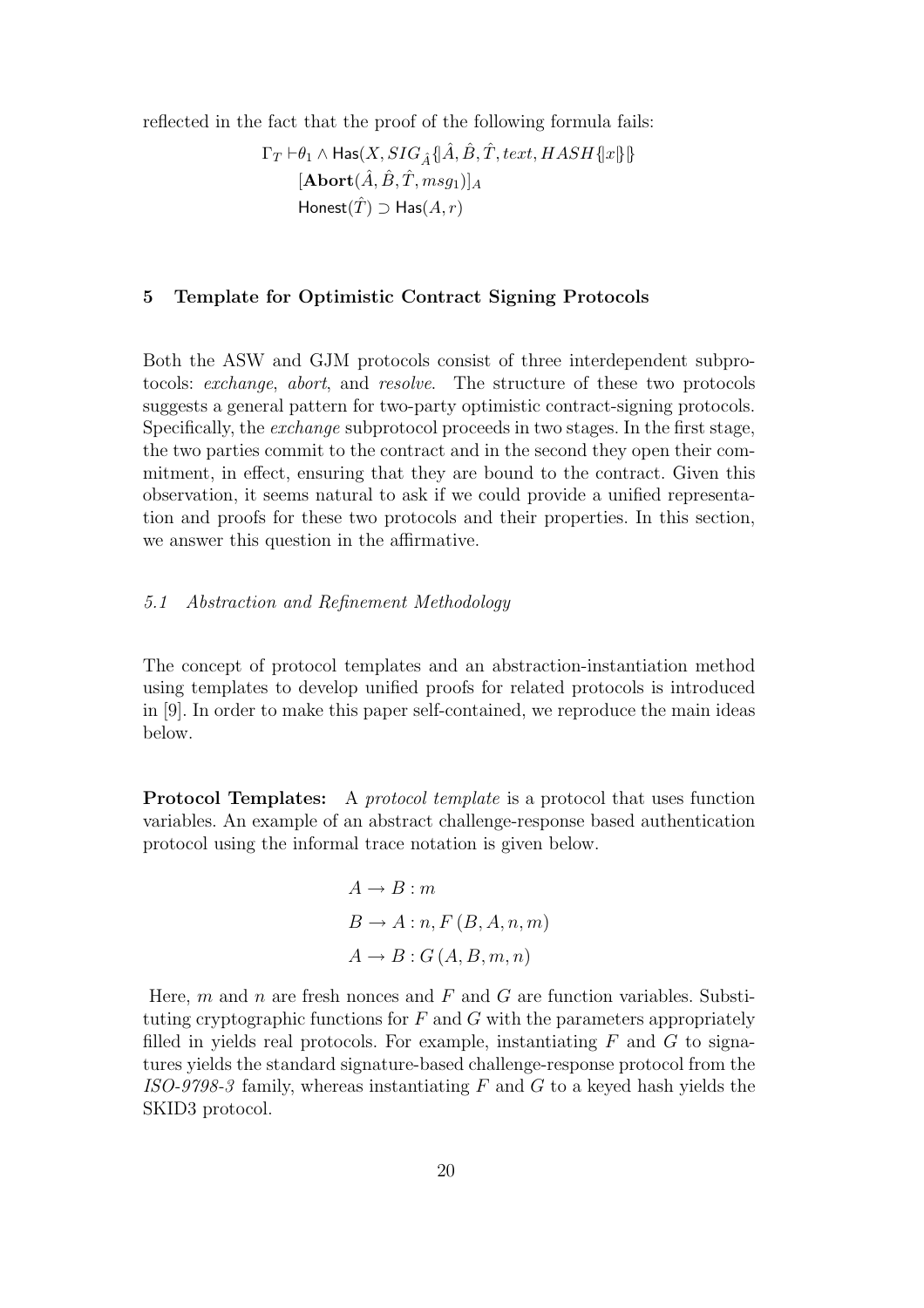Characterizing protocol concepts: Protocol templates provide a useful method for formally characterizing design concepts. Our methodology for formal proofs involves the following two steps.

(1) Assuming properties of the function variables and some invariants, prove properties of the protocol templates. Formally,

$$
\mathcal{Q}, \Gamma \vdash \phi_1[P]_A \phi_2
$$

Here,  $Q$  is an abstract protocol and P is a program for one role of the protocol. Γ denotes the set of assumed properties and invariants.

(2) Instantiate the function variables to cryptographic functions and prove that the assumed properties and invariants are satisfied by the real protocol. Hence conclude that the real protocol possesses the security property characterized by the protocol templates.

If 
$$
Q' \vdash \Gamma'
$$
, then  $Q' \vdash \phi'_1[P']_A \phi'_2$ 

Here, the primed versions of the protocol, hypotheses, etc. are obtained by applying the substitution  $\sigma$  used in the instantiation.

The correctness of the method follows from the soundness of substitution and the transitivity of entailment in the logic.

## 5.2 Template for ASW and GJM Protocols

The roles of the template for the ASW and GJM protocols are given in Figure 3. Let us examine the program of the initiator. Notice that the initiator first sends his commitment  $(commit)$ , receives the responder's commitment  $(commit2)$ , checks its validity, opens his commitment  $(open)$ , and finally expects a message opening the responder's commitment. The responder's program is symmetric. *commit1*, *commit2* and *open* are function variables representing the messages sent by  $\hat{X}$  and  $\hat{Y}$  during the protocol. The function variable chk models the verification performed by each participant after receiving its last message. These functions are instantiated for ASW and GJM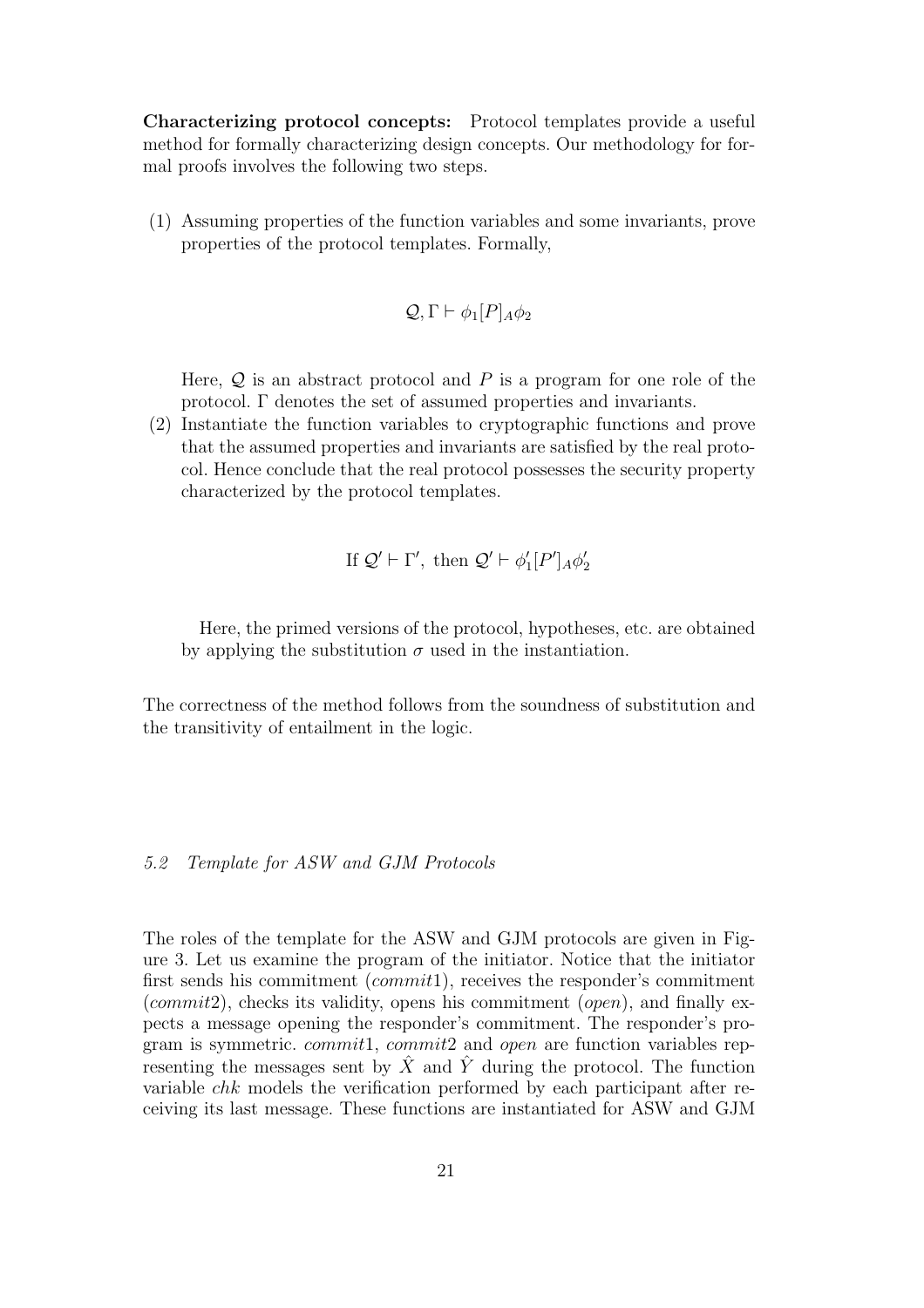ExchangeInit  $\equiv (\hat{X}, \hat{Y}, \hat{T}, text)$ new  $x$ : send  $\hat{X}, \hat{Y}, committ(\hat{X}, \hat{Y}, \hat{T}, text, HASH\{x\});$ receive  $\hat{Y}, \hat{X}, z;$ match  $z/commit2(\hat{Y}, \hat{X}, \hat{T}, text, commit1(...), y);$ send  $\hat{X}, \hat{Y}, open(\hat{X}, text, x);$ receive  $\hat{Y}, \hat{X}, w$ ; match  $chk(w)/open(\hat{Y}, text, y);$ 

ExchangeResp  $\equiv (\hat{X}, \hat{Y}, \hat{T}, text)$ receive  $\hat{Y}, \hat{X}, z$ : match  $z/commit1(\hat{Y}, \hat{X}, \hat{T}, text, y)$ ; new  $x$ : send  $\hat{X}, \hat{Y}, commit2(\hat{X}, \hat{Y}, \hat{T}, text, z, HASH\{x\});$ receive  $\hat{Y}, \hat{X}, w$ ; match  $chk(w)/open(\hat{Y}, text, y)$ ; send  $\hat{X}, \hat{Y}, open(\hat{X}, text, x); |X$ 

Abort  $\equiv (\hat{X}, \hat{Y}, \hat{T}, msq1, text, x)$ send  $\hat{X}, \hat{T}$ , abortreq $(\hat{X}, \hat{Y}, text, msg1)$ receive  $\hat{T}, \hat{X}, z$ : if z  $tpabort(\hat{X}, \hat{Y}, \hat{T}, text, msg1)$ :  $tpresp(\hat{X}, \hat{Y}, \hat{T}, text, x, y, \hat{Y})$ :; fi  $\vert_X$ ResolveInit  $\equiv (\hat{X}, \hat{Y}, \hat{T}, msg1, msg2, text, x)$ send  $\hat{X}, \hat{T}, msg1, msg2;$ receive  $\hat{T}, \hat{X}, z$ ; if z  $tpabort(\hat{X}, \hat{Y}, \hat{T}, text, msa1)$ :  $tpresp(\hat{X}, \hat{Y}, \hat{T}, text, x, y, \hat{Y})$ : fi  $\vert x \vert$ 

Fig. 3. Roles of the protocol template

as follows.

# ASW :

 $commit1(\hat{X},\hat{Y},\hat{T},text, h)=SIG_{\hat{X}}\{\mid\!\hat{X},\hat{Y},\hat{T},text, h\}$  $commit2(\hat{X}, \hat{Y}, \hat{T}, text, z, h) = SIG_{\hat{X}}\{[z, h]\}$  $open(X, text, x) = x$  $chk(w) = HASH$ {|w|}

# GJM :

 $commit1(\hat{X}, \hat{Y}, \hat{T}, text, h) = PCS_{\hat{X}}\{text{let}, \hat{Y}, \hat{T}\}$  $commit2(\hat{X}, \hat{Y}, \hat{T}, text, z, h) = PCS_{\hat{X}} \{ text, \hat{Y}, \hat{T}\}$  $open(\hat{X}, text, x) = SIG_{\hat{X}}\{\mid text\}$  $chk(w) = w$  $2\acute{2}$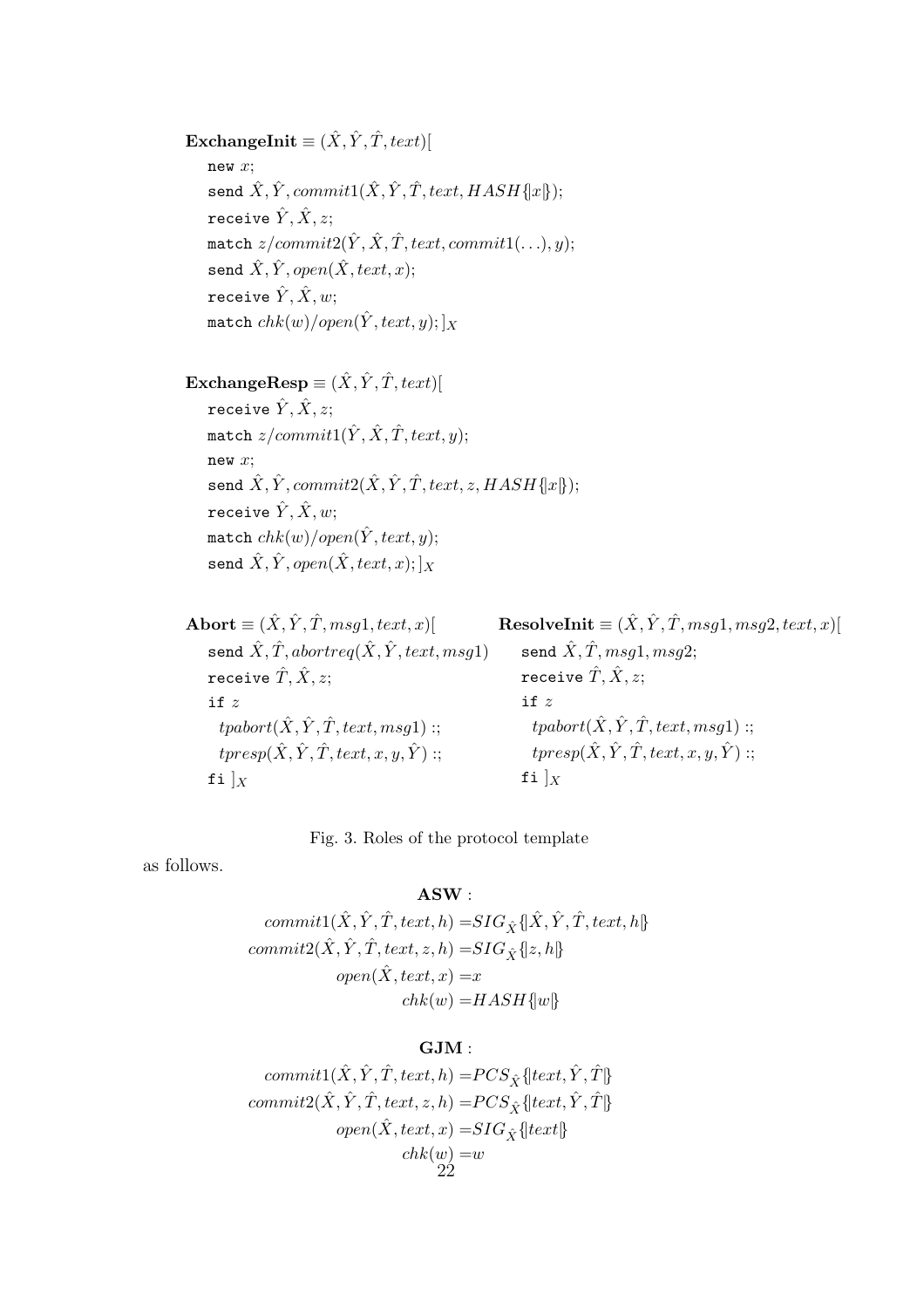In the ASW instantiation, the commitment messages are signatures over hashed nonces and the opening messages reveal the corresponding nonces. The verification action involves checking that the hash of the revealed nonce matches the hash in the commitment message. In the GJM instantiation, a commitment message is a PCS over the contract and the opening message is the corresponding universally verifiable signature. The verification action involves verifying the signature.

To improve readability, we use  $msq1(\hat{A}, \hat{B}, \hat{T}, text, x)$  and  $msg2(\hat{A}, \hat{B}, \hat{T}, text, x, y)$  as shorthand for the first and second message of the exchange subprotocol, i.e.,

> $msg1(\hat{A}, \hat{B}, \hat{T}, text, x) \equiv committ1(\hat{A}, \hat{B}, \hat{T}, text, HASH\{|x\}\)$  $msg2(\hat{A}, \hat{B}, \hat{T}, text, x, y) \equiv commit2(\hat{B}, \hat{A}, \hat{T}, text,$  $msq1(\hat{A}, \hat{B}, \hat{T}, text, x), HASH\{|y|\})$

The protocol definition provides two forms of a contract. A standard contract, s, is obtained on successful completion of the exchange subprotocol. This is the 'optimistic' aspect of these protocols. A replacement contract,  $r$ , is issued by the trusted third party in case of dispute. The syntactic forms of these contracts for the ASW and GJM protocols as well as some other message components used in the abort and resolve protocols are given below. Note that we work with the modified version of the GJM protocol as presented in [23]. The only difference is that in the resolve protocol, the responder sends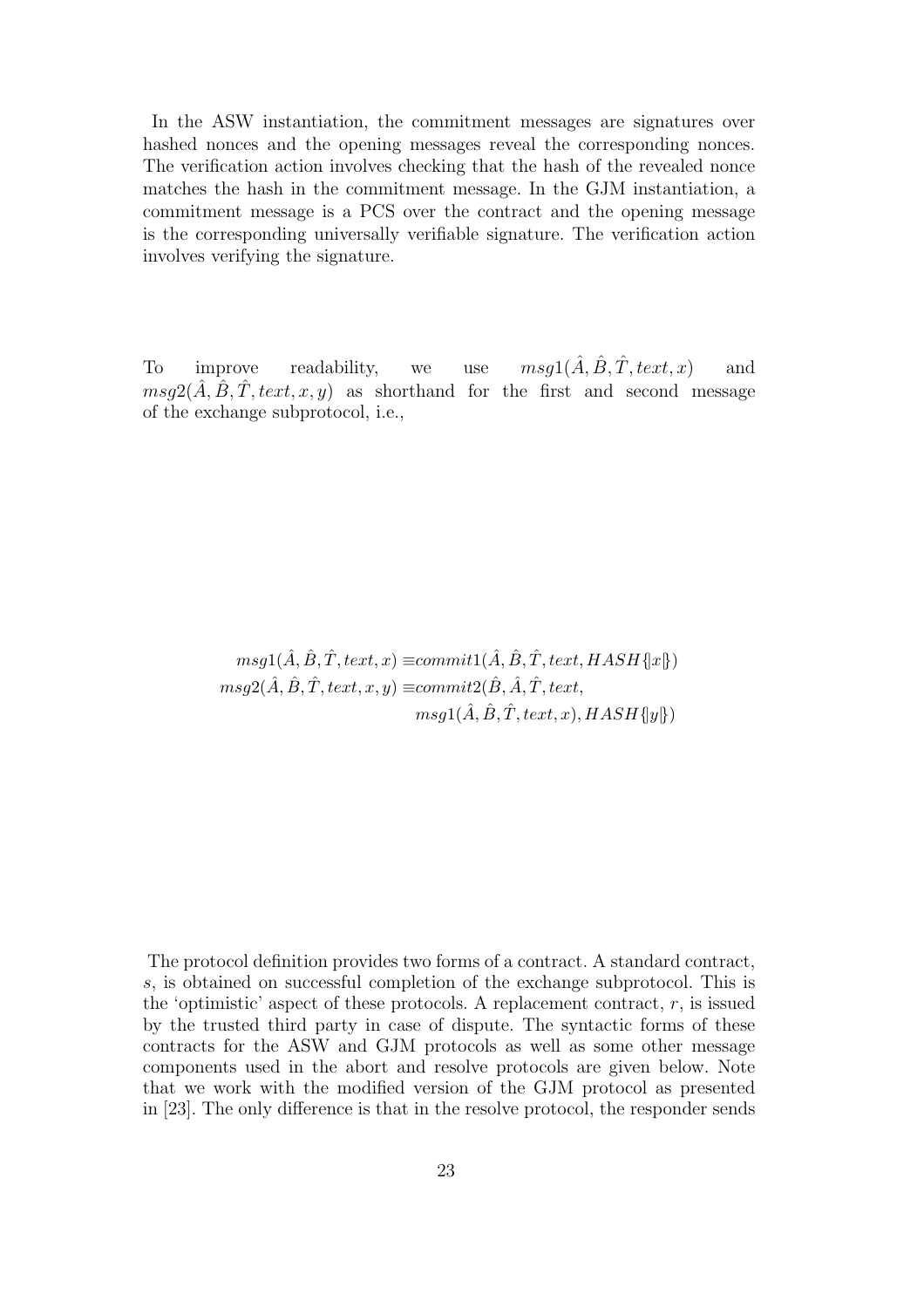his PCS to the trusted third party instead of his signature.

ASW :

 $abortreq(\hat{A}, \hat{B}, text, msg1) = SIG_{\hat{A}}\{Abort, msg1\}$  $tpabort(\hat{A}, \hat{B}, \hat{T}, text, msg1)=SIG_{\hat{T}}\{Aborted,$  $abortreq(\hat{A}, \hat{B}, text, msg1)|$  $tpresp(\hat{A}, \hat{B}, \hat{T}, text, x, y, \hat{Z}) = SIG_{\hat{T}}\{msg1(\hat{A}, \hat{B}, \hat{T}, text, x),\}$  $msg2(\hat{A}, \hat{B}, \hat{T}, text, x, y)$  $s(\hat{A}, \hat{B}, \hat{T}, text, x, y) = msq1(\hat{A}, \hat{B}, \hat{T}, text, x),$  $msa2(\hat{A}, \hat{B}, \hat{T}, text, x, y),$  $open(\hat{A}, text, x), open(\hat{B}, text, y)$  $r(\hat{A}, \hat{B}, \hat{T}, text, x, y) =$ tpresp $(\hat{A}, \hat{B}, \hat{T}, text, x, y, \hat{A})$ 

# GJM :

 $abortreq(\hat{A}, \hat{B}, text, msg1) = SIG_{\hat{A}}\{text, } \hat{A}, \hat{B}, About\}$  $tpabort(\hat{A}, \hat{B}, \hat{T}, text, msg 1) = SIG_{\hat{T}}\{\mid abortreq(\hat{A}, \hat{B}, text, msg 1)\}\}\$  $tpresp(\hat{A}, \hat{B}, \hat{T}, text, x, y, \hat{Z}) = open(\hat{Z}, text, w)$ With  $w = x$  if  $Z = A$ and  $w = y$  if  $Z = B$ .  $s(\hat{A}, \hat{B}, \hat{T}, text, x, y) = open(\hat{A}, text, x), open(\hat{B}, text, y)$  $r(\hat{A}, \hat{B}, \hat{T}, text, x, y) = open(\hat{A}, text, x), open(\hat{B}, text, y)$ 

We now examine the templates for the *abort* and *resolve* sub-protocols, also given in Figure 3. The initiator  $A$  has the option of requesting the trusted third party  $T$  to abort an exchange that  $A$  has initiated by executing the abort subprotocol with  $T$ . Finally, both the initiator and the responder may request that T resolve an exchange that has not been completed by executing the resolve subprotocol with T.

We model the trusted third party's behavior using a set  $\Gamma_T$  of logical formulas. It is straightforward to write down the program for the trusted third party and establish these properties using the honesty rule for PCL (see Appendix A). In the same way, we will capture the desired behavior of the variable functions commit1, commit2, open and chk using a set of logical formulas  $\Lambda$ , and show that both ASW and GJM satisfy  $\Lambda$ .  $\Gamma^1_T$  is the same assumption about the behavior of the trusted third party  $T$  as in Section 4. It says that if  $T$  is honest, then it will never issue both a replacement contract and the abort token. Naturally, a misbehaving trusted third party T could easily cheat on any of the participants. Formally,  $\Gamma_T^1$  is defined as follows:

$$
\Gamma^1_T = \{ \text{Honest}(T) \land \text{Send}(T, \hat{T}, \hat{Z}, \text{typesp}(\hat{A}, \hat{B}, \hat{T}, \text{text}, x, z, \hat{Z}')) \}
$$
  
\n
$$
\supset \neg \text{Send}(T, \hat{T}, \hat{A}, \text{tpabort}(\hat{A}, \hat{B}, \hat{T}, \text{text}, \text{text}, \text{text}, \text{msg1}(\hat{A}, \hat{B}, \hat{T}, \text{text}, x)))) \}
$$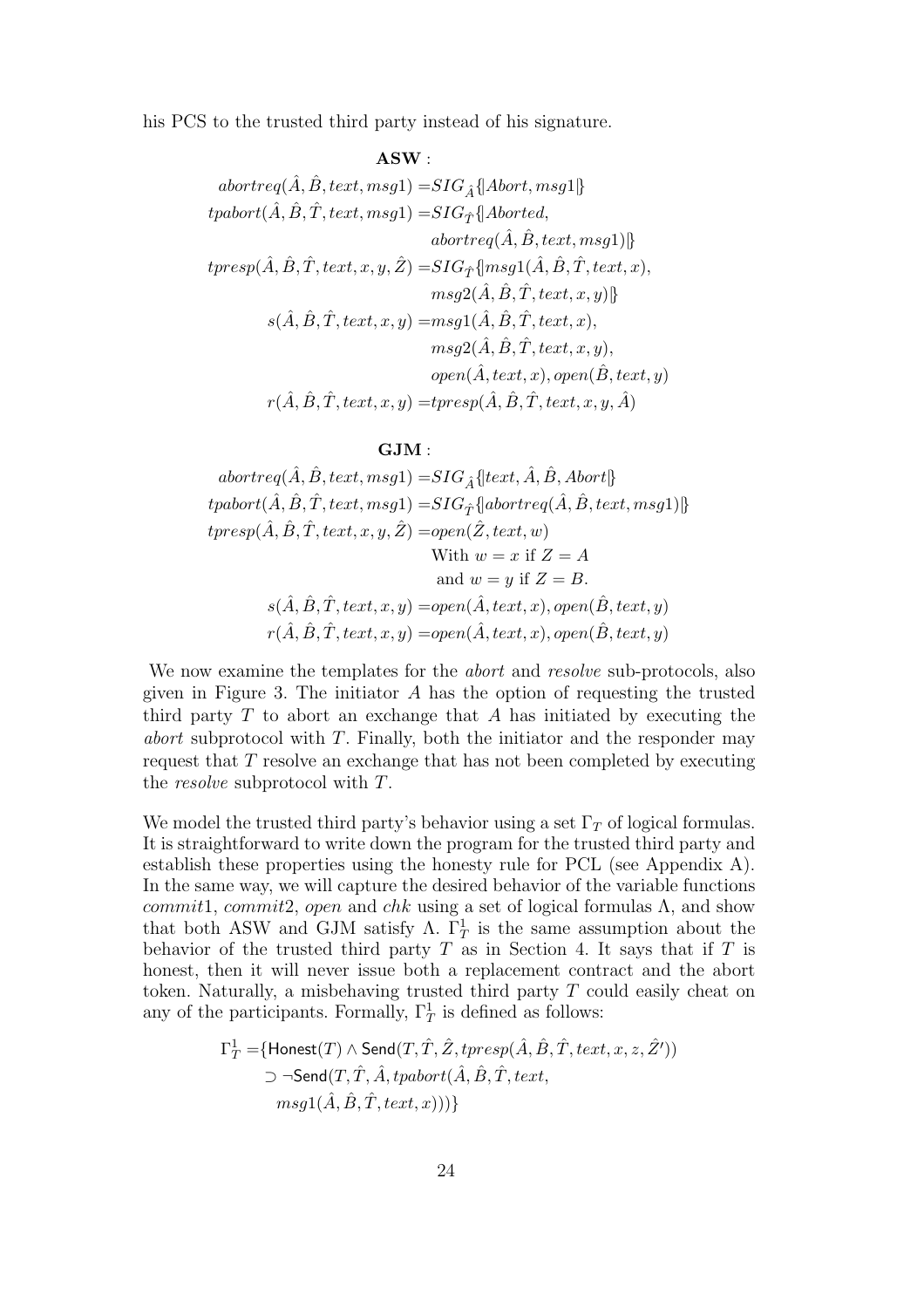$\Gamma_T^2$  is the second assumption about the behavior of the trusted third party. It says that  $T$  will abort the protocol (by sending the abort token) only if she received an abort request from the initiator.

$$
\Gamma^2_T = \{ \textsf{Send}(T, \hat{T}, \hat{A}, tpabort(\hat{A}, \hat{B}, \hat{T}, text, \text{msg1}(\hat{A}, \hat{B}, \hat{T}, text, x))) \}
$$
  
\n
$$
\supset \textsf{Receive}(T, \hat{A}, \hat{T}, abortreq(\hat{A}, \hat{B}, text, \text{msg1}(\hat{A}, \hat{B}, \hat{T}, text, x))) \}
$$

Other instances Although we focus on the ASW and GJM instances, we note that simple variants of the non-repudiation protocols of [20,21,25] are also instances of this template. Specifically, these variants are similar to the ASW protocol, the only difference being that the hash of the nonce is replaced by the encryption of nonce with a secret key which is later revealed in the decommit message. This indicates that the template provides a characterization of a broad class of optimistic contract signing protocols. We are aware of only one timely, optimistic fair exchange protocol that substantially differs from our template [24]. The protocol in [24] is started by the responder sending a specific generation message that serves as a characterization of the considered secret, and that can be used to circumvent the prevalent commitment-based message flows.

#### 5.3 Hypotheses associated with the Template

We prove the security properties of the protocol template under the following hypotheses. It is easy to check that these assumptions are satisfied when the template is instantiated to the ASW and GJM protocols. We omit the rather straightforward proofs. One way to think about these hypotheses is that they represent general high-level specifications that we might expect any optimistic contract signing protocols to satisfy. They can be naturally divided into two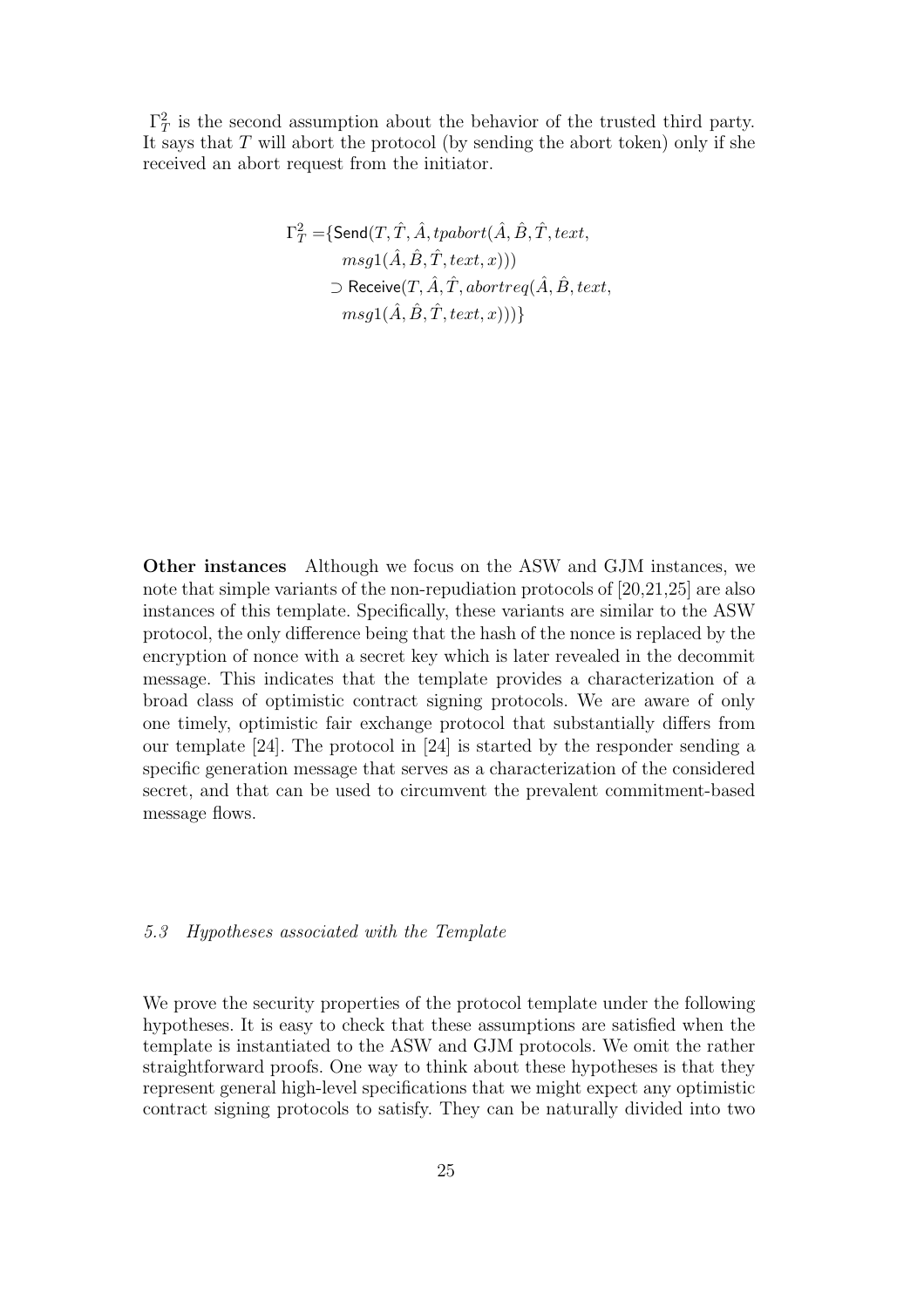classes.

$$
\vdash Has(Z, msg1(\hat{A}, \hat{B}, \hat{T}, text, x)) \land
$$
\n
$$
Has(Z, msg2(\hat{A}, \hat{B}, \hat{T}, text, x, y)) \land
$$
\n
$$
Has(Z, open(\hat{A}, text, x)) \land
$$
\n
$$
Has(Z, open(\hat{B}, text, x)) ) \qquad (6)
$$
\n
$$
Has(Z, open(\hat{B}, text, y)) \supset \text{Has}(Z, s(\hat{A}, \hat{B}, \hat{T}, text, x, y))
$$
\n
$$
\vdash Has(A, text, x) \supset
$$
\n
$$
Has(A, msg1(\hat{A}, \hat{B}, \hat{T}, text, x), open(\hat{A}, text, x))
$$
\n
$$
\vdash Has(Z, w) \land Has(Z, commit2(\hat{B}, \hat{A}, \hat{T}, text, m, y))
$$
\n
$$
[ \text{match } chk(w) / open(\hat{A}, text, y)]z
$$
\n
$$
Has(Z, commit2(\hat{B}, \hat{A}, \hat{T}, text, m, HASH\{w\}), open(\hat{A}, text, w))
$$
\n
$$
\vdash Has(Z, s(\hat{A}, \hat{B}, \hat{T}, text, x, y)) \supset
$$
\n
$$
Has(Z, open(\hat{A}, text, x))
$$
\n(9)

The first class of assumptions identify the message components that a principal must possess in order to obtain a standard contract. (6) states that any participant possessing the four messages exchanged in the 'optimistic' protocol execution also possess the standard contract. It would be strange if an optimistic contract signing protocol did not satisfy this property! (7) states that an initiator A has enough information to produce the first and third messages of an optimistic protocol exchange. (8) ensures that given two messages from the responder, the *chk* function allows the initiator to verify that these messages constitute a valid commit–open pair. Finally, (9) shows that given a valid contract, one can extract the initiator's open message from it. These assumptions are discharged for the instances based purely on the properties of the functions used to construct the open and commit messages (e.g., in order to compute the hash of a message, it is essential to possess the message).

$$
\vdash Has(Z, r(\hat{A}, \hat{B}, \hat{T}, text, x, y)) \land \text{Honest}(\hat{T}) \supset \exists Z'.\exists Z''
$$
\n
$$
\text{Send}(T, \hat{Z}', typesp(\hat{A}, \hat{B}, \hat{T}, text, x, y, \hat{Z}''))
$$
\n
$$
\lor \text{Has}(Z, open(\hat{A}, text, x))
$$
\n
$$
\vdash Has(Z, open(\hat{A}, text, x)) \land \neg \text{Send}(A, open(\hat{A}, text, x)) \land
$$
\n
$$
\text{Honest}(\hat{T}, \hat{A}) \land \text{New}(A, x) \supset (Z = A) \lor \exists Z'.\exists Z''
$$
\n
$$
\text{Send}(T, \hat{Z}', typesp(\hat{A}, \hat{B}, \hat{T}, text, x, y, \hat{Z}''))
$$
\n
$$
\vdash Has(Z, typesp(\hat{A}, \hat{B}, \hat{T}, text, x, y, \hat{B}), open(A, text, x)) \supset
$$
\n
$$
\text{Has}(Z, r(\hat{A}, \hat{B}, \hat{T}, text, x, y))
$$
\n
$$
(12)
$$

The second class of assumptions capture the hardness of constructing the replacement contract. More precisely, (10) states that the only ways to acquire a replacement contract are to get it from the trusted third party or to construct it from the open messages, while (11) states that the open message for the initiator can only be computed by initiator herself or extracted from the replacement contract issued by the trusted third party. Also, (12) states that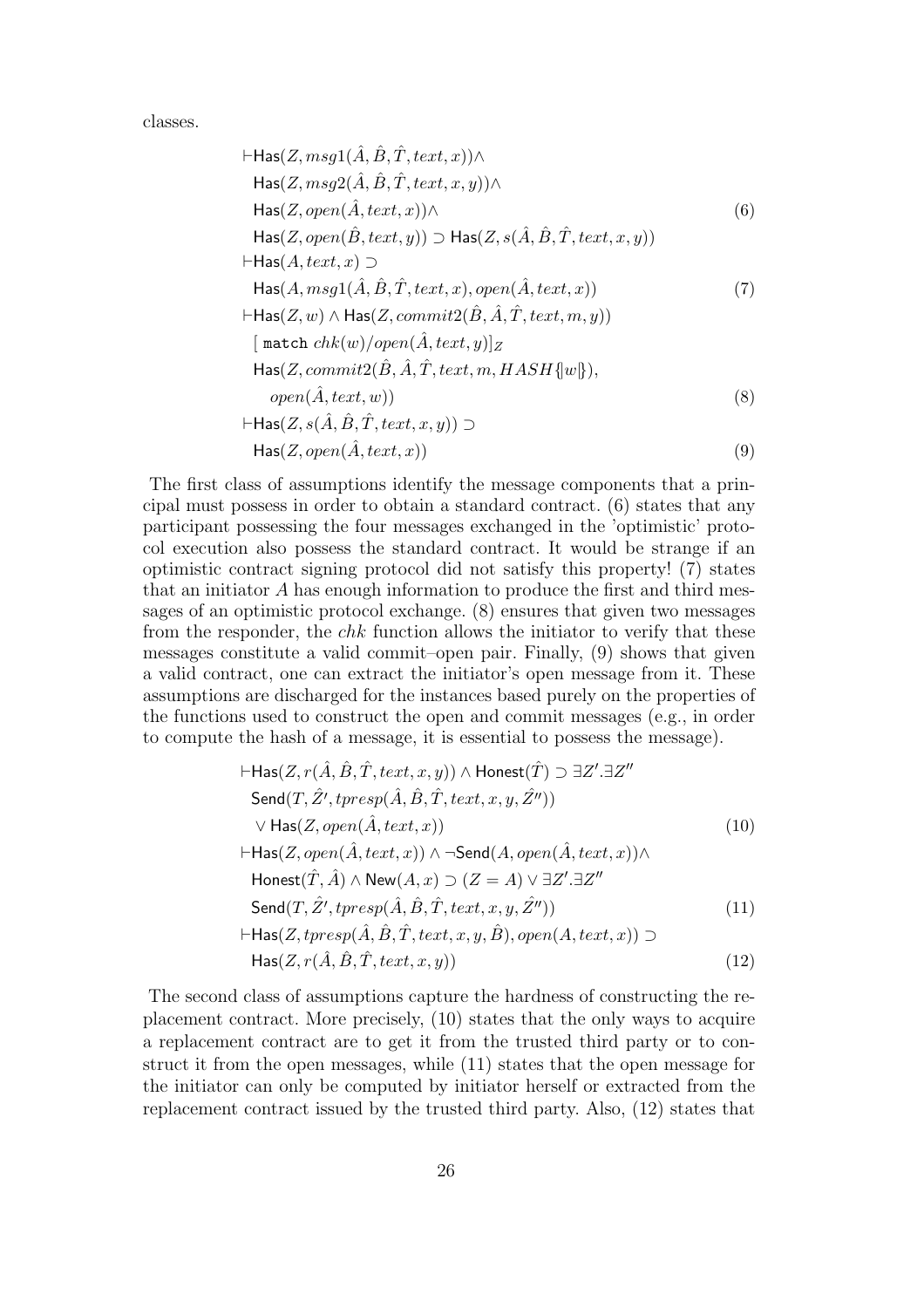given the initiator's opening message and the response of the trusted third party to an accepted resolve request, one can build the replacement contract. These assumptions are discharged in the template instances based on the relations between the various open and commit messages as well as the protocol steps of the various parties.

# 5.4 Proving Template Properties

In this section, we prove the security properties of the protocol template. We focus on fairness; the proof of accountability is analogous. Abuse-freeness for the GJM protocol reduces to fairness, because of the properties of private contract signatures.

#### Fairness

The proof structure parallels that of the ASW fairness proof, the only difference being that we work with the templates instead of the concrete protocols. Some steps in the proof use the hypotheses listed in the previous section.

Initiator completes the exchange protocol Formula  $\phi_0$  states that the initiator A has a valid contract after the successful execution of the exchange protocol. This is the optimistic part of the protocol.

> $\phi_0 \equiv$ Start $(A)$  $[\textbf{ExchangeInit}(\hat{A}, \hat{B}, \hat{T}, text)]_A$  $\textsf{Has}(A, s)$

We formally show in Appendix B that:

 $\vdash \phi_0$  (13)

Initiator runs the abort protocol Consider the case that A started the protocol as the initiator but did not complete it. We then want to show that whenever some other party has a valid contract then it must be the case that  $A$ will get the replacement contract if it executes abort subprotocol after sending the first message. A necessary prerequisite for this to hold is that  $A$ 's *open* message was not sent yet, i.e., for

$$
\theta_1 = \neg \mathsf{Send}(A, open(\hat{A}, text, x)) \land \mathsf{New}(A, x)
$$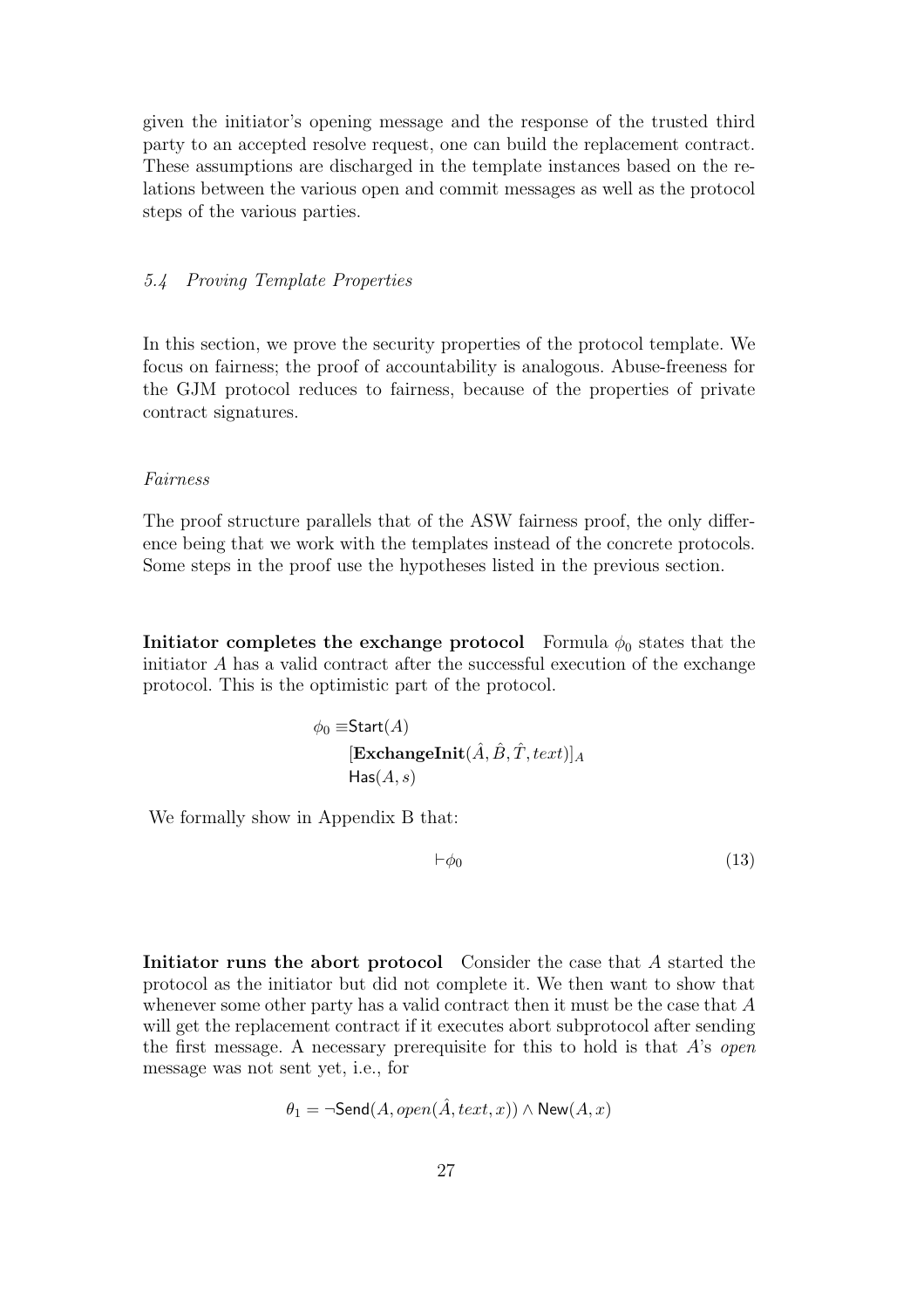we define the formula  $\phi_1$  by

$$
\phi_1 \equiv \theta_1
$$
\n
$$
[\mathbf{Abort}(\hat{A}, \hat{B}, \hat{T}, msg1)]_A
$$
\n
$$
(\mathsf{Has}(X, s) \lor \mathsf{Has}(X, r)) \land \mathsf{Honest}(\hat{T}) \land \mathsf{Honest}(\hat{A})
$$
\n
$$
\supset (\mathsf{Has}(A, s) \lor \mathsf{Has}(A, r))
$$

It is easy to verify that  $\theta_1$  holds in the state where A has only sent the first message of the protocol. We formally show in Appendix B that:

$$
\vdash \mathsf{Start}(A)[\mathbf{ExchangeInit}(\hat{A}, \hat{B}, \hat{T}, text)^1]_A \theta_1 \tag{14}
$$

$$
\Gamma_T^1 \vdash \phi_1 \tag{15}
$$

The fairness property in this case follows from the sequential composition theorem. Here  $\Gamma_T^1$  is the same assumption about the behavior of the trusted third party  $T$  as in Section 4. It says that if  $T$  is honest, then it will never issue both a replacement contract and the abort token.

Initiator runs the resolve protocol : Finally, we show that if A has received the second message of the protocol then it can obtain a valid contract by executing the resolve subprotocol, provided that he did not abort the protocol in the part, i.e., for

$$
\theta_2 = \neg \mathsf{Send}(A, \hat{A}, \hat{T}, abortreq(\hat{A}, \hat{B}, text, \\ msg1(\hat{A}, \hat{B}, \hat{T}, text, x))) \land \mathsf{New}(A, x)
$$

we define  $\phi_2$  by

$$
\phi_2 \equiv \theta_2
$$
\n[Resolve $(\hat{A}, \hat{B}, \hat{T}, msg1, msg2)]_A$   
\n $(\text{Has}(X, s) \lor \text{Has}(X, r)) \land$   
\n $\text{Honest}(\hat{T}) \land \text{Honest}(\hat{A}) \supset \text{Has}(A, r)$ 

It is easy to verify that  $\theta_2$  holds in the state where A has received the second message and sent the third message of the protocol. To formally prove fairness from the point of view of the initiator (assuming the desired properties of the trusted third party), we need to show the following :

$$
\vdash \mathsf{Start}(A) [\mathbf{ExchangeInit}(\hat{A}, \hat{B}, \hat{T}, text)^3]_A \theta_2 \tag{16}
$$

$$
\Gamma_T^2 \vdash \phi_2 \tag{17}
$$

Here  $\Gamma_T^2$  is the second assumption about the behavior of the trusted third party. It says that T will abort the protocol (by sending the abort token) only if she received an abort request from the initiator.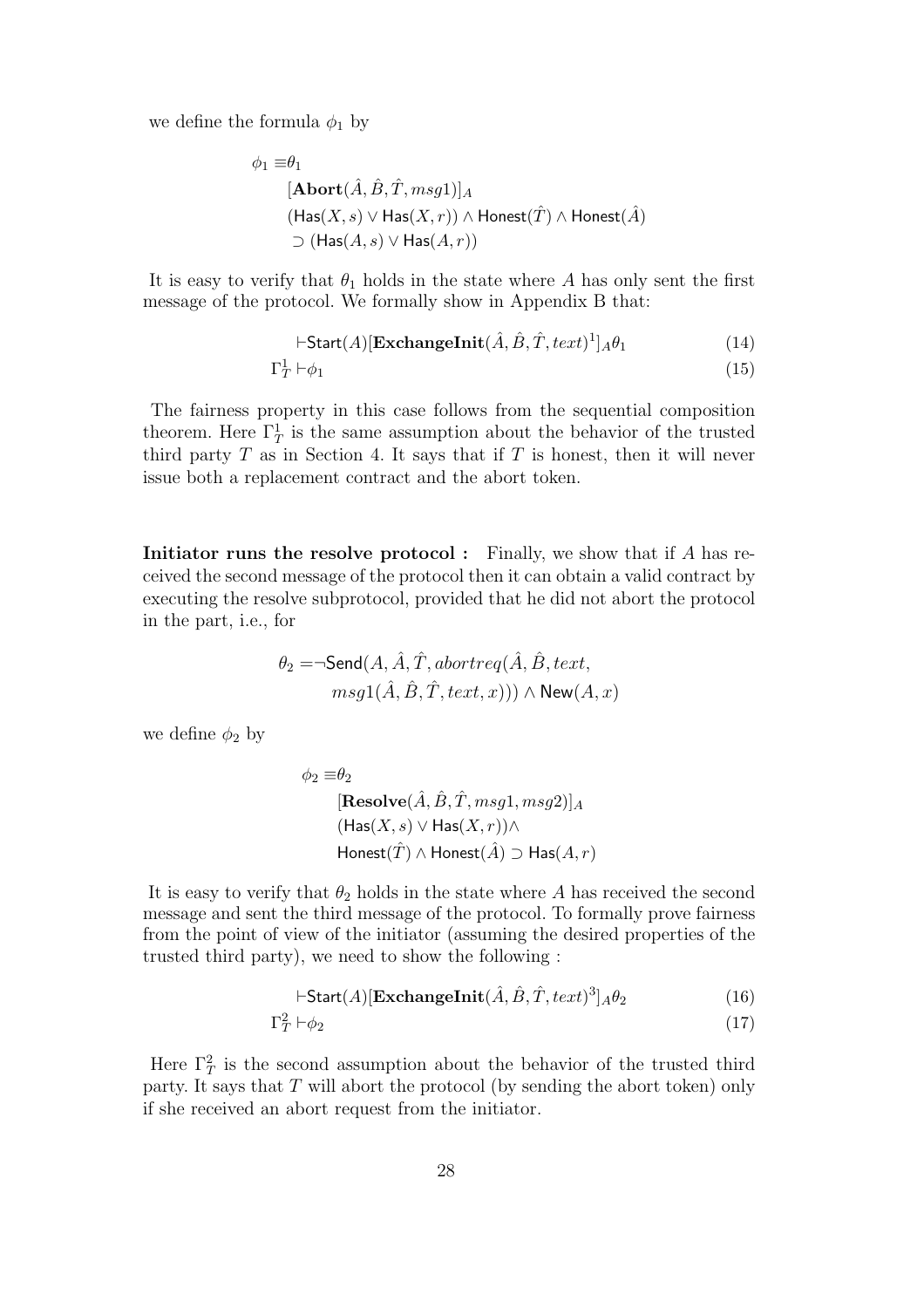## 6 Conclusion

We show how to reason compositionally about contract-signing protocols, using a specialized protocol logic to prove properties about general forms of exchange, abort, and resolve subprotocols and combine these properties using logical composition rules. The method is surprisingly direct for contract signing, given that the logic we used was originally aimed at two-party authentication protocols. The formal proof proceeds along direct, intuitive lines and is carried out in a "template" form that may be instantiated to provide correctness proofs for two standard protocols and protocol variants that use the same arrangement of messages. In addition, the compositional approach makes it unnecessary to consider interleaving of actions from different subprotocols. This is fortunate since interaction between separate subprotocols appears to have been a significant source of difficulty in previous studies. Further, the use of protocol templates gives us a single "reusable" proof that may be instantiated for the Asokan-Shoup-Waidner protocol [1,2], the Garay-Jacobson-McKenzie [15] protocol, and other protocols such as variants using the primitives explored in [20,25]. In this sense, we prove the relatively intuitive but otherwise difficult to state theorem that any protocol of a certain form has precise correctness properties.

Contract signing fairness for party  $A$  is proved by explicit reasoning about specific actions taken by A. In effect, this form of argument shows that A has a strategy to obtain a contract by explicitly presenting the strategy. However, the logic is not suited to showing directly that it is possible to complete these steps - that is a modelling assumption that remains outside the formalism. Further, the safety-oriented logic seems less adept at non-trace-based properties such as abuse freeness than game-theoretic approaches. Nonetheless, these axiomatic, general proofs for unbounded runs offer additional validation of optimistic contract signing protocols not readily available through previous approaches.

# References

- [1] N. Asokan, V. Shoup, and M. Waidner. Asynchronous protocols for optimistic fair exchange. Technical Report RZ 2976, IBM Research, 1997.
- [2] N. Asokan, V. Shoup, and M. Waidner. Asynchronous protocols for optimistic fair exchange. In Proceedings of the IEEE Symposium on Research in Security and Privacy, pages 86–99. IEEE, 1998.
- [3] R. Chadha, M. Kanovich, and A. Scedrov. Inductive methods and contractsigning protocols. In 8-th ACM Conference on Computer and Communications Security, pages 176–185. ACM Press, 2001.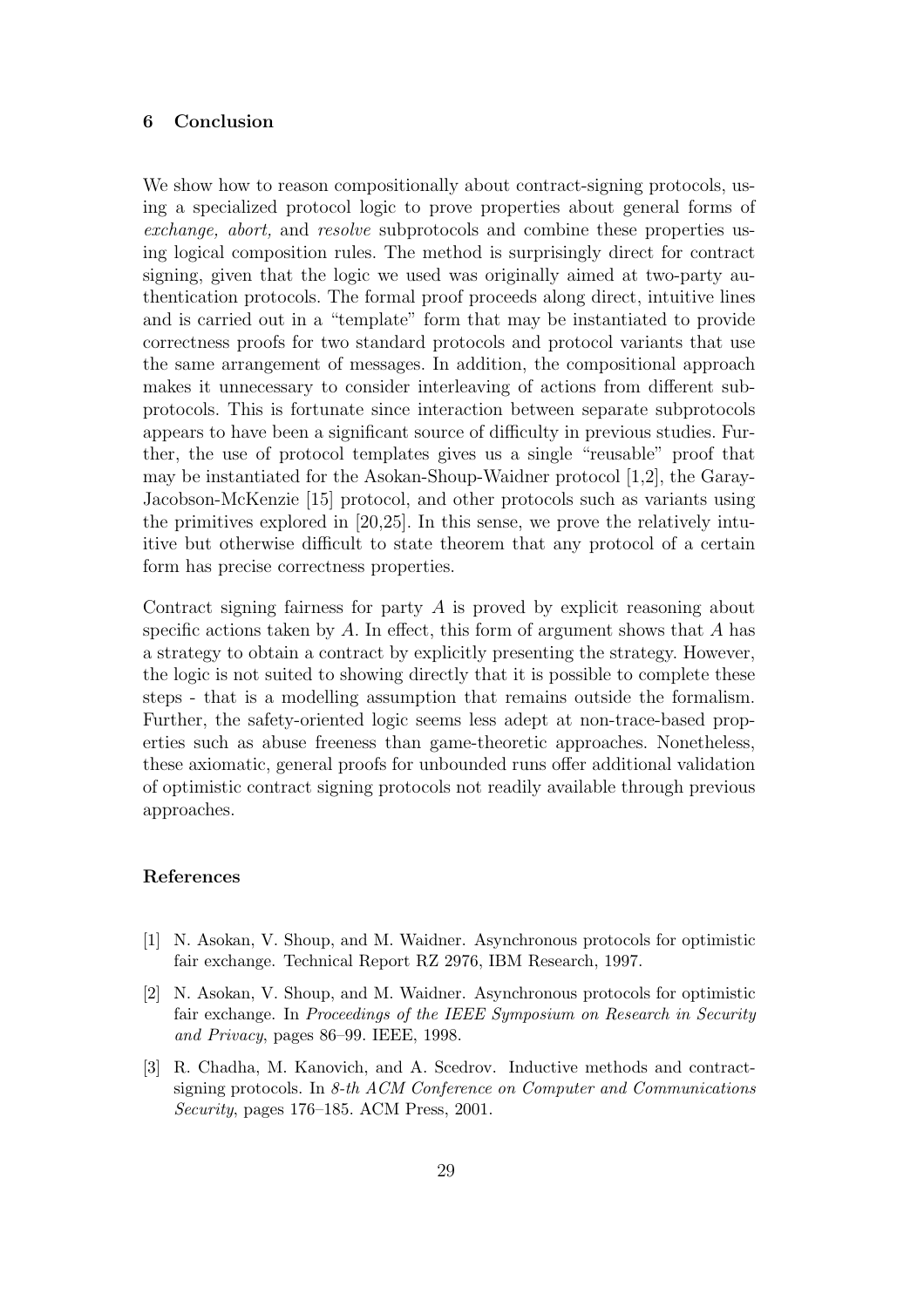- [4] R. Chadha, S. Kremer, and A. Scedrov. Formal analysis of multi-party contract signing. In Proceedings of the 17th IEEE Computer Security Foundations Workshop, pages 266–279. IEEE, 2004.
- [5] R. Chadha, J. C. Mitchell, A. Scedrov, and V. Shmatikov. Contract signing, optimism, and advantage. In 14th International Conference on Concurrency Theory (CONCUR '03), volume 2761 of Lecture Notes in Computer Science. Springer-Verlag, 2003.
- [6] A. Datta, A. Derek, J. C. Mitchell, and D. Pavlovic. A derivation system and compositional logic for security protocols. Journal of Computer Security, 14:423.
- [7] A. Datta, A. Derek, J. C. Mitchell, and D. Pavlovic. A derivation system for security protocols and its logical formalization. In *Proceedings of 16th IEEE* Computer Security Foundations Workshop, pages 109–125. IEEE, 2003.
- [8] A. Datta, A. Derek, J. C. Mitchell, and D. Pavlovic. Secure protocol composition (Extended abstract). In Proceedings of ACM Workshop on Formal Methods in Security Engineering, pages 11–23, 2003.
- [9] A. Datta, A. Derek, J. C. Mitchell, and D. Pavlovic. Abstraction and refinement in protocol derivation. In Proceedings of 17th IEEE Computer Security Foundations Workshop, pages 30–45. IEEE, 2004.
- [10] A. Datta, A. Derek, J. C. Mitchell, and D. Pavlovic. Secure protocol composition. In Proceedings of 19th Annual Conference on Mathematical Foundations of Programming Semantics, volume 83 of Electronic Notes in Theoretical Computer Science, 2004.
- [11] A. Datta, A. Derek, J. C. Mitchell, V. Shmatikov, and M. Turuani. Probabilistic polynomial-time semantics for a protocol security logic. In Proceedings of the 32nd International Colloquium on Automata, Languages and Programming (ICALP '05), Lecture Notes in Computer Science. Springer-Verlag, 2005.
- [12] N. Durgin, J. C. Mitchell, and D. Pavlovic. A compositional logic for protocol correctness. In Proceedings of 14th IEEE Computer Security Foundations Workshop, pages 241–255. IEEE, 2001.
- [13] N. Durgin, J. C. Mitchell, and D. Pavlovic. A compositional logic for proving security properties of protocols. Journal of Computer Security, 11:677–721, 2003.
- [14] S. Even and Y. Yacobi. Relations among public key signature schemes. Technical Report 175, Computer Science Deptartment, Technion, Israel, 1980.
- [15] J. A. Garay, M. Jakobsson, and P. MacKenzie. Abuse-free optimistic contract signing. In Proceedings of the 19th Annual International Cryptology Conference on Advances in Cryptology, pages 449–466. Springer-Verlag, 1999.
- [16] C. He, M. Sundararajan, A. Datta, A. Derek, and J. C. Mitchell. A modular correctness proof of IEEE 802.11i and TLS. In CCS '05: Proceedings of the 12th ACM conference on Computer and communications security, 2005.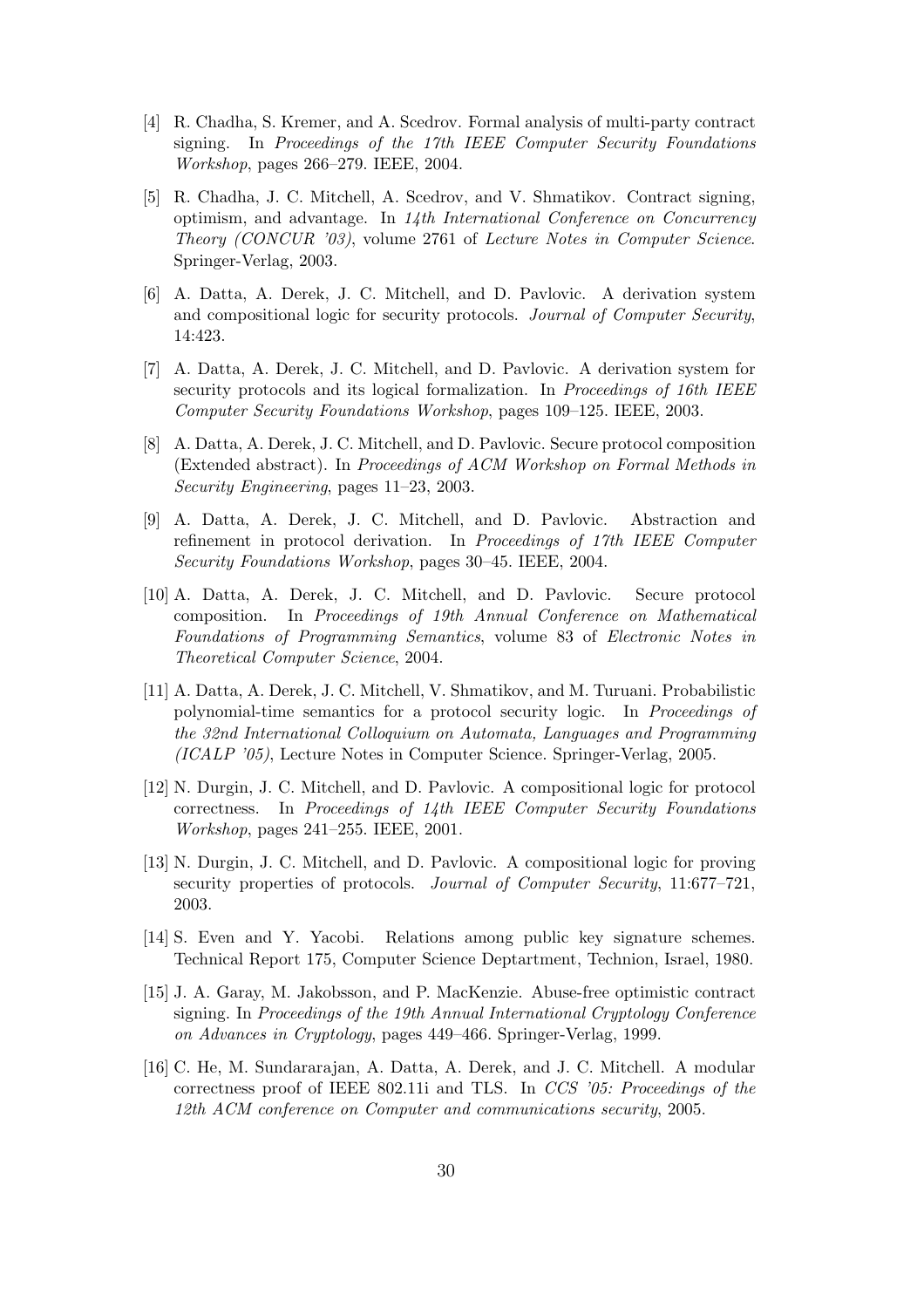- [17] S. Kremer, O. Markowitch, and J. Zhou. An intensive survey of non-repudiation protocols. Computer Communications, 25(17):1606–1621, 2002.
- [18] S. Kremer and J.-F. Raskin. Game analysis of abuse-free contract signing. In Proceedings of the 15th IEEE Computer Security Foundations Workshop, pages 206–220. IEEE, 2002.
- [19] Z. Manna and A. Pnueli. Temporal Verification of Reactive Systems: Safety. Springer-Verlag, 1995.
- [20] O. Markowitch and S. Kremer. A multi-party optimistic non-repudiation protocol. In Proceedings of the Third International Conference on Information Security and Cryptology, pages 109–122. Springer-Verlag, 2001.
- [21] O. Markowitch and S. Saeednia. Optimistic fair exchange with transparent signature recovery. In Proceedings of the 5th International Conference on Financial Cryptography, pages 339–350. Springer-Verlag, 2001.
- [22] H. Pagnia and F. C. Gärtner. On the impossibility of fair exchange without a trusted third party. Technical Report TUD-BS-1999-02, Department of Computer Science, Darmstadt University of Technology, Darmstadt, Germany, 1999.
- [23] V. Shmatikov and J. C. Mitchell. Finite-state analysis of two contract signing protocols. Theoretical Computer Science, 283(2):419–450, 2002.
- [24] H. Vogt. Asynchronous optimistic fair exchange based on revocable items. In Proceedings of the 7th International Conference on Financial Cryptography, pages 208–222. Springer-Verlag, 2003.
- [25] J. Zhou, R. Deng, and F. Bao. Evolution of fair non-repudiation with TTP. In Proceedings of the 4th Australasian Conference on Information Security and Privacy, volume 1587 of Lecture Notes in Computer Science, pages 258–269. Springer-Verlag, 1999.

## A Protocol Composition Logic

#### A.1 Semantics

The formulas of the logic are interpreted over runs, which are finite sequences of reaction steps from an initial configuration. An equivalent view is to think of a run as a linear sequence of states. Transition from one state to the next is effected by an action carried out by some principal in some role. A formula is true in a run if it is true in the last state of that run.

The main semantic relation,  $\mathcal{Q}, R \models \phi$ , may be read, "formula  $\phi$  holds for run R of protocol  $Q$ ." If Q is a protocol, then let  $\overline{Q}$  be the set of all initial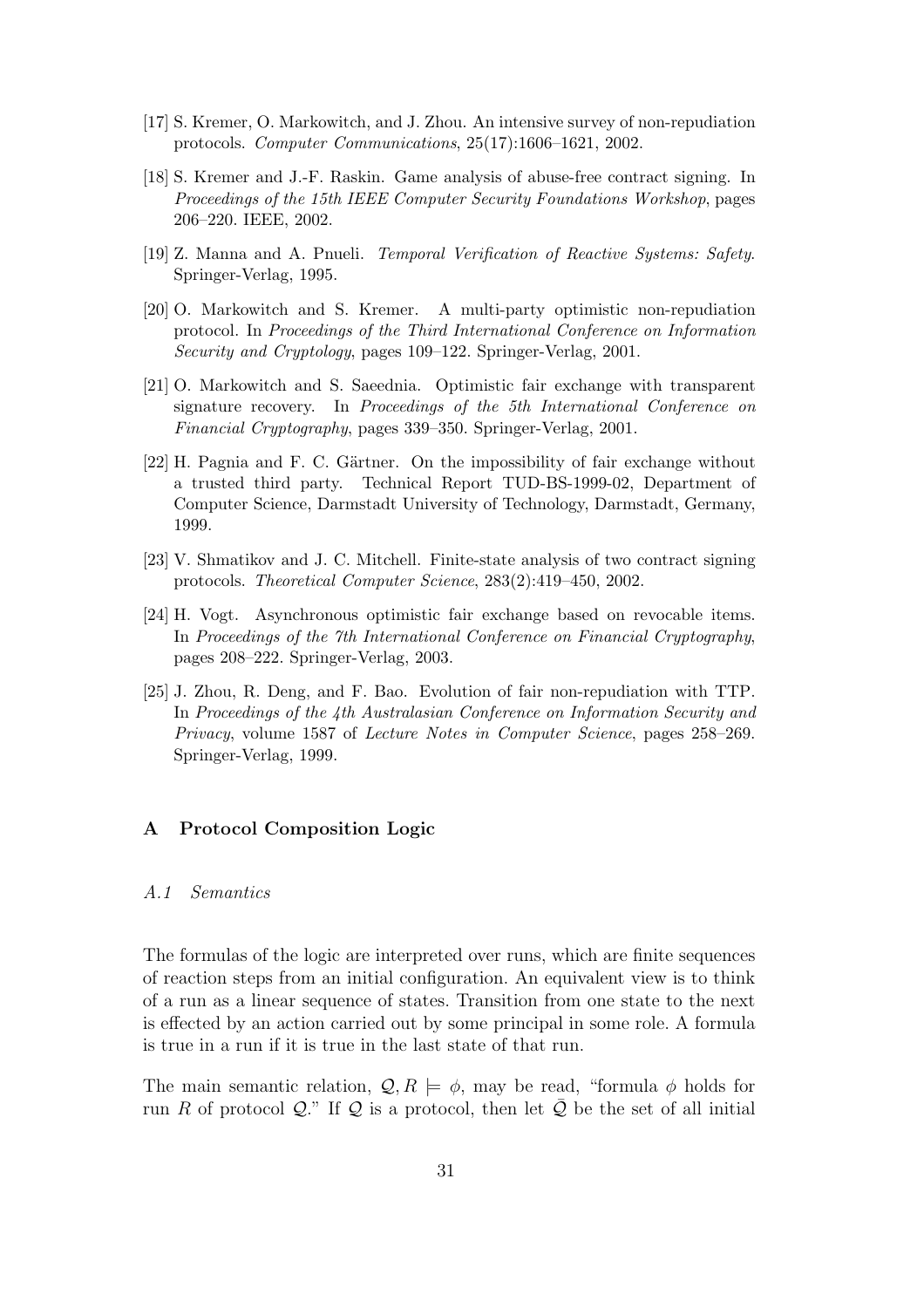configurations of protocol Q, each including a possible intruder program. Let Runs( $Q$ ) be the set of all runs of protocol  $Q$  with intruder, each a sequence of reaction steps within a cord space. If  $\phi$  has free variables, then  $Q, R \models \phi$  if we have  $Q, R \models \sigma \phi$  for all substitutions  $\sigma$  that eliminate all the free variables in φ. For a set of formulas Γ, we say that  $\Gamma \models \phi$  if  $\mathcal{Q}, R \models \Gamma$  implies  $\mathcal{Q}, R \models \phi$ . We write  $\mathcal{Q} \models \phi$  if  $\mathcal{Q}, R \models \phi$  for all  $R \in \text{Runs}(\bar{\mathcal{Q}})$ .

In the following,  $EVENT(R, X, P, \vec{n}, \vec{x})$  means that in run R, thread X executes actions P, receiving data  $\vec{n}$  into variables  $\vec{x}$ , where  $\vec{n}$  and  $\vec{x}$  are the same length.

## Action Formulas:

- $Q, R \models \mathsf{Send}(A, m)$  if  $EVENT(R, A, \mathsf{send}\, m, \emptyset, \emptyset)$ .
- $Q, R \models$  Receive $(A, m)$  if  $EVENT(R, A, \text{receive } x, m, x)$ .
- $Q, R \models \text{New}(A, m)$  if  $EVENT(R, A, new x, m, x)$ .
- $\mathcal{Q}, R \models \mathsf{Decrypt}(A, ENC_K\{m\})$  if  $EVENT(R, A, (\texttt{match } ENC_K\{m\}/SIG_K\{x\}), m, x)$ Note: Decrypt $(A, n)$  is *false* if  $n \neq ENC_K{m}$  for some m and K.
- $Q, R \models$  Verify $(A, SIG_K\{m\})$  if  $EVENT(R, A, (\text{match } SIG_K\{m\}/ENC_K\{m\}), \emptyset, \emptyset)$ Note: Verify $(A, n)$  is *false* if  $n \neq SIG_K\{m\}$  for some m and K.

## Other Formulas:

•  $\mathcal{Q}, R \models \mathsf{Has}(A, m)$  if there exists an i such that  $\mathsf{Has}_i(A, m)$  where  $\mathsf{Has}_i$  is inductively as follows:

$$
(\text{Has}_0(A, m) \text{ if } ((m \in FV(R|_A))
$$
  
\n
$$
\vee \text{ } EVENT(R, A, \text{new } x, m, x)
$$
  
\n
$$
\vee \text{ } EVENT(R, A, \text{ receive } x, m, x)
$$
  
\nand 
$$
\text{Has}_{i+1}(A, m) \text{ if } \text{Has}_i(A, m) \vee (\text{Has}_i(A, m')
$$
  
\n
$$
\vee (\text{Has}_i(A, m') \wedge \text{Has}_i(A, m'')
$$
  
\n
$$
\wedge ((m = m', m'') \vee (m = m'', m')))
$$
  
\n
$$
\vee (\text{Has}_i(A, m') \wedge \text{Has}_i(A, K)
$$
  
\n
$$
\wedge m = ENC_K\{|m'|\})
$$
  
\n
$$
\vee (\text{Has}_i(A, a) \wedge \text{Has}_i(A, g^b)
$$
  
\n
$$
\wedge m = g^{ab})
$$
  
\n
$$
\vee (\text{Has}_i(A, g^{ab}) \wedge m = g^{ba})
$$

Intuitively,  $\text{Has}_0$  holds for terms that are known directly, either as a free variable of the role, or as the direct result of receiving or generating the term. Has<sub>i+1</sub> holds for terms that are known by applying i operations (decomposing via pattern matching, composing via encryption or tupling, or by computing a Diffie-Hellman secret) to terms known directly.

•  $\mathcal{Q}, R \models$  Honest( $\hat{A}$ ) if  $\hat{A} \in HONEST(\mathbf{C})$  in initial configuration C for R and all threads of  $\hat{A}$  are in a "pausing" state in  $R$ . More precisely,  $R|_{\hat{A}}$  is an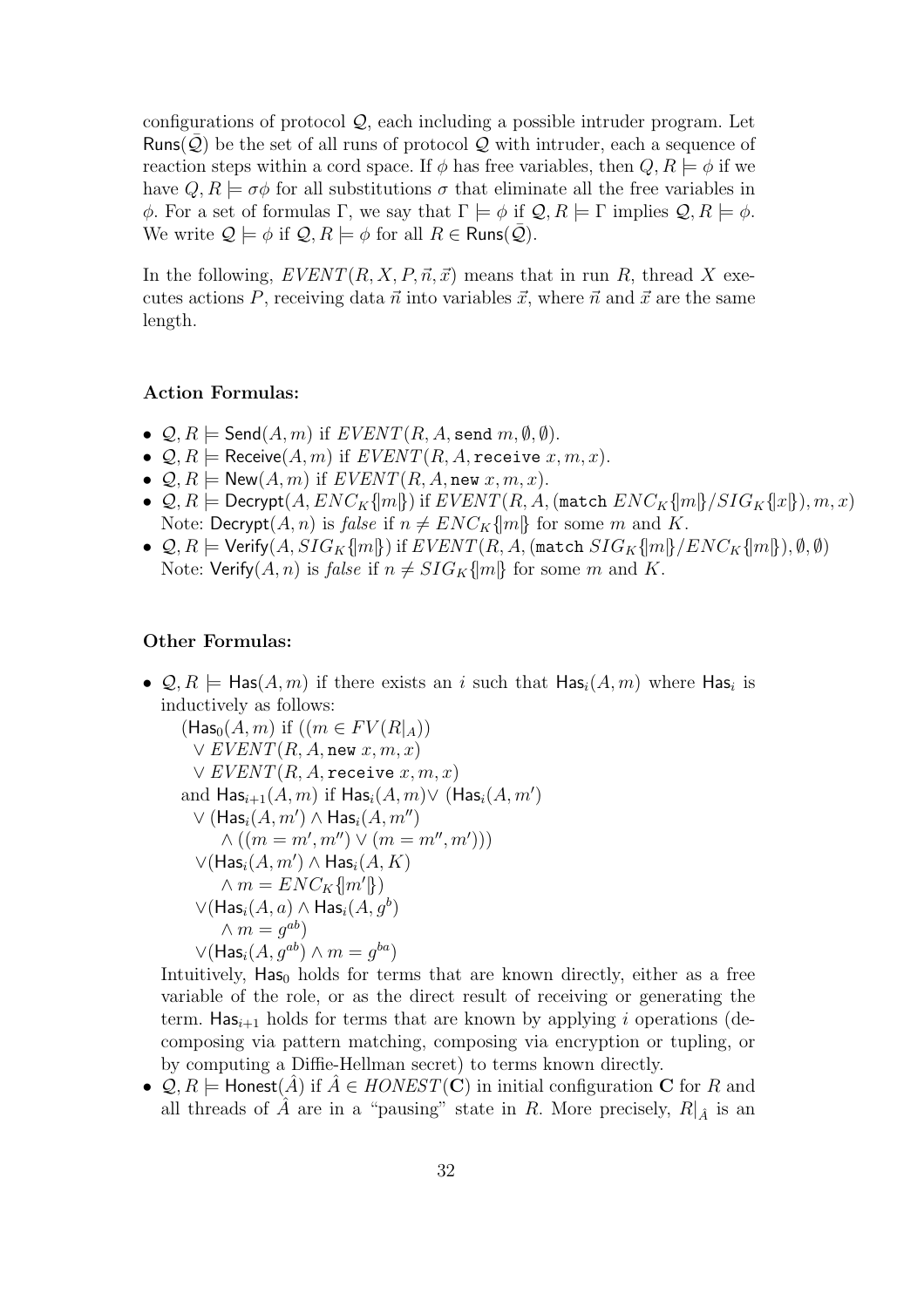interleaving of basic sequences of roles in Q.

- $Q, R \models$  Contains $(t_1, t_2)$  if  $t_2 \subseteq t_1$ .
- $\mathcal{Q}, R \models (\phi_1 \land \phi_2)$  if  $\mathcal{Q}, R \models \phi_1$  and  $\mathcal{Q}, R \models \phi_2$
- $\mathcal{Q}, R \models \neg \phi$  if  $\mathcal{Q}, R \not\models \phi$
- $\mathcal{Q}, R \models \exists x. \phi \text{ if } \mathcal{Q}, R \models (d/x)\phi, \text{ for some } d, \text{ where } (d/x)\phi \text{ denotes the }$ formula obtained by substituting d for x in  $\phi$ .
- $\mathcal{Q}, R \models$  Start $(X)$  if  $R|_X$  is empty. Intuitively this formula means that X didn't execute any actions in the past.

#### Modal Formulas:

•  $\mathcal{Q}, R \models \phi_1[P]_A \phi_2$  if  $R = R_0R_1R_2$ , for some  $R_0, R_1$  and  $R_2$ , and either P does not match  $R_1|_A$  or P matches  $R_1|_A$  and  $\mathcal{Q}, R_0 \models \sigma \phi_1$  implies  $\mathcal{Q}, R_0R_1 \models \sigma\phi_2$ , where  $\sigma$  is the substitution matching P to  $R_1|_A$ .

#### A.2 Proof System

#### A.2.1 Axioms and Inference Rules

The axioms and inference rules of the proof system that are used in this paper are collected in Table A.1. AA1 states that if a principal has executed an action in some role, then the corresponding predicate asserting that the action had occurred in the past is true. VER captures the unforgeability of signatures of honest principals by the attacker. This axiom (together with a few more axioms not described in this summary) provide an abstraction of the standard Dolev-Yao intruder model. Axioms P1 and P3 capture the fact that most predicates are preserved by additional actions. For example, if in some state  $\textsf{Has}(X, n)$  holds, then it continues to hold, when X executes additional actions. The generic rules are used to reason about modal formulas in the style of Floyd-Hoare logic. The conditional rule is used for reasoning about the "if" construct introduced in this paper.

#### A.2.2 The Honesty Rule

The honesty rule is essentially an invariance rule for proving properties of all roles of a protocol. It is similar to the basic invariance rule of LTL [19]. The honesty rule is used to combine facts about one role with inferred actions of other roles.

For example, suppose Alice receives a response from a message sent to Bob. Alice may wish to use properties of Bob's role to reason about how Bob generated his reply. In order to do so, Alice may assume that Bob is honest and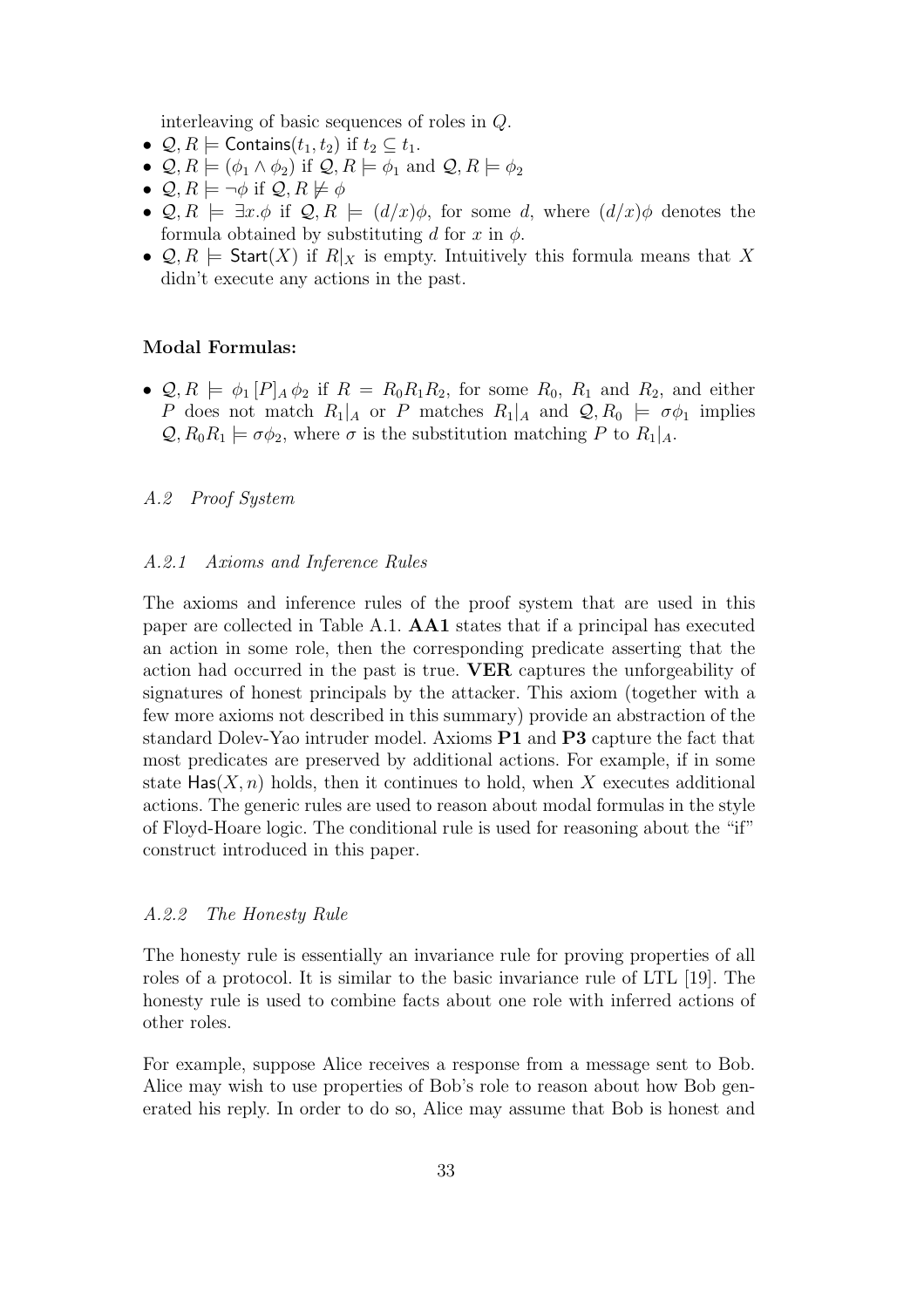#### Axioms for protocol actions

AA1 true[a] $_X$  a AA2 Start $(X)$ [ ] $_X \neg a(X)$ **AA3**  $\neg$ Send(X, t)[b]<sub>X</sub> $\neg$ Send(X, t) if  $\sigma$ Send(X, t)  $\neq \sigma$ b for all substitutions  $\sigma$ AN2  $true[newx]_X$  Has $(Y, x) \supset (Y = X)$ **ARP** Receive $(X, p(x))$ [match $q(x)/q(t)$ ] $_X$  Receive $(X, p(t))$ 

#### Possession Axioms

ORIG New $(X, x)$   $\supset$  Has $(X, x)$ REC Receive $(X, x) \supset \text{Has}(X, x)$ TUP  $\text{Has}(X, x) \land \text{Has}(X, y) \supset \text{Has}(X, (x, y))$ **PROJ** Has( $X, (x, y)$ ) ⊃ Has( $X, x$ ) ∧ Has( $X, y$ ) SIG Has $(X, SIG_{\hat{Y}}\{x\}) \supset$  Has $(X, x)$ 

# Signature

$$
\mathbf{VER} \; \mathsf{Honest}(\hat{X}) \land \mathsf{Verify}(Y, SIG_{\hat{X}}\{\!\!\{x\}\!\!\}) \land \hat{X} \neq \hat{Y} \supset \exists X. \mathsf{Send}(X, [SIG_{\hat{X}}\{\!\!\{x\}\!\!\})]
$$

## Preservation Axioms

Persist ∈ {Has, a}:

- P1 Persist $(X, t)[a]_X$ Persist $(X, t)$
- **P3** HasAlone $(X, n)[a]_X$ HasAlone $(X, n)$ , where  $n \nsubseteq_v a$  or  $a \neq \langle m \rangle$

$$
\mathsf{HasAlone}(X,t) \equiv \mathsf{Has}(X,t) \land (\mathsf{Has}(Y,t) \supset X = Y)
$$

Generic Rules

$$
\frac{\theta[P]_X\phi \quad \theta[P]_X\psi}{\theta[P]_X\phi \land \psi} \ \mathbf{G1} \quad \frac{\theta[P]_X\phi \quad \theta' \supset \theta \quad \phi \supset \phi'}{\theta'[P]_X\phi'} \ \mathbf{G2} \quad \frac{\phi}{\theta[P]_X\phi} \ \mathbf{G3}
$$

#### Conditional

 $\phi[$  match  $t/t_1; P_1]\psi_1 \quad \phi[$  match  $t/t_2; P_2]\psi_2 \quad \dots \quad \phi[$  match  $t/t_n; P_n]\psi_n$  $\phi$ [ if t t<sub>1</sub> : P<sub>1</sub>; t<sub>2</sub> : P<sub>2</sub>; . . . t<sub>n</sub> : P<sub>n</sub>; fi  $\psi_1 \psi_2 \vee \cdots \vee \psi_n$  IF Table A.1

Relevant Fragment of the PCL Proof System

derive consequences from this assumption. Since honesty, by definition in this framework, means "following one or more roles of the protocol," honest principals must satisfy every property that is a provable invariant of the protocol roles.

Since the honesty rule depends on the protocol, we write  $\mathcal{Q} \vdash \theta[P]\phi$  if  $\theta[P]\phi$ is provable using the honesty rule for Q and the other axioms and proof rules.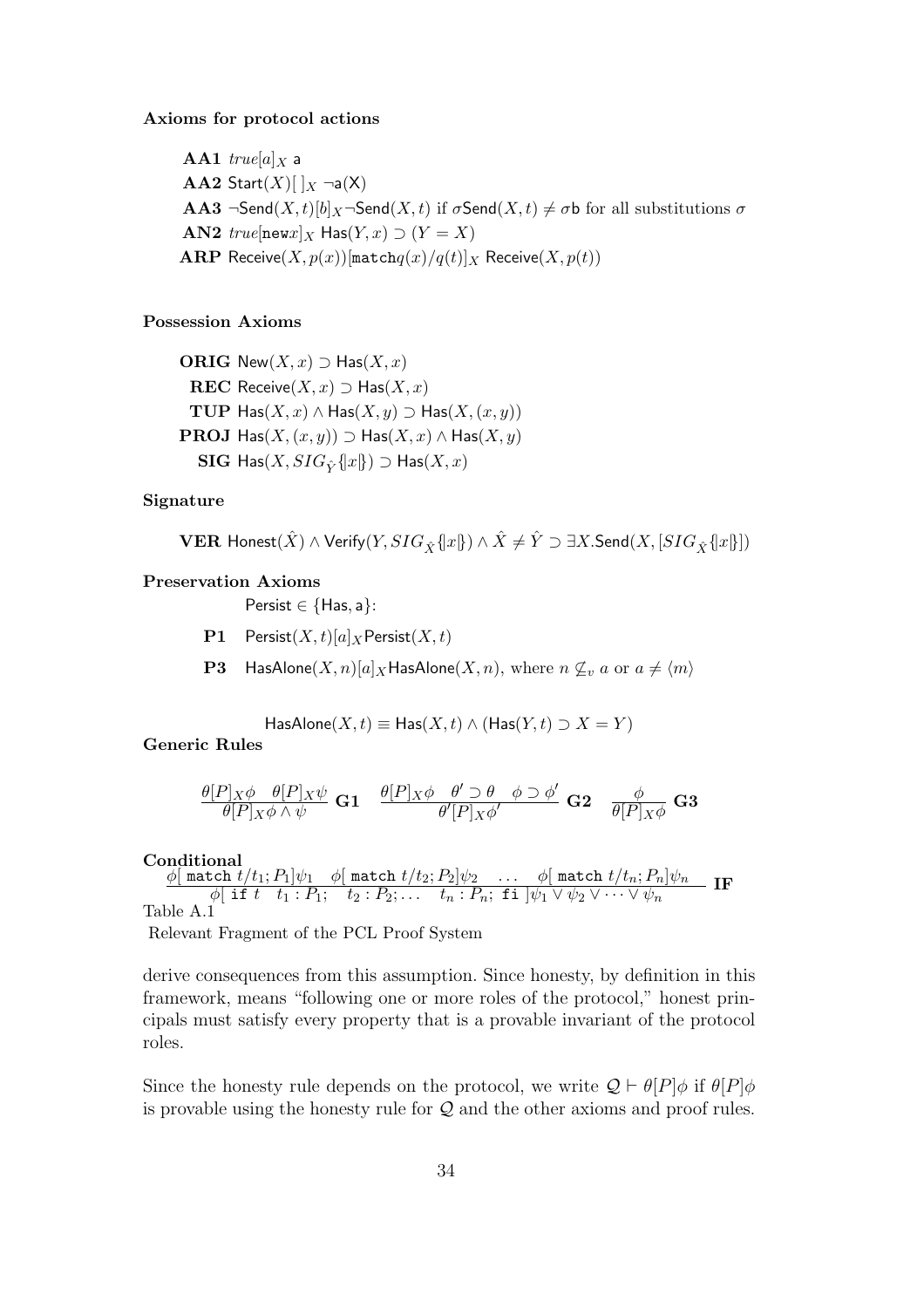Using the notation just introduced, the honesty rule may be written as follows.

$$
\begin{array}{ll}\n & \text{no free variable} \\
[\ ]_X \phi \quad \forall \rho \in \mathcal{Q}.\forall P \in BS(\rho). \ \phi \ [P]_X \ \phi \\
 & \text{Q} \vdash \mathsf{Honest}(\hat{X}) \supset \phi\n\end{array} \quad \begin{array}{ll}\n & \text{no free variable} \\
\text{HO}N \quad & \text{in } \ \phi \text{ except } X \\
 & \text{bound in } [P]_X\n\end{array}
$$

In words, if  $\phi$  holds at the beginning of every role of  $\mathcal Q$  and is preserved by all its basic sequences, then every honest principal executing protocol Q must satisfy  $\phi$ . The side condition prevents free variables in the conclusion Honest(X)  $\supset \phi$  from becoming bound in any hypothesis. Intuitively, since  $\phi$ holds in the initial state and is preserved by all basic sequences, it holds at all pausing states of any run.

# B Formal Proofs

Formal proofs are collected in Tables B.1 through B.10.

**AA1, ORIG, G2 Start**(*A*)  
\n
$$
[new x]_A
$$
\n
$$
[has(A, x)]
$$
\n(A1, ARP  $\phi$   
\n
$$
[receive A, \hat{B}, \hat{A}, z; match z/SIG_{\hat{B}}{msg_1, w}]\_A
$$
\n
$$
[receive(A, SIG_{\hat{B}}{msg_1, w}])
$$
\n(B.2)  
\n
$$
(B.2), PROJ \phi
$$
\n
$$
[receive A, \hat{B}, \hat{A}, z; match z/SIG_{\hat{B}}{msg_1, w}]\_A
$$
\n
$$
[receive A, \hat{B}, \hat{A}, z; match z/SIG_{\hat{B}}{msg_1, w}]\_A
$$
\n
$$
[Caseive (A, SIG_{\hat{B}}{msg_1, w}]
$$
\n(B.3)  
\n
$$
[receive A, \hat{B}, \hat{A}, w; match HASH{w}/y]_A
$$
\n
$$
[receive A, \hat{B}, \hat{A}, w; match HASH{w}/y]\_A
$$
\n
$$
[base(A, y) \land Has(A, SIG_{\hat{B}}{msg_1, HASH{y}}]\_B^{B}B.4)
$$
\n
$$
(B.1), (B.2), (B.3), (B.4), P1, TUP  $\phi$   
\n
$$
[ExchangeInit(\hat{A}, \hat{B}, \hat{T}, text, x, y))
$$
\n
$$
[B.5)
$$
$$

Table B.1 Proof of Equation 1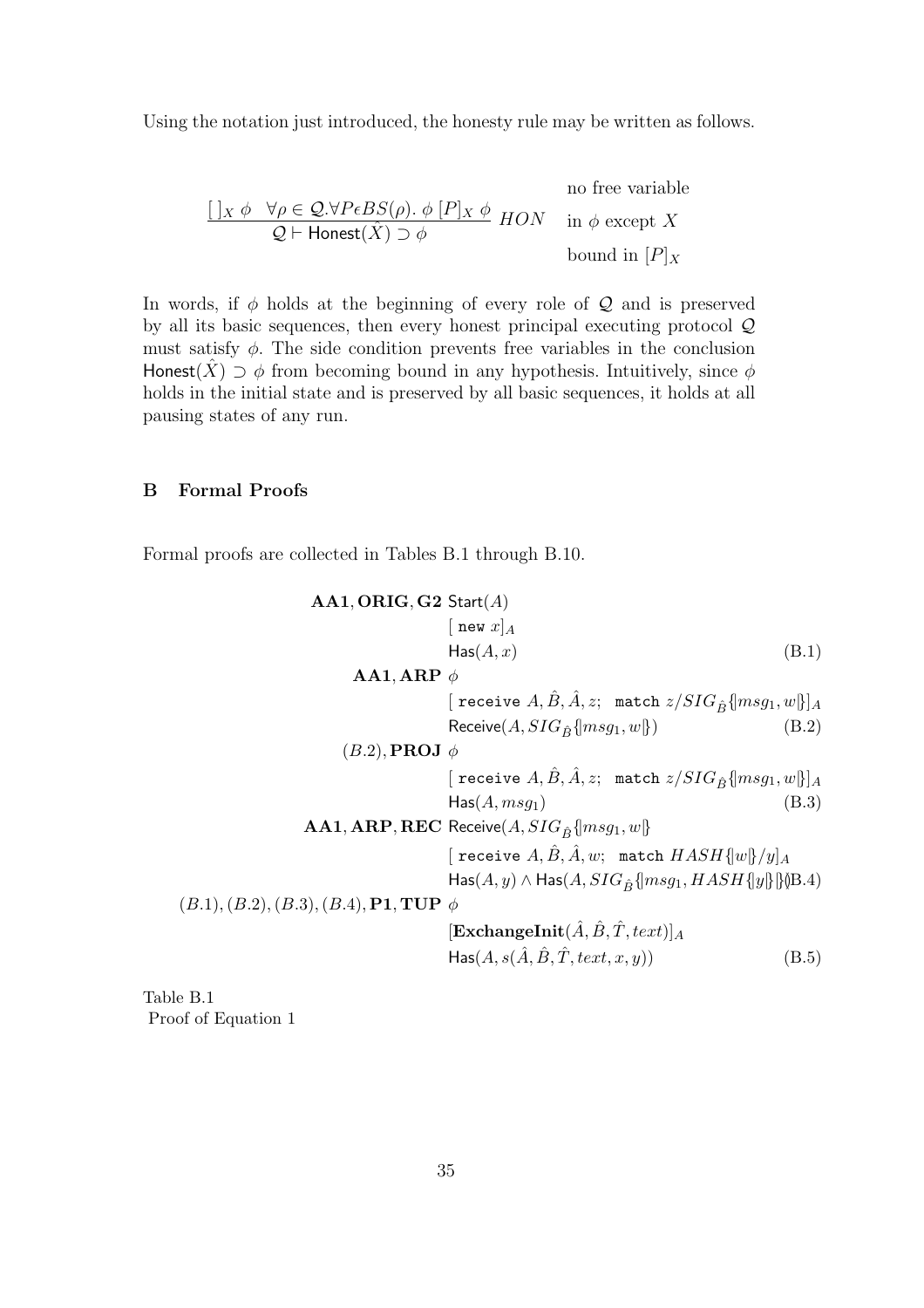$A$ A1, ORIG, AN2 Start $(A)$ [ new  $x|_A$  $\textsf{Has}(A, x) \land (\textsf{Has}(B, x) \supset (B = A))$  (B.6)  $(B.6)$ , P3 Start $(A)$  $[$  new  $x;$  send  $\hat{A}, \hat{B}, msg_1]_A$  $\mathsf{HasAlone}(A, x)$  (B.7)  $(B.7)$  Start $(A)$  $[\mathbf{ExchangeInit}(\hat{A}, \hat{B}, \hat{T}, text)^1]_A$  $\theta_1$  (B.8)

Table B.2 Proof of Equation 2

> **P3** HasAlone $(A, x)$  $[\textbf{Abort}(\hat{A}, \hat{B}, \hat{T}, msg_1)]_A$  $\mathsf{HasAlone}(A, x)$  (B.9) **PROJ** Has $(X, s)$  ⊃ Has $(X, x)$  (B.10)  $(B.10), P3$  HasAlone $(A, x) \wedge A \neq X \supset \neg \text{Has}(X, s)$  (B.11)  $(B.11)$  ¬Send $(B, s) \wedge A \neq B$   $\supset \neg$ Has $(A, s)$  (B.12) **VER** Honest $(\hat{T}) \wedge$  Verify $(X, r) \wedge \hat{X} \neq \hat{T}$  $\supset$  Send $(T, \hat{T}, \hat{X}, r)$  (B.13)  $\Gamma^1_T, (B.11), (B.12), (B.13)$  HasAlone $(A, x) \wedge (\mathsf{Has}(X, s) \vee \mathsf{Has}(X, r))$  $\supset$  (Honest $(\hat{T}) \supset$  $\neg \mathsf{Send}(T, \hat{T}, \hat{A}, SIG_{\hat{T}}\{\mathit{Aborted}, msg_1\} )) \tag{B.14}$  $(B.14)$ , IF  $\theta_1$  $[\textbf{Abort}(\hat{A}, \hat{B}, \hat{T}, msg_1)]_A$  $(Has(X, s) \vee Has(X, r)) \wedge Homest(\hat{T})$  $\supset$  Has( $A, r$ ) (B.15)

Table B.3 Proof of Equation 3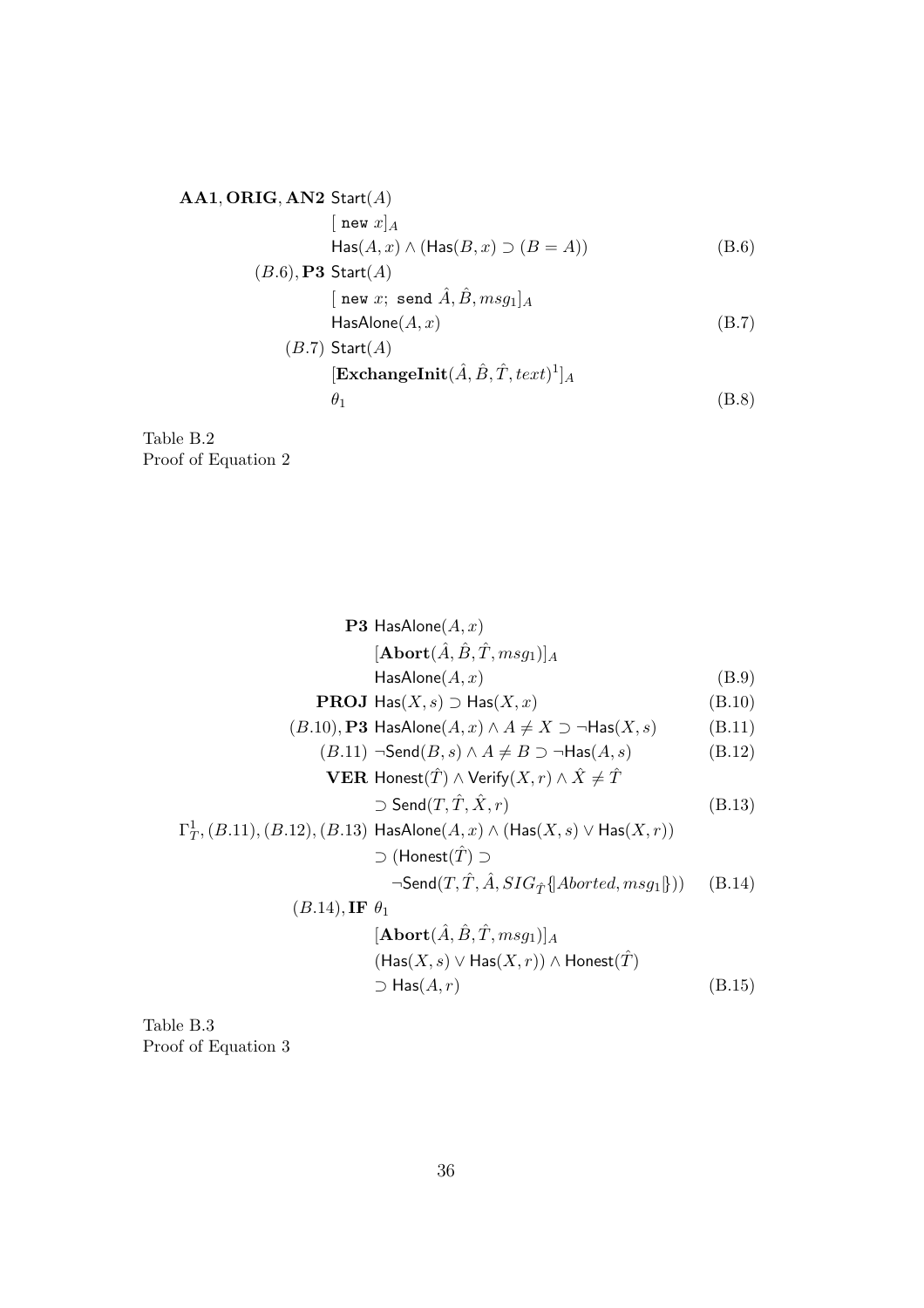$$
\mathbf{AA2 Start}(A)
$$
  
\n
$$
\begin{bmatrix}\nA & -\text{Send}(A, \hat{A}, \hat{T}, SIG_{\hat{A}}\{Abort, msg_1\})\n\end{bmatrix}
$$
\n
$$
\mathbf{AA1 [New(x)]_A New(A, x)}
$$
\n
$$
(B.16), (B.17), \mathbf{AA3 Start}(A)
$$
\n
$$
[\text{ExchangeInit}(\hat{A}, \hat{B}, \hat{T}, text)^3]_A
$$
\n
$$
\theta_2
$$
\n(B.18)

Table B.4 Proof of Equation 4

**VER, HON Honest**(
$$
\hat{A}
$$
)  $\wedge \hat{A} \neq \hat{T} \wedge \text{Receive}(T, \hat{A}, \hat{T}, SIG_{\hat{A}}\{\text{Abort}, msg_1\})$ 

\n $\supset \text{Send}(A, \hat{A}, \hat{T}, SIG_{\hat{A}}\{\text{Abort}, msg_1\})$  (B.19)

\n $(B.19), \theta_2 \wedge \text{Honest}(\hat{A}) \wedge \hat{A} \neq \hat{T}$ 

\n $\supset \neg \text{Receive}(T, \hat{A}, \hat{T}, SIG_{\hat{T}}\{\text{Aborted}, msg_1\})$  (B.20)

\n $(B.20), \Gamma_T^2 \theta_2 \wedge \text{Honest}(\hat{A}) \wedge \hat{A} \neq \hat{T}$ 

\n $\supset \text{Send}(T, \hat{T}, \hat{A}, SIG_{\hat{T}}\{\text{Aborted}, msg_1\})$  (B.21)

\n $(B.21), \text{IF } \theta_2$ 

\n $[\text{Resolve}(\hat{A}, \hat{B}, \hat{T}, msg_1, msg_2)]_A$ 

\n $(\text{Has}(X, s) \vee \text{Has}(X, r)) \wedge \text{Honest}(\hat{T}) \supset \text{Has}(A, r)$  (B.22)

Table B.5 Proof of Equation 5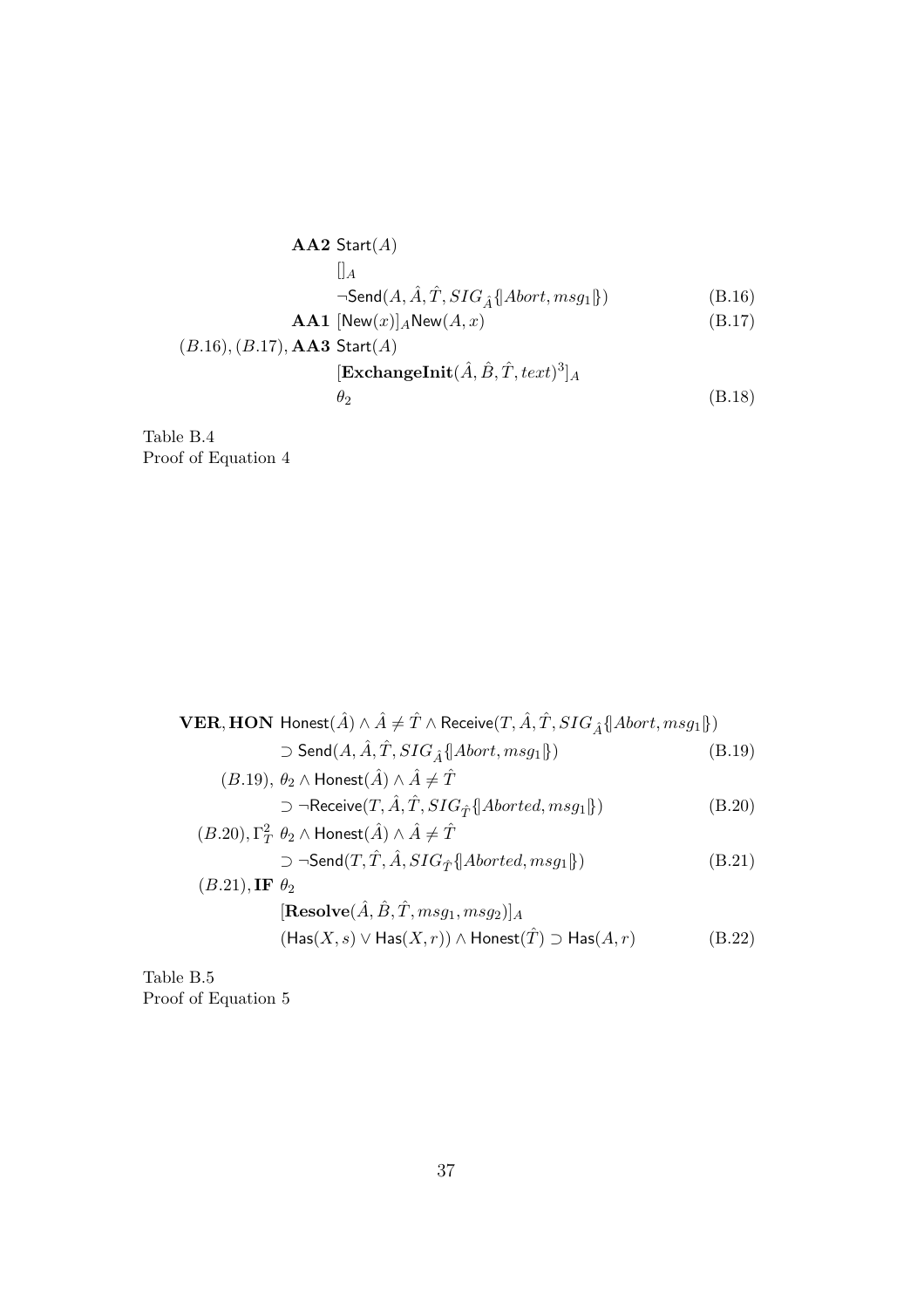$\textbf{A}\textbf{A}1, \textbf{ORIG}, \textbf{G2 Start}(A)$ [ new  $x|_A\textbf{Has}(A, x)$  (B.23)  $(B.23), (7), G2$  Start $(A)$ [ new  $x|_A$  $\textsf{Has}(A, msg1(\hat{A}, \hat{B}, \hat{T}, text, x),$  $open(\hat{A}, text, x)$  (B.24)  $AA1, ARP, REC \phi$ [ receive  $A, \hat{B}, \hat{A}, z;$ match  $z/commit2(\hat{B}, \hat{A}, \hat{T}, text,$  $msg1(\hat{A}, \hat{B}, \hat{T}, text, x), y)|_A$  $\textsf{Has}(A, commit2(\hat{B}, \hat{A}, \hat{T}, text,$  $msg1(\hat{A}, \hat{B}, \hat{T}, text, x), y)$ (B.25)  $\textbf{A}\textbf{A}1,\textbf{REC}, (8), \textbf{S}1 \text{ Has}(A, commit2(\hat{B}, \hat{A}, \hat{T}, text,$  $msg1(\hat{A}, \hat{B}, \hat{T}, text, x), y)$ [ receive  $A, \hat{B}, \hat{A}, w$ ; match  $chk(w)/open(\hat{B}, text, y)]_A$  $\textsf{Has}(A, open(\hat{B}, text, w),$  $msg2(\hat{A}, \hat{B}, \hat{T}, text, x, w)$  (B.26)  $(B.24), (B.26), P1, (6), G2 \phi$  $[\textbf{ExchangeInit}(\hat{A}, \hat{B}, \hat{T}, text)]_A$  $\textsf{Has}(A, s(\hat{A}, \hat{B}, \hat{T}, text, x, y))$  (B.27)

Table B.6 Proof of Equation 13

> $AA1, P1, AN2$  Start $(A)$ [new x; send  $\hat{A}, \hat{B}, msq1(\hat{A}, \hat{T}, text, x)$ ] A  $New(A, x)$  (B.28)  $\mathbf{A}\mathbf{A}$ 3 Start $(A)$ [new x; send  $\hat{A}, \hat{B}, msg1(\hat{A}, \hat{T}, text, x)|_A$  $\neg\mathsf{Send}(A, open(\hat{A}, text, x))$ (B.29)  $(B.28), (B.29), G1$  Start $(A)$  $[\mathbf{ExchangeInit}(\hat{A}, \hat{B}, \hat{T}, text)^1]_A$  $\theta_1$  (B.30)

Table B.7 Proof of Equation 14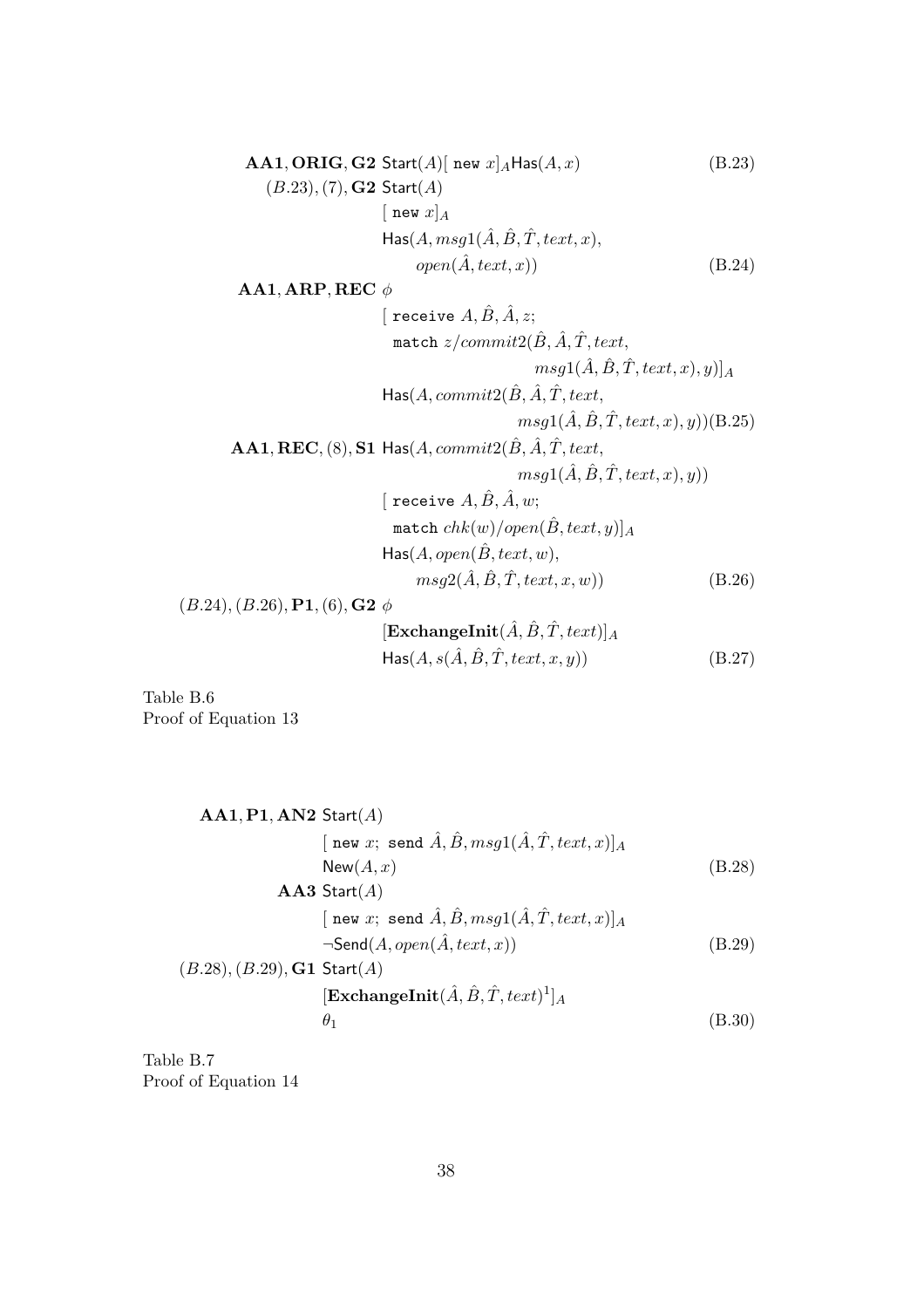$$
\mathbf{AA2 Start}(A)
$$
\n
$$
\begin{bmatrix}\nA & \text{--Send}(A, abortreq(\hat{A}, \hat{B}, text, msg1)) & \text{(B.31)} \\
\mathbf{AA1 [New(x)]_A New(A, x)} & \text{(B.32)} \\
(\mathbf{B.31}), (\mathbf{B.32}), \mathbf{AA3 Start}(A) & \text{[ExchangeInit}(\hat{A}, \hat{B}, \hat{T}, text)^3]_A \\
\theta_2 & \text{(B.33)}\n\end{bmatrix}
$$

Table B.8 Proof of Equation 16

| $\gamma =$ Honest $(T) \wedge$ Honest $(A) \wedge$ $(Has(Z, s(\hat{A}, \hat{B}, \hat{T}, x, y)) \vee$ Has $(Z, r(\hat{A}, \hat{B}, \hat{T}, x, y)))$ |                                         |
|------------------------------------------------------------------------------------------------------------------------------------------------------|-----------------------------------------|
| $\theta_1 \wedge \gamma$                                                                                                                             |                                         |
| $\supset (Z = A) \vee \exists Z'. \exists Z''.$ Send $(T, \hat{Z'}, \text{trresp}(\hat{A}, \hat{B}, \hat{T}, \text{text}, x, y, \hat{Z''}))$         | (B.34)                                  |
|                                                                                                                                                      |                                         |
| $\supset$ $(Z = A) \vee \neg$ Send $(T, \hat{T}, \hat{A}, tpabort(\hat{A}, \hat{B}, \hat{T}, text,$                                                  |                                         |
| $msg1(\hat{A}, \hat{B}, \hat{T}, text, x))$                                                                                                          | (B.35)                                  |
| $\theta_1 \wedge \gamma$                                                                                                                             |                                         |
| $\supset (Z = A) \vee \neg$ Receive $(A, \hat{T}, \hat{A}, tpabort(\hat{A}, \hat{B}, \hat{T}, text,$                                                 |                                         |
| $msg1(\hat{A}, \hat{B}, \hat{T}, text, x))$                                                                                                          | (B.36)                                  |
| $\theta_1[\textbf{Abort}]_A\gamma$                                                                                                                   |                                         |
| $\supset (Z = A) \vee$ Receive $(A, \hat{T}, \hat{A}, \text{trresp}(\hat{A}, \hat{B}, \hat{T}, \text{text}, x, y, \hat{B}))$                         | (B.37)                                  |
| $\theta_1[\textbf{Abort}]_A\gamma$                                                                                                                   |                                         |
| $\supset (Z = A) \vee$ Has $(A, \text{tress}(A, \hat{B}, \hat{T}, \text{text}, x, y, \hat{B}))$                                                      | (B.38)                                  |
| $\theta_1[\textbf{Abort}]_A\gamma$                                                                                                                   |                                         |
| $\supset$ Has $(A, s(\hat{A}, \hat{B}, \hat{T}, x, y)) \vee$ Has $(A, r(\hat{A}, \hat{B}, \hat{T}, x, y))$                                           |                                         |
|                                                                                                                                                      | $(B.34), (15)$ $\theta_1 \wedge \gamma$ |

Table B.9 Proof of Equation 15